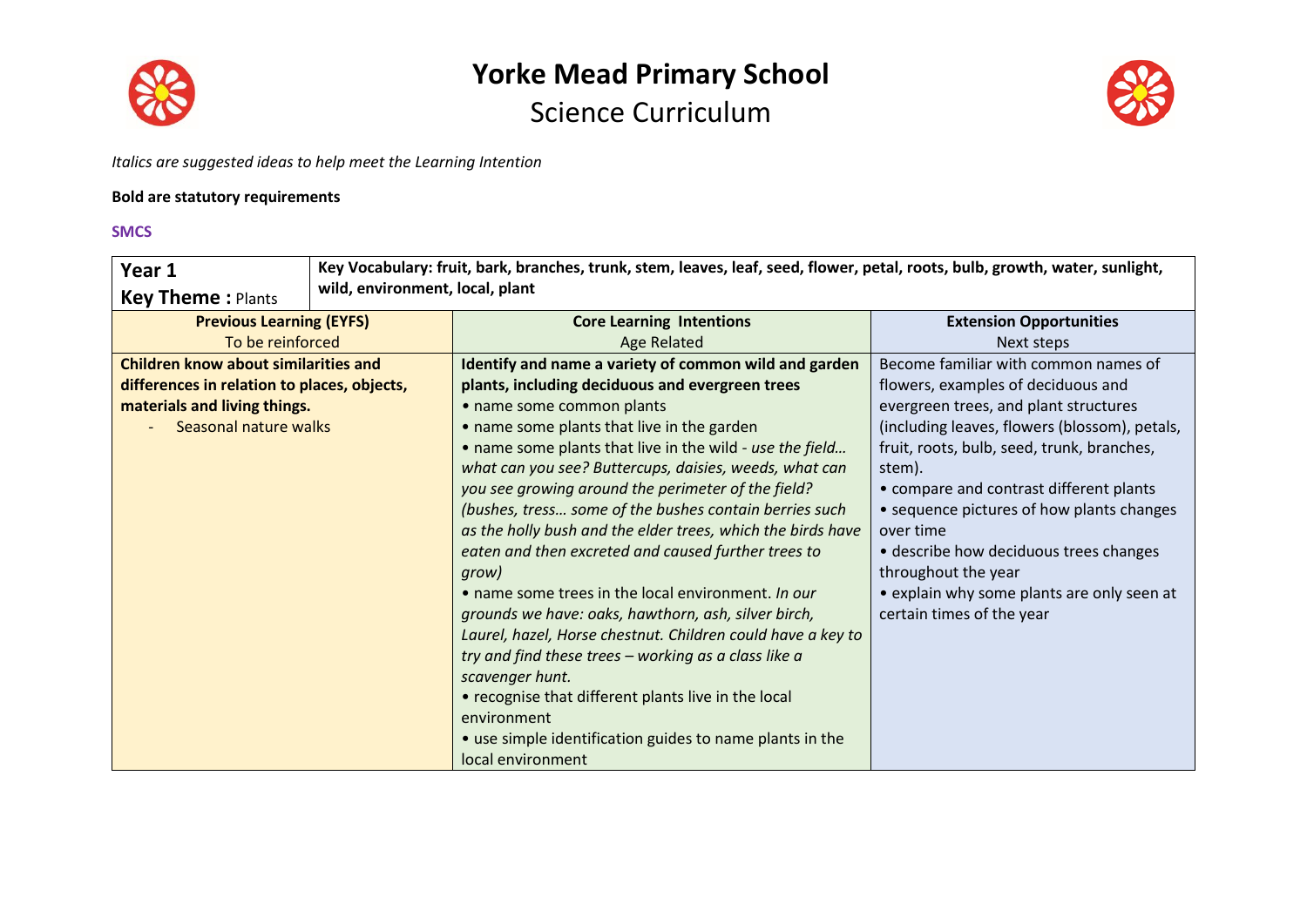



| They make observations of animals and                                                                                                                | Identify and describe the basic structure of a variety of |                                    |
|------------------------------------------------------------------------------------------------------------------------------------------------------|-----------------------------------------------------------|------------------------------------|
| plants and explain why some things occur,                                                                                                            | common flowering plants, including trees.                 |                                    |
| and talk about changes.                                                                                                                              | Make sketches of the trees in the school grounds, label   |                                    |
|                                                                                                                                                      | with scientific language (word banks) e.g. roots, trunk,  |                                    |
|                                                                                                                                                      | leaves, branches, stem, blossom, fruit, bulb)             |                                    |
|                                                                                                                                                      | know that plants produce seeds: learn that 'if it has     |                                    |
|                                                                                                                                                      | seeds, it's a fruit'. Children to sort a range of fruits  |                                    |
|                                                                                                                                                      | and vegetables but cutting them in half e.g.              |                                    |
|                                                                                                                                                      | cucumber, tomato, apple, pear, pepper etc.                |                                    |
| They talk about the features of their own                                                                                                            | Use the local environment throughout the year to          | Observe the growth of flowers and  |
| immediate environment and how                                                                                                                        | explore and answer questions about plants growing in      | vegetables that they have planted. |
| environments might vary from one another.                                                                                                            | their habitat (walk the perimeter of the field including  |                                    |
|                                                                                                                                                      | forest school: holly bushes (changes in leaves from the   |                                    |
|                                                                                                                                                      | bottom of the plant to the top), black ash, oaks,         |                                    |
| Working Scientifically: observing closely, perhaps using magnifying glasses, and comparing and contrasting familiar plants; describing how they were |                                                           |                                    |
| able to identify and group them, and drawing diagrams showing the parts of different plants including trees. Pupils might keep records of how plants |                                                           |                                    |
| have changed over time, for example the leaves falling off trees and buds opening; and compare and contrast what they have found out about different |                                                           |                                    |
|                                                                                                                                                      |                                                           |                                    |

plants. Plant, grow and observe runner beans and broad beans - paper made house with a plastic bag attached with the bean inside it. The children then fill in a diary to describe ours progress.

| Year 1                                                  | Key Vocabulary: human, animal, plant, meat, reptile, amphibian, fish, bird, mammal, herbivore,<br>carnivore, omnivore. Senses: sight, sound, touch, smell, taste |                                              |
|---------------------------------------------------------|------------------------------------------------------------------------------------------------------------------------------------------------------------------|----------------------------------------------|
| <b>Key Theme:</b> Animals including humans              |                                                                                                                                                                  |                                              |
| <b>Previous Learning (EYFS)</b>                         | <b>Core Learning Intentions</b>                                                                                                                                  | <b>Extension Opportunities</b>               |
| To be reinforced                                        | <b>Age Related</b>                                                                                                                                               | Next steps                                   |
| <b>Children know about similarities and differences</b> | Identify and name a variety of common animals                                                                                                                    | Describe differences between the different   |
| in relation to places, objects, materials and living    | including fish, amphibians, reptiles, birds and                                                                                                                  | animal groups (e.g. birds have feathers but  |
| things.                                                 | mammals                                                                                                                                                          | mammals have fur)                            |
| Animal habitats                                         | Pupils should become familiar with the common                                                                                                                    | Identify animals which are more likely to be |
| Animal patterns and prints                              | names of some fish, amphibians, reptiles, birds and                                                                                                              | seen in different seasons                    |
| Seasonal nature walks                                   | mammals, including those that are kept as pets.                                                                                                                  |                                              |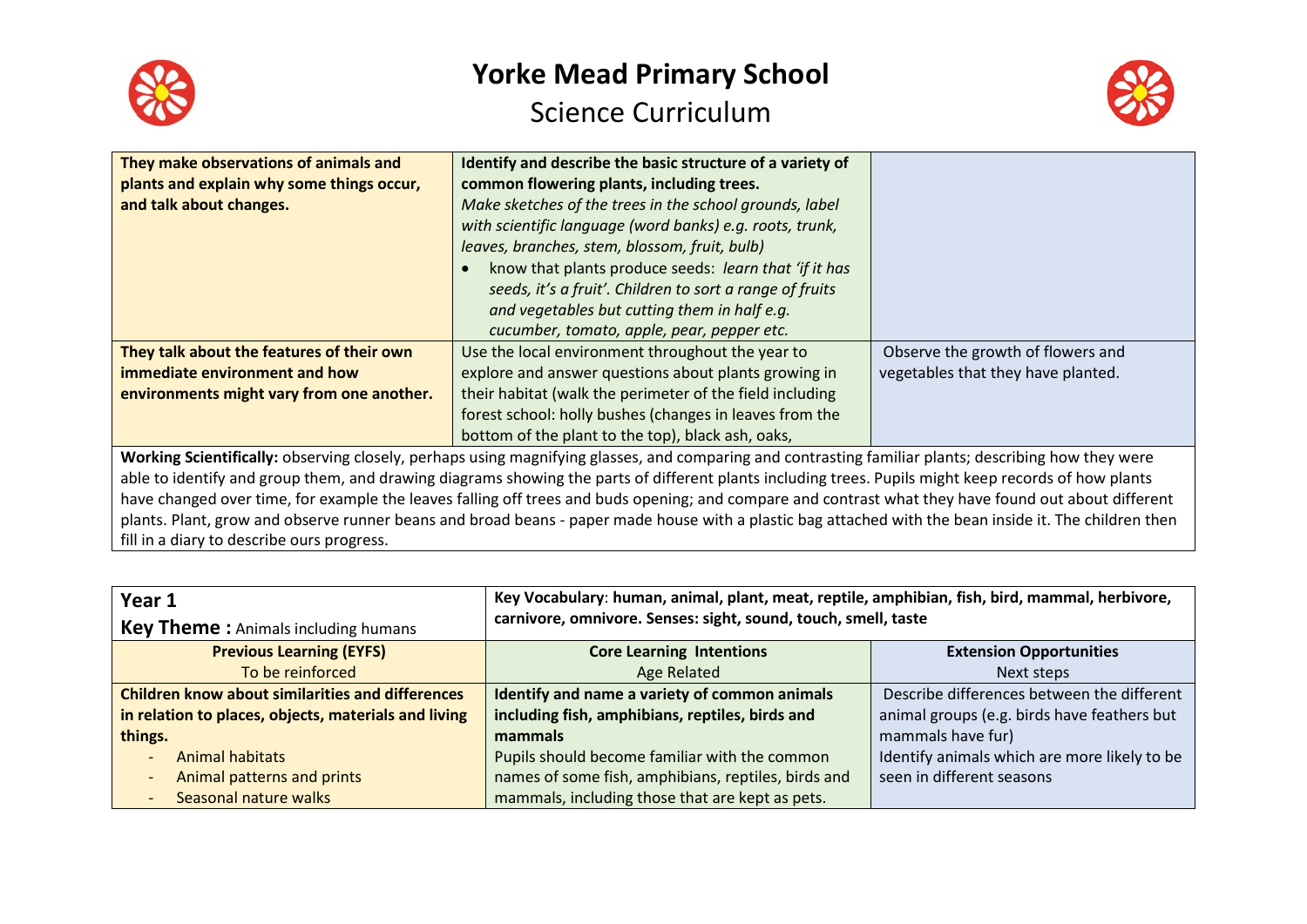



| Self care / hygiene<br>Sports day: bodies                                                                                                                                                                                                                       | *Visit from a pet.                                                                                                                                                                                                                                                                                                                           | Explain why some animals are only seen at<br>night                                                                                                                                                                                                                                                                                                                                                                                                                            |
|-----------------------------------------------------------------------------------------------------------------------------------------------------------------------------------------------------------------------------------------------------------------|----------------------------------------------------------------------------------------------------------------------------------------------------------------------------------------------------------------------------------------------------------------------------------------------------------------------------------------------|-------------------------------------------------------------------------------------------------------------------------------------------------------------------------------------------------------------------------------------------------------------------------------------------------------------------------------------------------------------------------------------------------------------------------------------------------------------------------------|
| They make observations of animals and plants<br>and explain why some things occur, and talk<br>about changes.<br>Animal patterns and prints<br>Seasonal nature walks<br><b>Woodland animals</b><br>Life cycles<br>$\overline{\phantom{0}}$<br><b>Minibeasts</b> | Identify and name a variety of common animals<br>that are carnivores, herbivores and omnivores<br>Minibeast hunt in the school grounds<br>identify the food of some common animals                                                                                                                                                           | group animals that belong to: carnivores,<br>herbivores and omnivores<br>Pupils should use the local environment<br>throughout the year to explore and answer<br>questions about animals in their habitat.<br>(see fox trails around the perimeter of the<br>field, badger sets on the edge of forest<br>school).<br>They should understand how to take care of<br>animals taken from their local environment<br>and the need to return them safely after<br>study.<br>$\ast$ |
|                                                                                                                                                                                                                                                                 | Describe and compare the structure of a variety of<br>common animals (fish, amphibians, reptiles, birds<br>and mammals, including pets)                                                                                                                                                                                                      |                                                                                                                                                                                                                                                                                                                                                                                                                                                                               |
|                                                                                                                                                                                                                                                                 | Identify, name, draw and label the basic parts of<br>the human body and say which part of the body is<br>associated with each sense.<br>*senses afternoon (linked to mindful tasting)<br>• compare differences in texture, sounds and smells<br>.name and locate the basic parts of the human body<br>• draw and label a simple body outline |                                                                                                                                                                                                                                                                                                                                                                                                                                                                               |
|                                                                                                                                                                                                                                                                 | Working Scientifically: Pupils might work scientifically by: using their observations to compare and contrast animals at first hand or through videos and<br>the contract of the contract of the contract of the contract of the contract of the contract of the contract of                                                                 |                                                                                                                                                                                                                                                                                                                                                                                                                                                                               |

photographs, describing how they identify and group them; grouping animals according to what they eat; and using their senses to compare different textures, sounds and smells.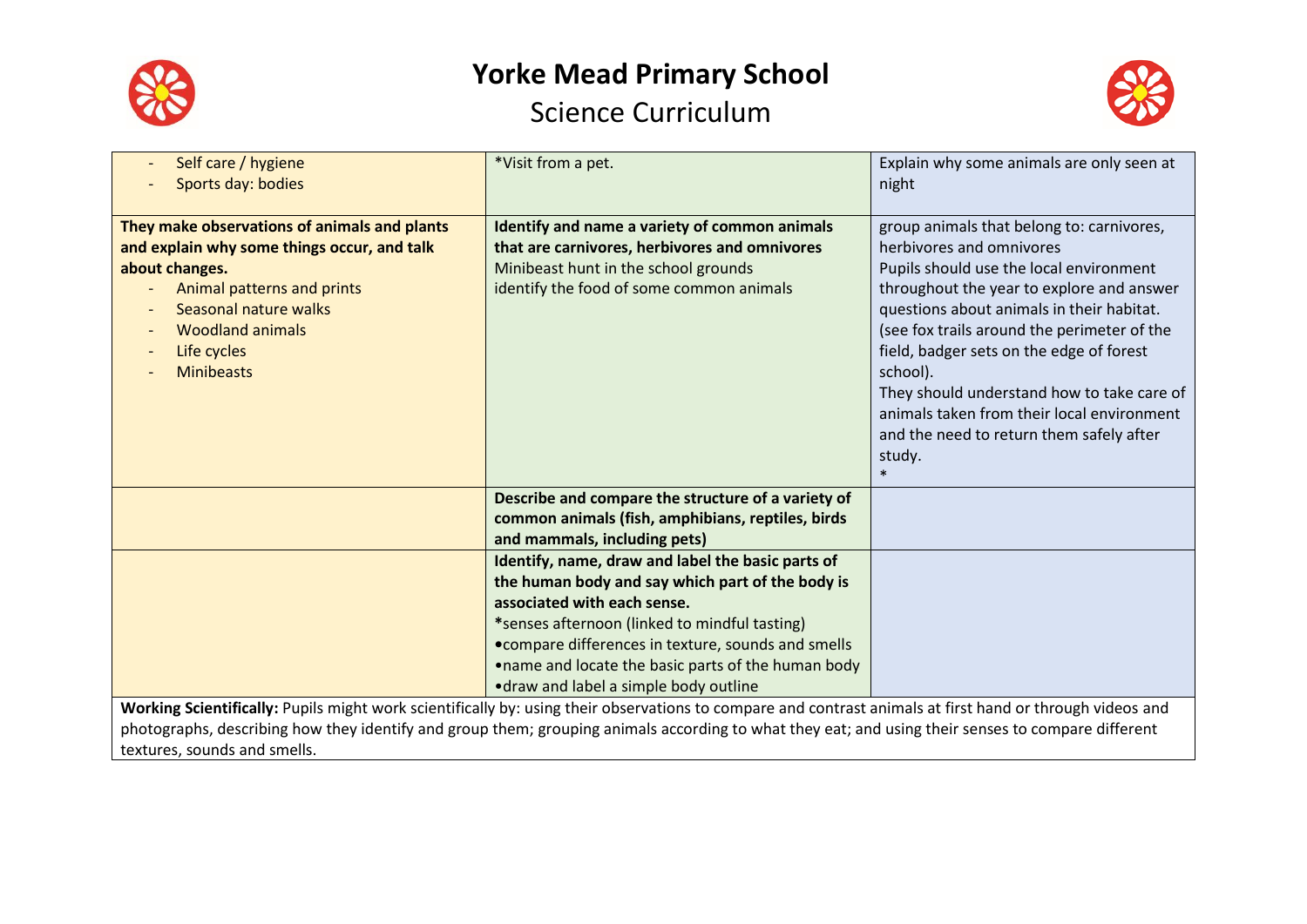



| Year 1<br><b>Key Theme:</b> everyday materials                                                                                                                                                                                                                                                                                                                   | Key Vocabulary: hard/soft; stretchy/stiff; shiny/dull; rough/smooth; bendy/not bendy;<br>waterproof/not waterproof; absorbent/not absorbent; opaque/transparent.                                                                                                                                                                                                                                                                                                                                                                                              |                                                                                                                                                                                                                                                                                                                                                                                                                                                        |
|------------------------------------------------------------------------------------------------------------------------------------------------------------------------------------------------------------------------------------------------------------------------------------------------------------------------------------------------------------------|---------------------------------------------------------------------------------------------------------------------------------------------------------------------------------------------------------------------------------------------------------------------------------------------------------------------------------------------------------------------------------------------------------------------------------------------------------------------------------------------------------------------------------------------------------------|--------------------------------------------------------------------------------------------------------------------------------------------------------------------------------------------------------------------------------------------------------------------------------------------------------------------------------------------------------------------------------------------------------------------------------------------------------|
| <b>Previous Learning</b>                                                                                                                                                                                                                                                                                                                                         | <b>Core Learning Intentions</b>                                                                                                                                                                                                                                                                                                                                                                                                                                                                                                                               | <b>Extension Opportunities</b>                                                                                                                                                                                                                                                                                                                                                                                                                         |
| To be reinforced                                                                                                                                                                                                                                                                                                                                                 | <b>Age Related</b>                                                                                                                                                                                                                                                                                                                                                                                                                                                                                                                                            | Next steps                                                                                                                                                                                                                                                                                                                                                                                                                                             |
| <b>Children know about similarities and differences</b><br>in relation to places, objects, materials and living<br>things. They talk about the features of their own<br>immediate environment and how environments<br>might vary from one another. They make<br>observations of animals and plants and explain<br>why some things occur, and talk about changes. | Distinguish between an object and the material<br>from which it is made<br>Pupils should explore, name, discuss and raise and<br>answer questions about everyday materials so that<br>they become familiar with the names of materials<br>and properties such as: hard/soft; stretchy/stiff;<br>shiny/dull; rough/smooth; bendy/not bendy;<br>waterproof/not waterproof; absorbent/not<br>absorbent; opaque/transparent.<br>.Identify some naturally occurring materials: wood,<br>rock, water<br>·Identify some man-made materials: glass, metal,<br>plastic |                                                                                                                                                                                                                                                                                                                                                                                                                                                        |
| Looks closely at similarities, differences, patterns<br>and change. Adults will have: helped children to<br>notice and discuss patterns around them, e.g.<br>rubbings from grates, covers, or bricks.                                                                                                                                                            | Identify and name a variety of everyday materials,<br>including wood, plastic, glass, metal, water, and<br>rock<br>• identify some properties of materials (e.g. see<br>through, waterproof, absorbent)                                                                                                                                                                                                                                                                                                                                                       | Pupils should explore and experiment with<br>a wide variety of materials, not only those<br>listed in the programme of study, but<br>including for example: brick, paper, fabrics,<br>elastic, foil.<br>Name materials which have lots of different<br>uses (e.g. paper- wrapping paper, tissue<br>paper, writing paper, birthday card)<br>Names objects that are sometimes made<br>from different materials (e.g.: spoons-<br>plastic, wooden, metal) |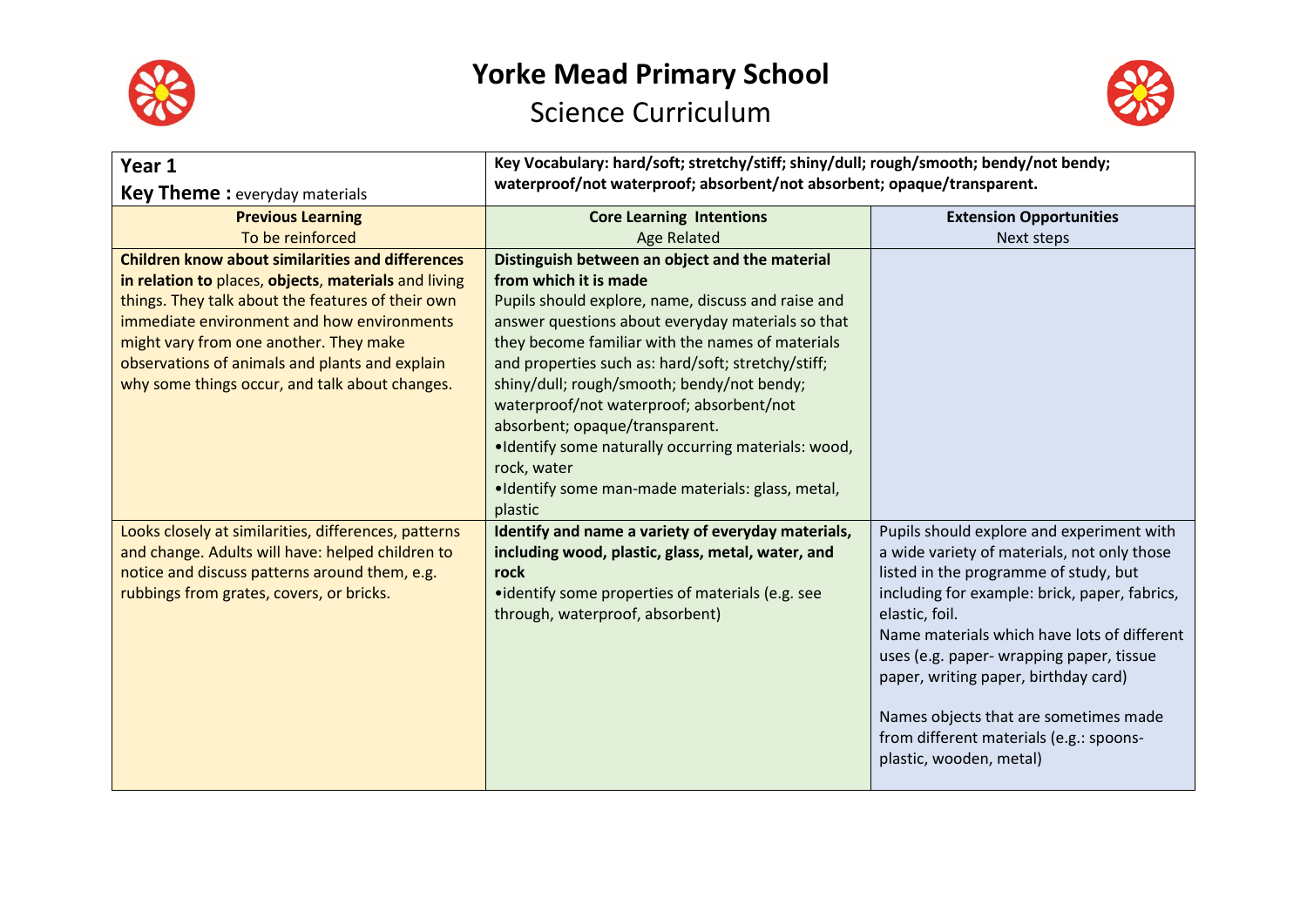



|                                                                                                                                                                                                                        | Describe the simple physical properties of a variety<br>of everyday materials                                                                    |                                                                                                                                                                                                                |
|------------------------------------------------------------------------------------------------------------------------------------------------------------------------------------------------------------------------|--------------------------------------------------------------------------------------------------------------------------------------------------|----------------------------------------------------------------------------------------------------------------------------------------------------------------------------------------------------------------|
|                                                                                                                                                                                                                        | Compare and group together a variety of everyday<br>materials on the basis of their simple physical<br>properties (both visible and non-visible) | make predictions about which materials will<br>float and sink<br>Describe objects that are made from lots of<br>different materials<br>Explain why people started using plastic<br>bags rather than paper bags |
| Working Scientifically: performing simple tests to explore questions, for example: 'What is the best material for an umbrella?  for lining a dog basket?<br>for curtains?  for a bookshelf?  for a gymnast's leotard?' |                                                                                                                                                  |                                                                                                                                                                                                                |

| Year 1<br><b>Key Theme:</b> Seasonal Changes THIS WILL BE<br>TAUGHT OVER TWO SESSIONS ONCE EACH TERM. | <b>Key Vocabulary:</b><br>Seasons: autumn, winter, spring, summer; day, night, day length<br>Weather: rain gauge, temperature, weather vane, rainfall<br>Investigating: observe, measure, record, changes                                                                                                                                                                                                                               |                                                                                                                     |
|-------------------------------------------------------------------------------------------------------|-----------------------------------------------------------------------------------------------------------------------------------------------------------------------------------------------------------------------------------------------------------------------------------------------------------------------------------------------------------------------------------------------------------------------------------------|---------------------------------------------------------------------------------------------------------------------|
| <b>Previous Learning</b>                                                                              | <b>Core Learning Intentions</b>                                                                                                                                                                                                                                                                                                                                                                                                         | <b>Extension Opportunities</b>                                                                                      |
| To be reinforced                                                                                      | Age Related                                                                                                                                                                                                                                                                                                                                                                                                                             | Next steps                                                                                                          |
| Looks closely at similarities, differences, patterns<br>and change.                                   | Observe changes across the 4 seasons<br>Pupils should observe and talk about changes in the<br>weather and the seasons<br>Use descriptive words, photos and pictures to record<br>changes: children to stand in front of the tree by the<br>forest school sheds. Take a photo in autumn, winter,<br>spring and summer: make comparisons.<br>• identify what to observe<br>•collect evidence of changes (e.g. leaves, seeds,<br>flowers) | Explain why animals are easier to spot at<br>different times of year (e.g. migrating birds,<br>hibernating animals) |
| Children know about similarities and differences in                                                   | Observe and describe weather associated with the                                                                                                                                                                                                                                                                                                                                                                                        | Use secondary data to describe weather in                                                                           |
| relation to places, objects, materials and living                                                     | seasons and how day length varies                                                                                                                                                                                                                                                                                                                                                                                                       | another setting                                                                                                     |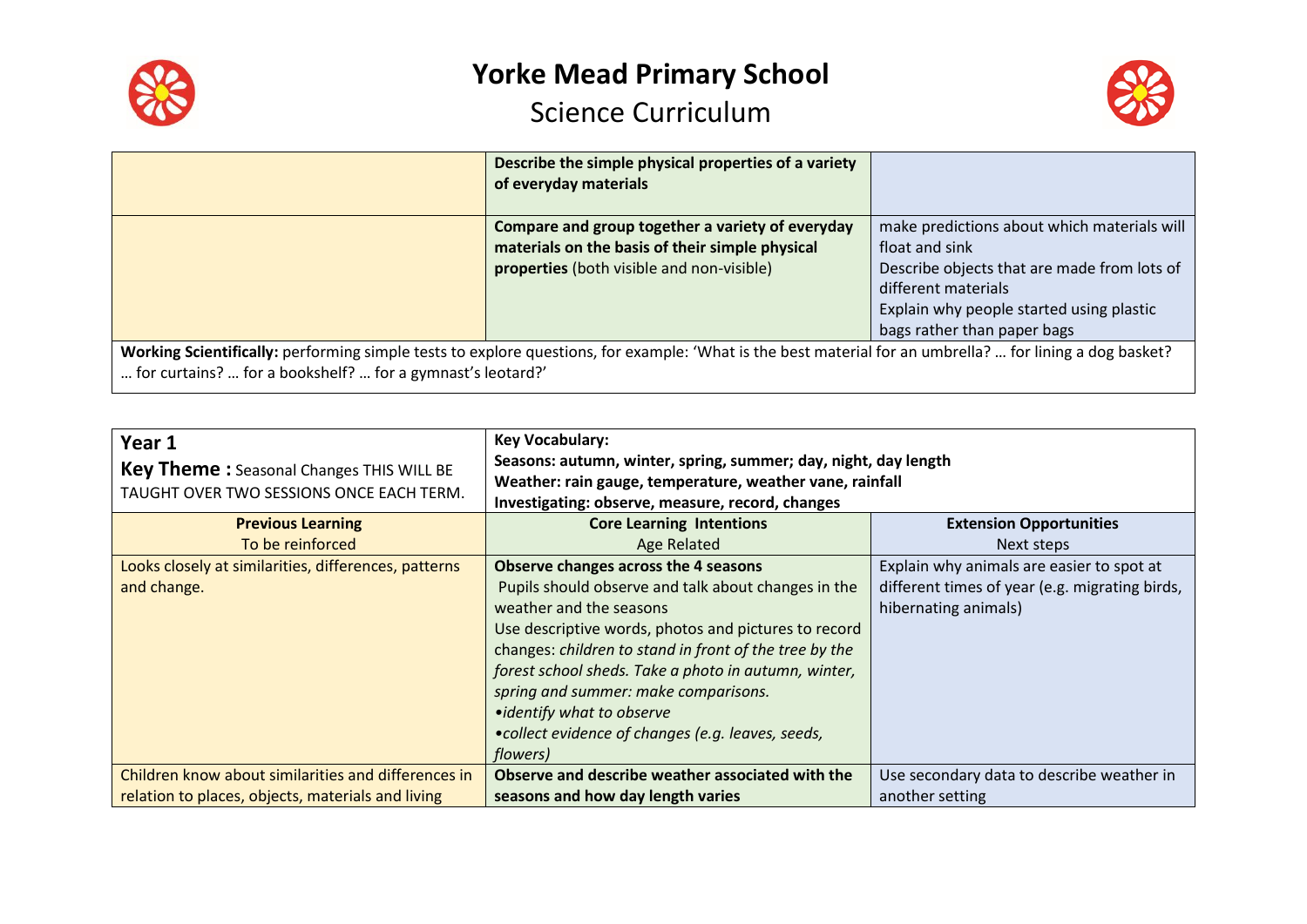



| things. They talk about the features of their own                                                                                               | Pupils should be warned that it is not safe to look  |  |  |
|-------------------------------------------------------------------------------------------------------------------------------------------------|------------------------------------------------------|--|--|
| immediate environment and how environments                                                                                                      | directly at the sun, even when wearing dark glasses. |  |  |
| might vary from one another. They make                                                                                                          |                                                      |  |  |
| observations of animals and plants and explain                                                                                                  |                                                      |  |  |
| why some things occur, and talk about changes.                                                                                                  |                                                      |  |  |
| Working Scientifically: making tables and charts about the weather; and making displays of what happens in the world around them, including day |                                                      |  |  |
| length, as the seasons change.                                                                                                                  |                                                      |  |  |

| Year <sub>2</sub>                                | <b>Key Vocabulary:</b>                                                                            |                                               |
|--------------------------------------------------|---------------------------------------------------------------------------------------------------|-----------------------------------------------|
| <b>Key Theme: Plants</b>                         | Roots, stem, seed, bulb, leaf, flower, grain, fruit, germinate, life cycle, life process, healthy |                                               |
| Red onions (bulbs) Sunflowers (seeds)            | Investigate: compare, observe, predict, diagram, measure,                                         |                                               |
| <b>Previous Learning</b>                         | <b>Core Learning Intentions</b>                                                                   | <b>Extension Opportunities</b>                |
| To be reinforced                                 | Age Related                                                                                       | Next steps                                    |
| Identify and name a variety of common wild and   | Observe and describe how seeds and bulbs grow                                                     | Explain how to look after a variety of plants |
| garden plants, including deciduous and evergreen | into mature plants                                                                                | Compare the plant cycle for a plant from a    |
| trees                                            | Explore how plants from seeds and bulbs grow                                                      | seed with that from a bulb                    |
|                                                  | Describe what happens to bulbs during the plant                                                   |                                               |
|                                                  | cycle as they grow                                                                                | Know that a seed and bulb both contain        |
|                                                  | Describe what happens to a seed as it grows and                                                   | everything a plant needs to grow              |
|                                                  | develops                                                                                          |                                               |
|                                                  | Describe what they observe as new plants grow                                                     |                                               |
| Identify and describe the basic structure of a   | Find out and describe how plants need water, light                                                | Explain that seeds and bulbs do not need      |
| variety of common flowering plants, including    | and a suitable temperature to grow and stay                                                       | light to germinate and identify how this is   |
| trees.                                           | healthy                                                                                           | different to the needs of a plant             |
|                                                  | Note: Seeds and bulbs need water to grow but most                                                 |                                               |
|                                                  | do not need light; seeds and bulbs have a store of                                                |                                               |
|                                                  | food inside them                                                                                  |                                               |
|                                                  | Suggest how to find out about what plants need in                                                 |                                               |
|                                                  | order to grow well                                                                                |                                               |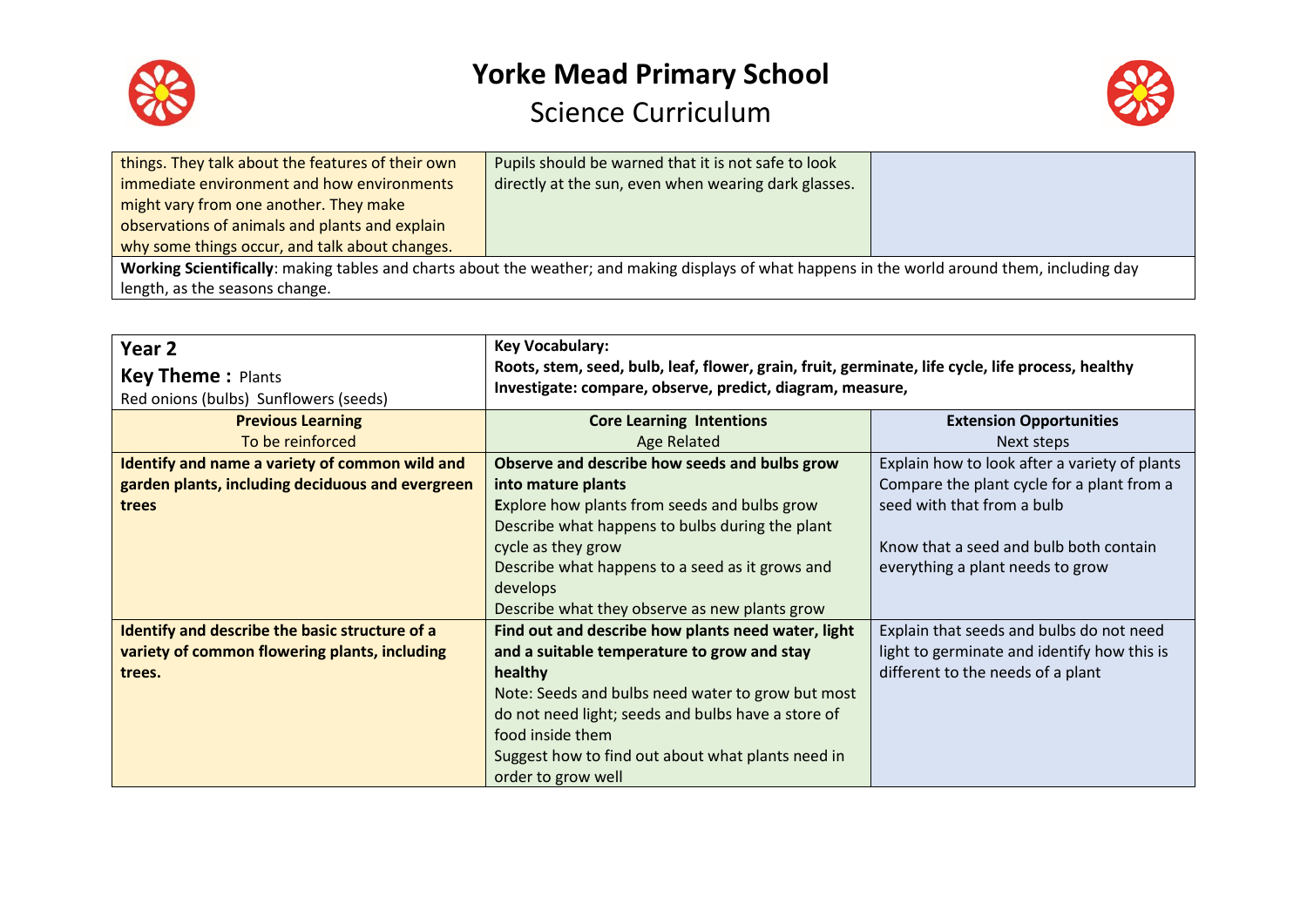



|                                                                                                                                                    | Recognise that plants are living and need water, light<br>and warmth to grow<br>Describe differences between plants grown in the<br>light and in the dark                                                                                                                                                                                                                                                                                                                                                                                                                                                                                                                                                             |                                                                                                                         |  |
|----------------------------------------------------------------------------------------------------------------------------------------------------|-----------------------------------------------------------------------------------------------------------------------------------------------------------------------------------------------------------------------------------------------------------------------------------------------------------------------------------------------------------------------------------------------------------------------------------------------------------------------------------------------------------------------------------------------------------------------------------------------------------------------------------------------------------------------------------------------------------------------|-------------------------------------------------------------------------------------------------------------------------|--|
|                                                                                                                                                    | Pupils should be introduced to the requirements of<br>plants for germination, growth and survival, as well<br>as to the processes of reproduction and growth in<br>plants.                                                                                                                                                                                                                                                                                                                                                                                                                                                                                                                                            | Explain how plants in the desert survive<br>with little water and plants in the rainforest<br>survive with little light |  |
| Use the local environment throughout the year to<br>explore and answer questions about plants<br>growing in their habitat                          | Pupils should use the local environment throughout<br>the year to observe how different plants grow.<br>Walk the perimeter of the school field, what do you<br>notice about the growth of the grass? Is it all the<br>same colour (no, it has grown in zones) Why are no<br>plants or grass growing under that tree / bush?<br>(limited light). Observe buds growing on the trees<br>during the winter months of January, February e.g.<br>horsechestnut: red buds, Ash: black buds, Oak:<br>fingers of buds, beech: as well as during the spring<br>and summer months. Simialar to Y1, children could<br>stand at the same spot e.g. around a tree and an<br>area of growth and compare throughout the 4<br>seasons. | Use evidence and record how different<br>plants grow. Use scientific language to<br>compare places or seasons.          |  |
| Working Scientifically: observe and record, with some accuracy, the growth of a variety of plants as they change over time from a seed or bulb, or |                                                                                                                                                                                                                                                                                                                                                                                                                                                                                                                                                                                                                                                                                                                       |                                                                                                                         |  |
| observe similar plants at different stages of growth; setting up a comparative test to show that plants need light and water to stay healthy.      |                                                                                                                                                                                                                                                                                                                                                                                                                                                                                                                                                                                                                                                                                                                       |                                                                                                                         |  |
| Seed: sunflower bulb: Red onions as these can be planted in May time                                                                               |                                                                                                                                                                                                                                                                                                                                                                                                                                                                                                                                                                                                                                                                                                                       |                                                                                                                         |  |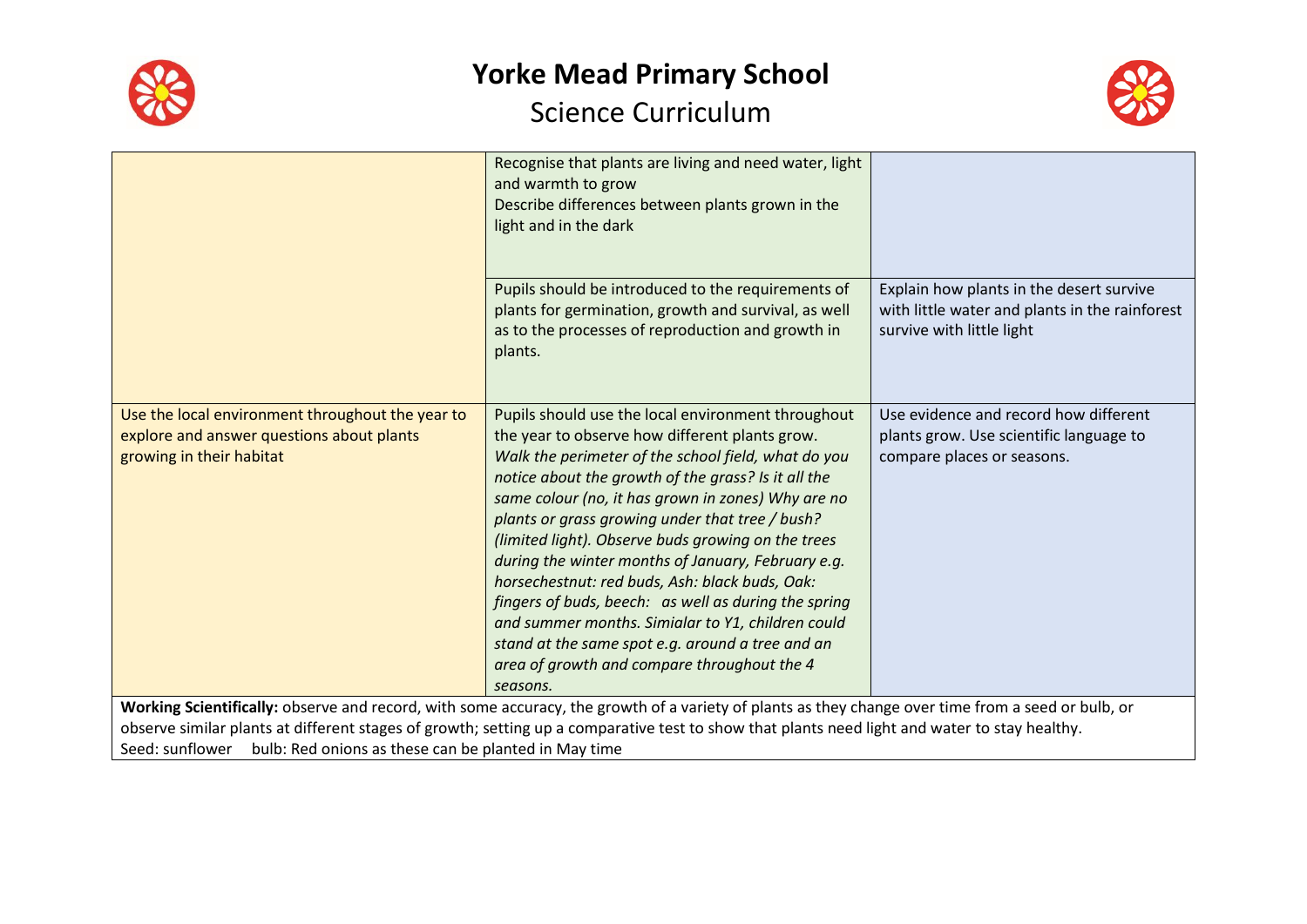



| Year <sub>2</sub><br><b>Key Theme:</b> Animals including humans<br>(Large unit so taught across two half terms) | Key Vocabulary: mammals, birds, amphibians, reptiles, fish, gills, hatchling, chick,<br>Offspring, Pregnancy, baby, toddler, child, teenager, adult, elderly,<br>Egg, spawn, tadpole; caterpillar, pupa, butterfly; lamb, sheep<br>Hygiene, lungs, exercise<br>Survival: water, food, air                                                                                                                                                                                                                                                                                                                                                           |                                                                                                                                                                           |  |
|-----------------------------------------------------------------------------------------------------------------|-----------------------------------------------------------------------------------------------------------------------------------------------------------------------------------------------------------------------------------------------------------------------------------------------------------------------------------------------------------------------------------------------------------------------------------------------------------------------------------------------------------------------------------------------------------------------------------------------------------------------------------------------------|---------------------------------------------------------------------------------------------------------------------------------------------------------------------------|--|
| <b>Previous Learning</b>                                                                                        | <b>Core Learning Intentions</b>                                                                                                                                                                                                                                                                                                                                                                                                                                                                                                                                                                                                                     | <b>Extension Opportunities</b>                                                                                                                                            |  |
| To be reinforced                                                                                                | <b>Age Related</b>                                                                                                                                                                                                                                                                                                                                                                                                                                                                                                                                                                                                                                  | Next steps                                                                                                                                                                |  |
| Identify and name a variety of common animals                                                                   | Notice that animals, including humans, have                                                                                                                                                                                                                                                                                                                                                                                                                                                                                                                                                                                                         | Use evidence to show that adult animals no                                                                                                                                |  |
| including fish, amphibians, reptiles, birds and                                                                 | offspring which grow into adults. They should also                                                                                                                                                                                                                                                                                                                                                                                                                                                                                                                                                                                                  | longer grow                                                                                                                                                               |  |
| mammals Y1                                                                                                      | be introduced to the processes of reproduction and<br>growth in animals. The focus at this stage should be<br>on questions that help pupils to recognise growth;<br>they should not be expected to understand how<br>reproduction occurs. The following examples might<br>be used: egg, chick, chicken; egg, caterpillar, pupa,<br>butterfly; spawn, tadpole, frog; lamb, sheep.<br>Growing into adults can include reference to baby,<br>toddler, child, teenager, adult.<br>describe some differences they observe between<br>babies and toddler<br>Explain that adult animals no longer grow<br>Make comparisons of the differences they observe | Use evidence to show that children of the<br>same age are not all the same size<br>Use evidence to show that older children<br>are generally taller than younger children |  |
|                                                                                                                 | between babies and toddlers                                                                                                                                                                                                                                                                                                                                                                                                                                                                                                                                                                                                                         |                                                                                                                                                                           |  |
| Identify and name a variety of common animals<br>that are carnivores, herbivores and omnivores Y1               | Find out about and describe the basic needs of<br>animals, including humans, for survival (water, food<br>and air)                                                                                                                                                                                                                                                                                                                                                                                                                                                                                                                                  | Explain how to look after a pet describing<br>what it needs to survive                                                                                                    |  |
| Describe and compare the structure of a variety                                                                 | Describe the importance for humans of exercise,                                                                                                                                                                                                                                                                                                                                                                                                                                                                                                                                                                                                     | To create a meal or exercise plan for a                                                                                                                                   |  |
| of common animals (fish, amphibians, reptiles,                                                                  | eating the right amounts of different types of food,                                                                                                                                                                                                                                                                                                                                                                                                                                                                                                                                                                                                | human to complete.                                                                                                                                                        |  |
| birds and mammals, including pets) Y1                                                                           | and hygiene                                                                                                                                                                                                                                                                                                                                                                                                                                                                                                                                                                                                                                         |                                                                                                                                                                           |  |
|                                                                                                                 | Identify some types of food that make up their diet                                                                                                                                                                                                                                                                                                                                                                                                                                                                                                                                                                                                 |                                                                                                                                                                           |  |
|                                                                                                                 | and name some examples of each                                                                                                                                                                                                                                                                                                                                                                                                                                                                                                                                                                                                                      |                                                                                                                                                                           |  |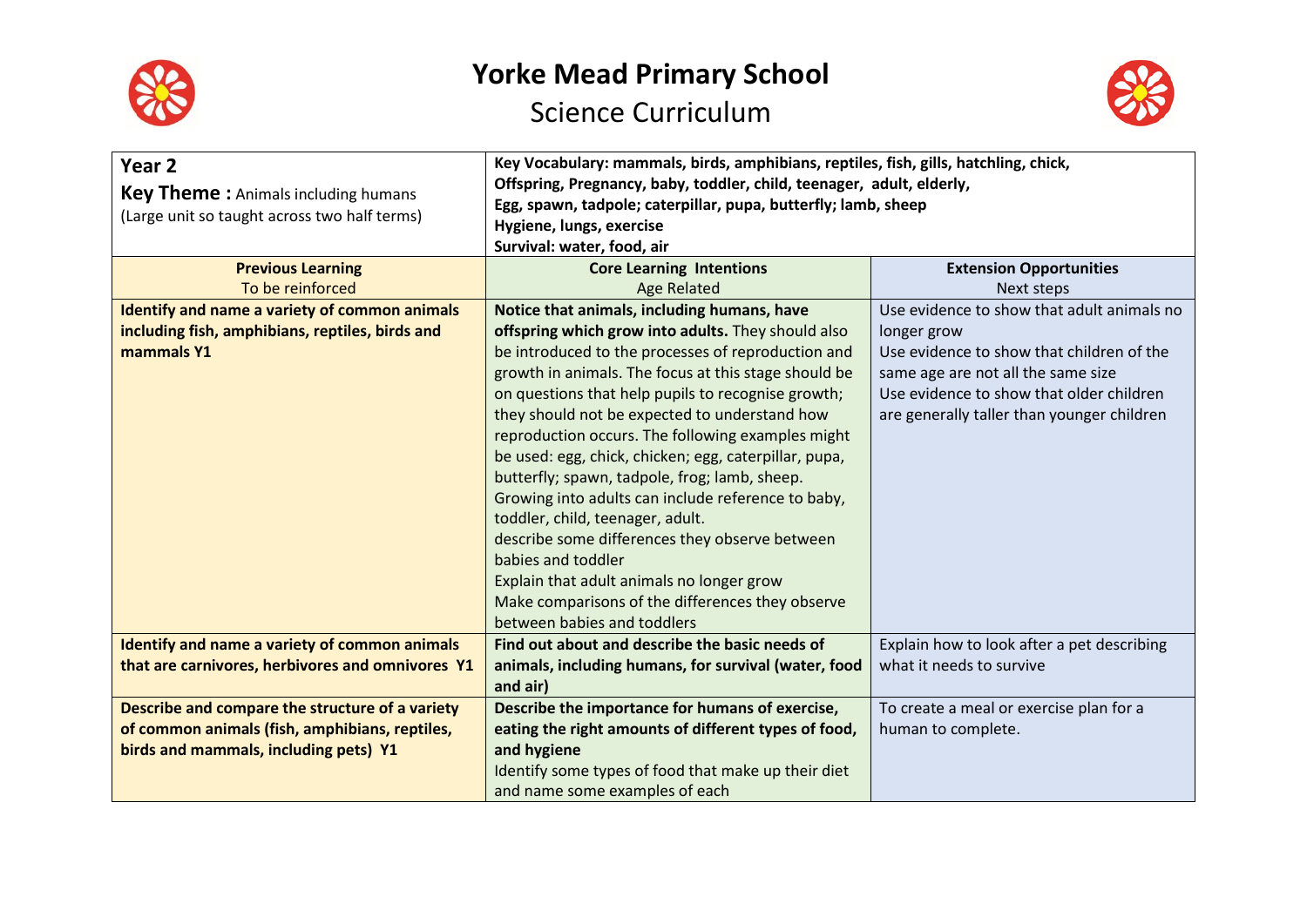



|                                                                                                                                                         | Describe some of the types of food that they eat |  |
|---------------------------------------------------------------------------------------------------------------------------------------------------------|--------------------------------------------------|--|
| Identify, name, draw and label the basic parts of                                                                                                       |                                                  |  |
| the human body and say which part of the body is                                                                                                        |                                                  |  |
| associated with each sense.                                                                                                                             |                                                  |  |
| *senses afternoon (linked to mindful tasting)                                                                                                           |                                                  |  |
| EYFS/Y1                                                                                                                                                 |                                                  |  |
| Working Scientifically: Pupils might work scientifically by: observing, through video or first-hand observation and measurement, how different animals, |                                                  |  |
| including humans, grow; asking questions about what things animals need for survival and what humans need to stay healthy; and suggesting ways to       |                                                  |  |
| find answers to their questions.                                                                                                                        |                                                  |  |

| Year <sub>2</sub><br>Key Theme: Uses of everyday materials | Key Vocabulary: Identify, materials, wood, plastic, glass, metal, rock, brick, paper, cardboard,<br>uses, used, properties, hard, soft, stretchy, stiff, shiny, dull, rough, smooth, bendy, not bendy,<br>absorbent, non-absorbent, waterproof, not waterproof, transparent, opaque, classify, group,<br>similar |                                            |
|------------------------------------------------------------|------------------------------------------------------------------------------------------------------------------------------------------------------------------------------------------------------------------------------------------------------------------------------------------------------------------|--------------------------------------------|
| <b>Previous Learning</b>                                   | <b>Core Learning Intentions</b>                                                                                                                                                                                                                                                                                  | <b>Extension Opportunities</b>             |
| To be reinforced                                           | Age Related                                                                                                                                                                                                                                                                                                      | Next steps                                 |
| Distinguish between an object and the material             | Identify and compare the suitability of a variety of                                                                                                                                                                                                                                                             |                                            |
| from which it is made                                      | everyday materials, including wood, metal, plastic,                                                                                                                                                                                                                                                              | Explain why plastics cause problems in the |
|                                                            | glass, brick, rock, paper and cardboard for                                                                                                                                                                                                                                                                      | oceans                                     |
|                                                            | particular uses                                                                                                                                                                                                                                                                                                  | Explain the importance of reusing and      |
|                                                            | Pupils should identify and discuss the uses of                                                                                                                                                                                                                                                                   | recycling plastic                          |
|                                                            | different everyday materials so that they become                                                                                                                                                                                                                                                                 |                                            |
|                                                            | familiar with how some materials are used for more                                                                                                                                                                                                                                                               |                                            |
|                                                            | than one thing (metal can be used for coins, cans,                                                                                                                                                                                                                                                               |                                            |
|                                                            | cars and table legs; wood can be used for matches,                                                                                                                                                                                                                                                               |                                            |
|                                                            | floors, and telegraph poles) or different materials                                                                                                                                                                                                                                                              |                                            |
|                                                            | are used for the same thing (spoons can be made                                                                                                                                                                                                                                                                  |                                            |
|                                                            | from plastic, wood, metal, but not normally from                                                                                                                                                                                                                                                                 |                                            |
|                                                            | glass).                                                                                                                                                                                                                                                                                                          |                                            |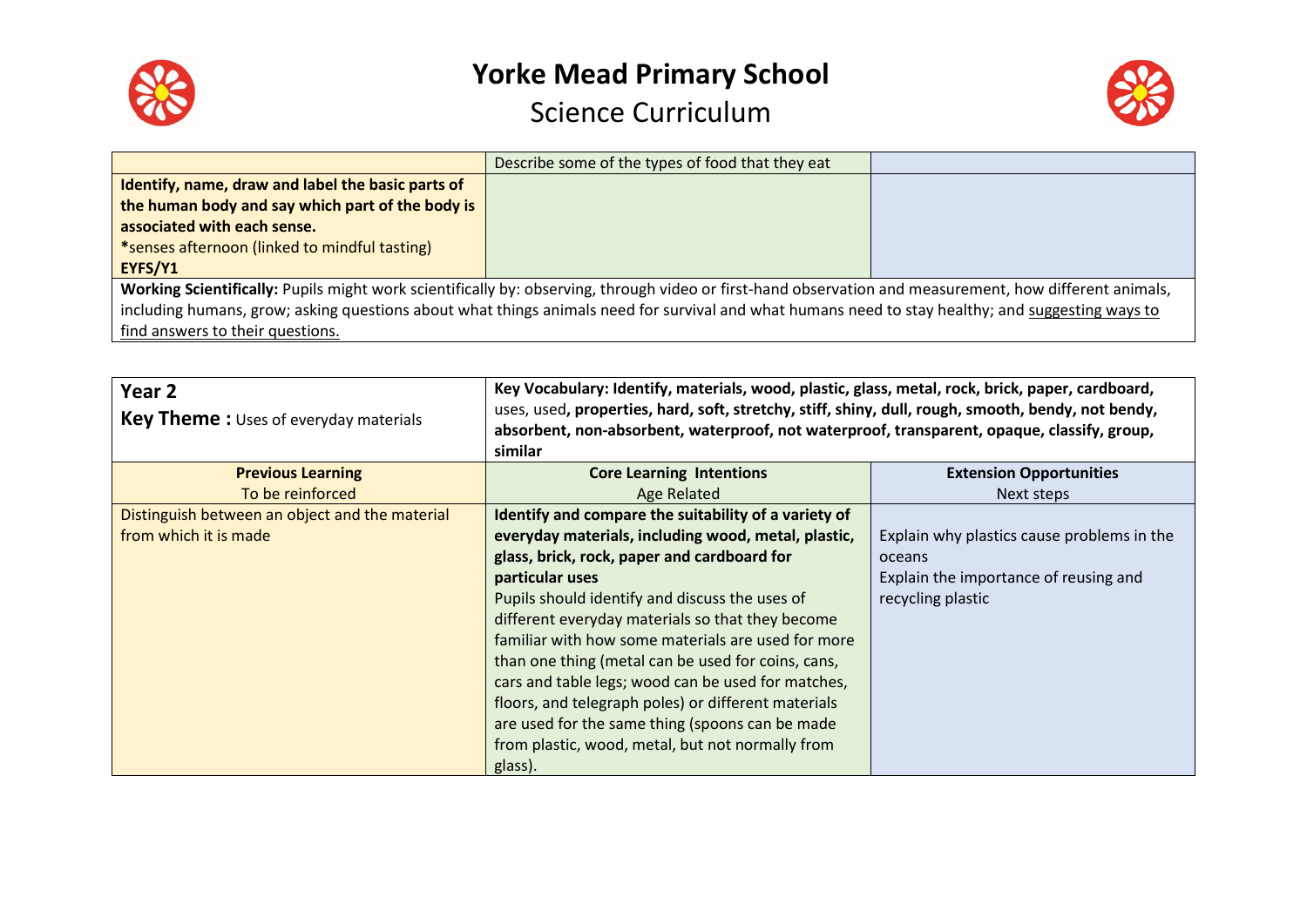



| Identify and name a variety of everyday materials,                                                                                                        | Find out how the shapes of solid objects made from   | Explain why some materials change shape    |
|-----------------------------------------------------------------------------------------------------------------------------------------------------------|------------------------------------------------------|--------------------------------------------|
| including wood, plastic, glass, metal, water, and                                                                                                         | some materials can be changed by squashing,          | when a force acts (i.e. push, pull, twist, |
| rock                                                                                                                                                      | bending, twisting and stretching                     | stretch) as a result of their properties   |
|                                                                                                                                                           | Describe changes in shapes as a result of the action | Explain why one material may be more       |
|                                                                                                                                                           | of pushes, pulls and twists                          | suitable for a purpose than another by     |
|                                                                                                                                                           | They should think about the properties of materials  | discussing properties                      |
|                                                                                                                                                           | that make them suitable or unsuitable for particular | Describe how swimsuits have changed over   |
|                                                                                                                                                           | purposes and they should be encouraged to think      | time and how the fabric is now more        |
|                                                                                                                                                           | about unusual and creative uses for everyday         | suitable                                   |
|                                                                                                                                                           | materials.                                           | Pupils might find out about people who     |
|                                                                                                                                                           |                                                      | have developed useful new materials, for   |
|                                                                                                                                                           |                                                      | example John Dunlop, Charles Macintosh or  |
|                                                                                                                                                           |                                                      | John McAdam.                               |
| Working Scientifically: comparing the uses of everyday materials in and around the school with materials found in other places (at home, the journey to   |                                                      |                                            |
| school, on visits, and in stories, rhymes and songs); observing closely, identifying and classifying the uses of different materials, and recording their |                                                      |                                            |

observations.

| Year 2<br><b>Key Theme:</b> Living Things and their habitats<br>(Large unit so taught across two half terms) | Key Vocabulary: Life process, living, non-living, dead, never alive, movement, respiration,<br>sensitivity, growth, reproduction, excretion, nutrition, habitat, conditions, survive, urban,<br>woodland, pond, coast, coastal, minibeast, microhabitat, enquiry, survey, adaptation |                                |
|--------------------------------------------------------------------------------------------------------------|--------------------------------------------------------------------------------------------------------------------------------------------------------------------------------------------------------------------------------------------------------------------------------------|--------------------------------|
| <b>Previous Learning</b>                                                                                     | <b>Core Learning Intentions</b>                                                                                                                                                                                                                                                      | <b>Extension Opportunities</b> |
| Talka sainfasaaal                                                                                            | Age Delated                                                                                                                                                                                                                                                                          | North shops                    |

|                                                     | $\sim$                                                  | $P_{\text{A}}$                             |
|-----------------------------------------------------|---------------------------------------------------------|--------------------------------------------|
| To be reinforced                                    | Age Related                                             | Next steps                                 |
| <b>From EYFS:</b>                                   | <b>Explore and compare the differences between</b>      | To give scientific explanations as to why  |
| Children know about similarities and differences in | things that are living, dead, and things that have      | things are living, dead or never alive.    |
| relation to places, objects, materials and living   | never been alive                                        | To compare characteristics between living, |
| things. They talk about the features of their own   | Pupils should be introduced to the idea that all living | non-living and deas things.                |
| immediate environment and how environments          | things have certain characteristics that are essential  | To apply these ideas to real life.         |
| might vary from one another. They make              | for keeping them alive and healthy.                     |                                            |
| observations of animals and plants and explain      |                                                         |                                            |
| why some things occur, and talk about changes.      |                                                         |                                            |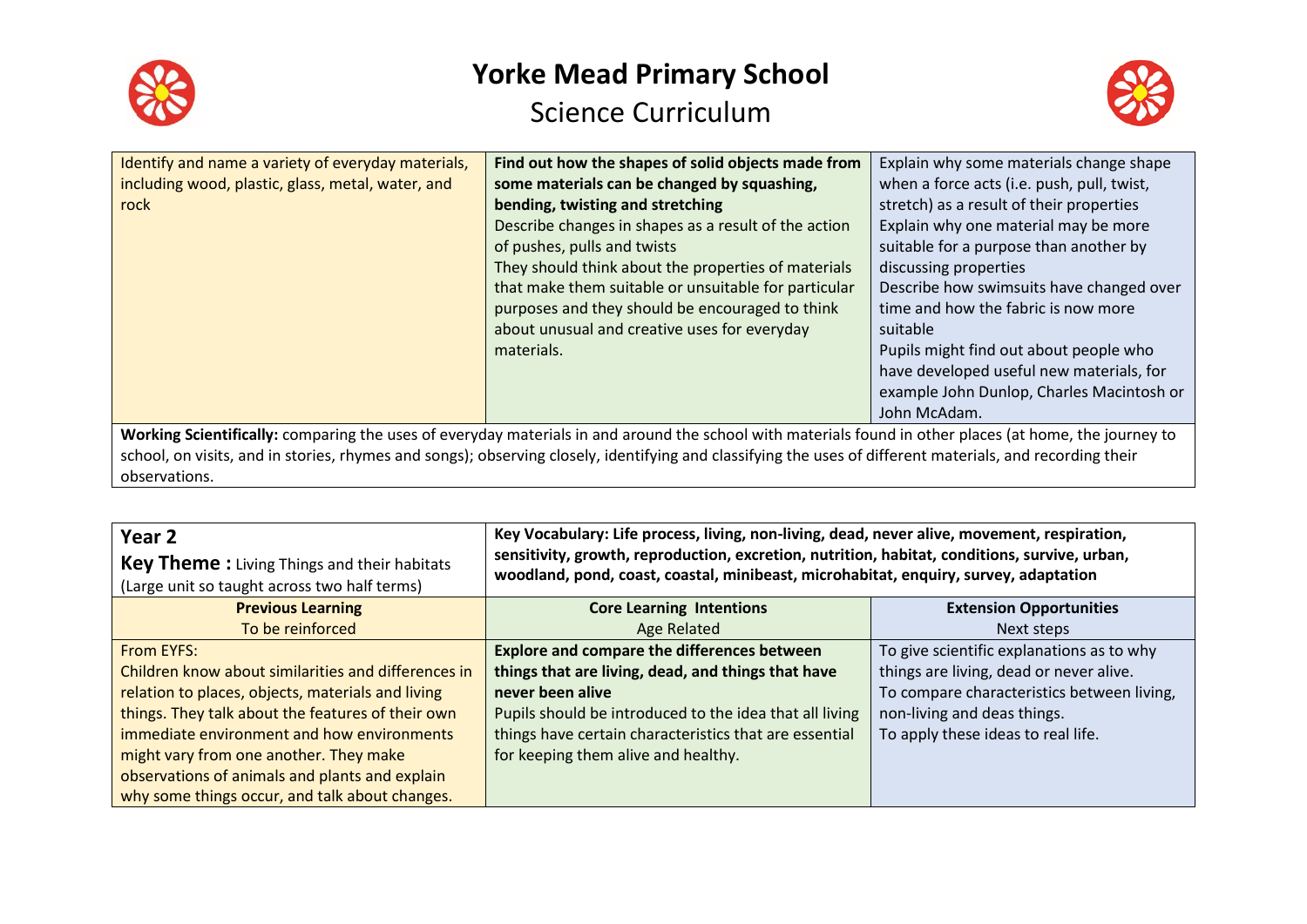



| Explain differences between living and non-living     |                                              |
|-------------------------------------------------------|----------------------------------------------|
| things in terms of characteristics such as movement   |                                              |
| and growth                                            |                                              |
| They should raise and answer questions that help      |                                              |
| them to become familiar with the life processes that  |                                              |
| are common to all living things.                      |                                              |
| Identify that most living things live in habitats to  | Pupils should compare animals in familiar    |
| which they are suited and describe how different      | habitats with animals found in less familiar |
| habitats provide for the basic needs of different     | habitats, for example, on the seashore, in   |
| kinds of animals and plants, and how they depend      | woodland, in the ocean, in the rainforest.   |
| on each other                                         |                                              |
| Pupils should be introduced to the terms 'habitat' (a |                                              |
| natural environment or home of a variety of plants    |                                              |
| and animals) and 'microhabitat' (a very small         |                                              |
| habitat, for example for woodlice under stones, logs  |                                              |
| or leaf litter).                                      |                                              |
| Identify and name a variety of plants and animals in  | Compare animals found in familiar habitats   |
| their habitats, including microhabitats.              | with unfamiliar habitats                     |
| They should raise and answer questions about the      | compare plants found in familiar habitats    |
| local environment that help them to identify and      | with unfamiliar habitats                     |
| study a variety of plants and animals within their    | Use different factors to compare a range of  |
| habitat                                               | habitats (e.g. water, light, temperature)    |
| With help, use keys to identify some animals          |                                              |
| and plants                                            |                                              |
| Recognise that different plants live in the           |                                              |
| local environment E.G. walk around the                |                                              |
| school site. Ask what grows at the bottom of          |                                              |
| tree: why no grass? (Lack of light), some             |                                              |
| plants are beginning to grow (adaptation -            |                                              |
| they're happy). Red Dead Nettles (do not              |                                              |
| sting) have a square, hollow stem - why do            |                                              |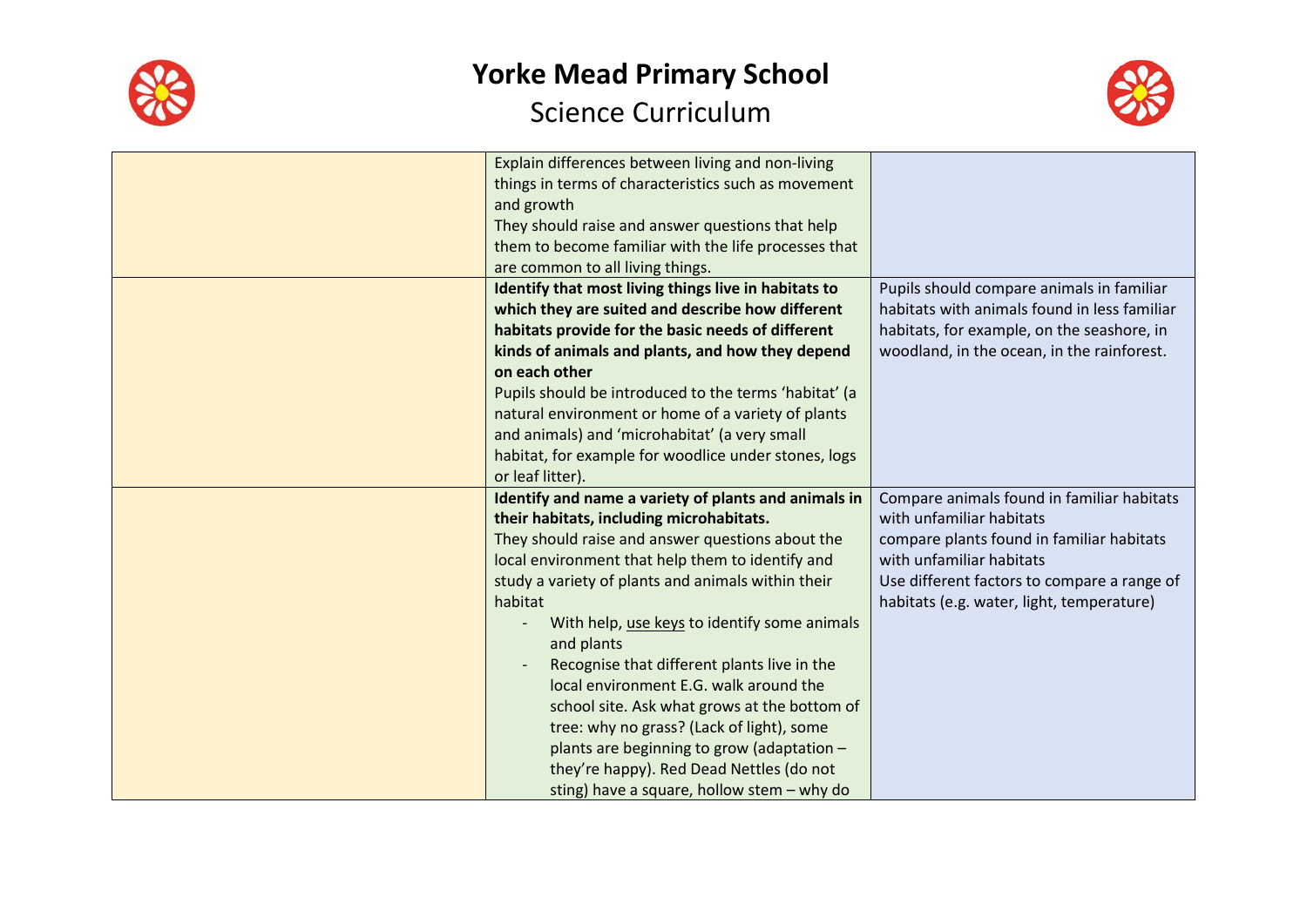



|                                                                                                                                                           | you think this is? (a good platform for                                 |                                          |
|-----------------------------------------------------------------------------------------------------------------------------------------------------------|-------------------------------------------------------------------------|------------------------------------------|
|                                                                                                                                                           | alternative leaves).                                                    |                                          |
|                                                                                                                                                           | Recognise similarities and differences                                  |                                          |
|                                                                                                                                                           | between plants and animals and differences                              |                                          |
|                                                                                                                                                           | between plants and animals                                              |                                          |
|                                                                                                                                                           | Describe the simple features of habitats                                |                                          |
|                                                                                                                                                           | Recognise a microhabitat as a small habitat                             |                                          |
|                                                                                                                                                           | (e.g. leaf litter, woodlice under stones)                               |                                          |
|                                                                                                                                                           | Describe some microhabitats                                             |                                          |
|                                                                                                                                                           | Describe how animals obtain their food from plants                      | To make a food chain using living things |
|                                                                                                                                                           | and other animals, using the idea of a simple food                      | from the field that they have seen.      |
|                                                                                                                                                           | chain, and identify and name different sources of                       |                                          |
|                                                                                                                                                           | food                                                                    |                                          |
|                                                                                                                                                           | Construct a simple food chain (e.g. grass, cow,                         |                                          |
|                                                                                                                                                           | human). Around the perimeter of the field there are                     |                                          |
|                                                                                                                                                           | many different types of bushes and trees. E.g.                          |                                          |
|                                                                                                                                                           | elderberries and holly. Why do you think they are                       |                                          |
|                                                                                                                                                           | here? Link to food chain: birds eating berries $\rightarrow$            |                                          |
|                                                                                                                                                           | excreting $\rightarrow$ plants grow $\rightarrow$ elderberries / holly. |                                          |
|                                                                                                                                                           | Suggest reasons why different plants and animals                        |                                          |
|                                                                                                                                                           | are found in the different environments                                 |                                          |
|                                                                                                                                                           | Observe how living things depend on each other, for                     |                                          |
|                                                                                                                                                           | example, plants serving as a source of food and                         |                                          |
|                                                                                                                                                           | shelter for animals.                                                    |                                          |
| Working Scientifically: sorting and classifying things according to whether they are living, dead or were never alive, and recording their findings using |                                                                         |                                          |

**Working Scientifically**: sorting and classifying things according to whether they are living, dead or were never alive, and recording their findings using charts. They should describe how they decided where to place things, exploring questions like: 'Is a flame alive? Is a deciduous tree dead in winter?' and talk about ways of answering their questions. They could construct a simple food chain that includes humans (eg, grass, cow, human). They could describe the conditions in different habitats and microhabitats (under log, on stony path, under bushes); and find out how the conditions affect the number and type(s) of plants and animals that live there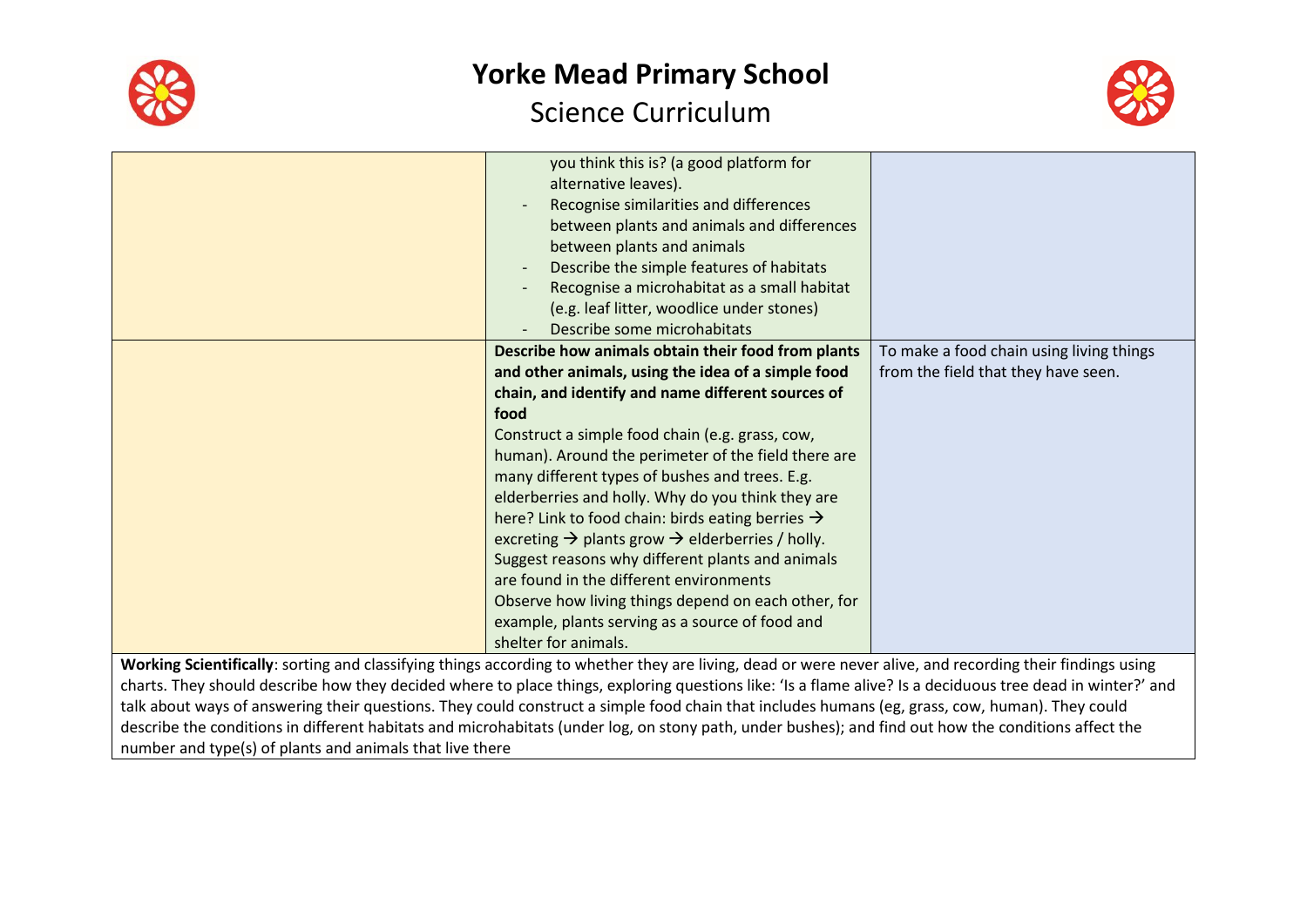



| Year 3                                            | Key Vocabulary: flower, leaf, seed, stem, roots, petal, pollen, life cycle, dispersal, pollination, |                                             |
|---------------------------------------------------|-----------------------------------------------------------------------------------------------------|---------------------------------------------|
| <b>Key Theme: Plants</b>                          | fertilisation, germination, ovary, ovule, sepal, stamen, anther, filament, stigma, style            |                                             |
| <b>Previous Learning</b>                          | <b>Core Learning Intentions</b>                                                                     | <b>Extension Opportunities</b>              |
| To be reinforced                                  | <b>Age Related</b>                                                                                  | Next steps                                  |
| Observe and describe how seeds and bulbs grow     | Identify and describe the functions of different                                                    | Pupils can be introduced to the idea that   |
| into mature plants Y2                             | parts of flowering plants: roots, stem/trunk, leaves                                                | plants can make their own food, but at this |
|                                                   | and flowers.                                                                                        | stage they do not need to understand how    |
| Find out and describe how plants need water,      | - Pupils should be introduced to the relationship                                                   | this happens                                |
| light and a suitable temperature to grow and stay | between structure and function: the idea that every                                                 |                                             |
| healthy Y2                                        | part has a job to do.                                                                               |                                             |
|                                                   | - They should explore questions that focus on the                                                   | • Explain why healthy roots and a healthy   |
|                                                   | role of the roots and stem in nutrition and support,                                                | stem are needed for plants to grow          |
|                                                   | leaves for nutrition and flowers for reproduction.                                                  | • Explain that differences in plant growth  |
|                                                   | - Describe why healthy roots and a healthy stem are                                                 | are due to the amount of light and/or water |
|                                                   | needed for plants to grow                                                                           |                                             |
|                                                   | - Recognise that the leaves of a plant are associated                                               |                                             |
|                                                   | with healthy growth and more specifically nutrition                                                 |                                             |
|                                                   |                                                                                                     |                                             |
|                                                   | Visit the school field and in particular to the tree next                                           |                                             |
|                                                   | to the forest school sheds. The trunk has twisted to                                                |                                             |
|                                                   | support the weight of the branches which have                                                       |                                             |
|                                                   | grown to one side (like carrying all of your shopping                                               |                                             |
|                                                   | in one hand). There is also an example of this in the                                               |                                             |
|                                                   | Nursery/Reception garden.                                                                           |                                             |
|                                                   | Nettles have square stems to gather more nutrients                                                  |                                             |
|                                                   | and to have a stronger structure.                                                                   |                                             |
|                                                   | Flowers are colourful to attract insects. What are the                                              |                                             |
|                                                   | 5 colours of flowers? (blue, red, yellow, white and                                                 |                                             |
|                                                   | most common: green).                                                                                |                                             |
|                                                   | All flowers are there to reproduce. All seeds come                                                  |                                             |
|                                                   | from flowers.                                                                                       |                                             |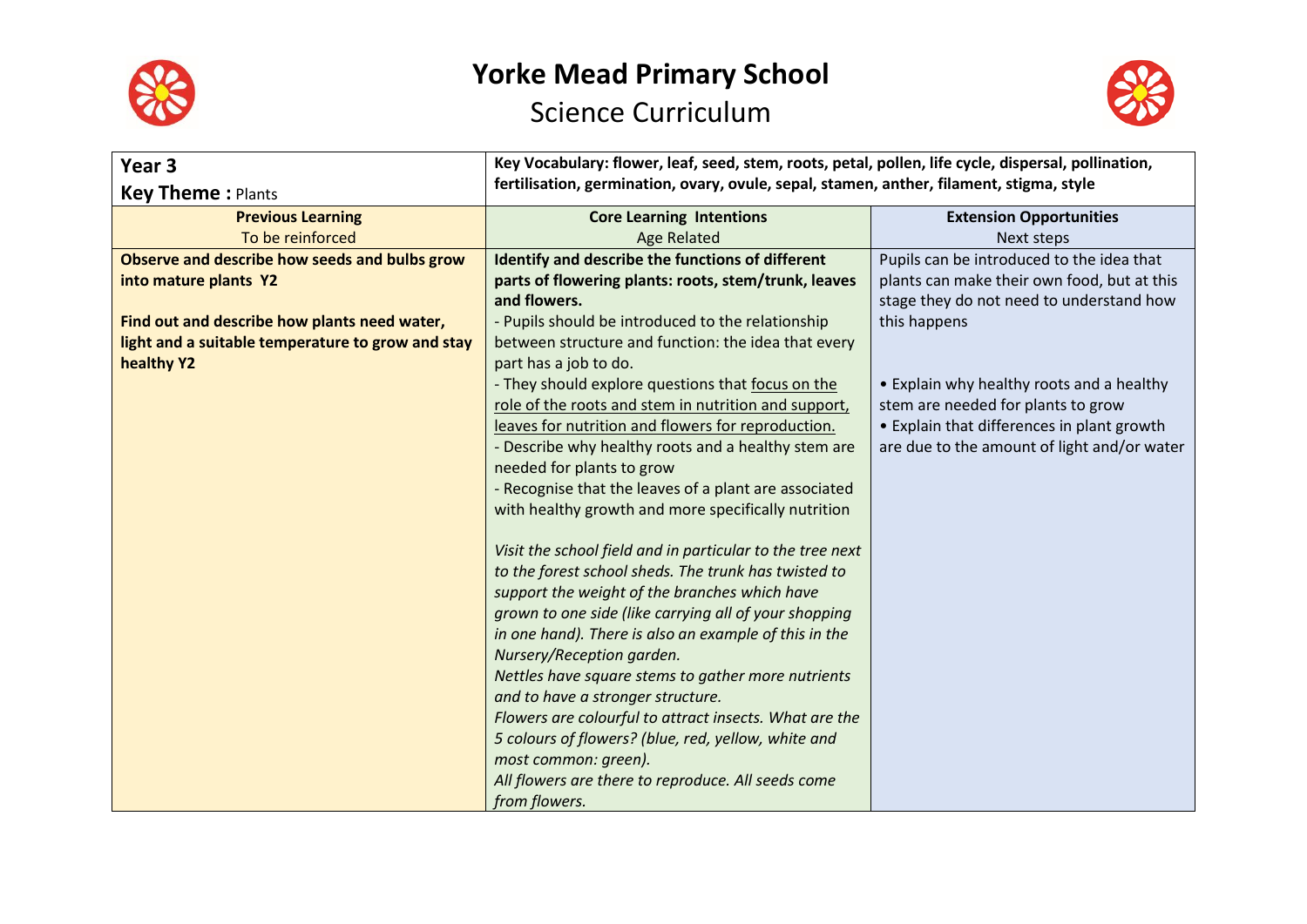



|                                                                                                                                                                | Using flower heads, pull apart, gently, to reveal the   |                                              |
|----------------------------------------------------------------------------------------------------------------------------------------------------------------|---------------------------------------------------------|----------------------------------------------|
|                                                                                                                                                                | structure including the pollen on the anthers.          |                                              |
| Find out and describe how plants need water,                                                                                                                   | <b>Explore the requirements of plants for life and</b>  |                                              |
| light and a suitable temperature to grow and stay                                                                                                              | growth (air, light, water, nutrients from soil, and     |                                              |
| healthy                                                                                                                                                        | room to grow) and how they vary from plant to           |                                              |
| Note: Seeds and bulbs need water to grow but                                                                                                                   | plant                                                   |                                              |
| most do not need light; seeds and bulbs have a                                                                                                                 | • know that fertilisers contain minerals                |                                              |
| store of food inside them                                                                                                                                      | • understand that plants absorb minerals from the       |                                              |
|                                                                                                                                                                | soil (Teacher Note: plants create their own food        |                                              |
|                                                                                                                                                                | using sunlight, water and carbon dioxide, they do       |                                              |
|                                                                                                                                                                | not absorb food from the soil)                          |                                              |
|                                                                                                                                                                | •describe how changes to light and fertiliser affect    |                                              |
|                                                                                                                                                                | plant growth                                            |                                              |
|                                                                                                                                                                | Tomato and sunflower seedlings                          |                                              |
| Pupils should use the local environment                                                                                                                        | Investigate the way in which water is transported       | compare the roots of different plants (e.g.  |
| throughout the year to observe how different                                                                                                                   | within plants                                           | desert plants or rainforest tree. Teacher    |
| plants grow.                                                                                                                                                   | •describe how the stem has a role in support and        | Note: rainforest trees have very shallow     |
|                                                                                                                                                                | nutrition (transport of water) White Carnations         | roots as the quality of the soil is more and |
|                                                                                                                                                                |                                                         | most of the nutrients are near the surface)  |
|                                                                                                                                                                | Explore the part that flowers play in the life cycle of | compare methods of seed dispersal            |
|                                                                                                                                                                | flowering plants, including pollination, seed           |                                              |
|                                                                                                                                                                | formation and seed dispersal.                           |                                              |
|                                                                                                                                                                | • describe why plants need flowers                      |                                              |
|                                                                                                                                                                | • describe the role of bees and insects in pollination  |                                              |
|                                                                                                                                                                | • describe how pollen and seeds are dispersed           |                                              |
|                                                                                                                                                                | Horse chestnut (in January - see video). It has its     |                                              |
|                                                                                                                                                                | flowers ready in December but won't open up until       |                                              |
|                                                                                                                                                                | march. Protected by a hard sticky shell to stop         |                                              |
|                                                                                                                                                                | animals from eating them before they flower.            |                                              |
| Working Scientifically: compare the effect of different factors on plant growth, for example, the amount of light, the amount of fertiliser; discovering       |                                                         |                                              |
| how seeds are formed by observing the different stages of plant life cycles over a period of time; looking for patterns in the structure of fruits that relate |                                                         |                                              |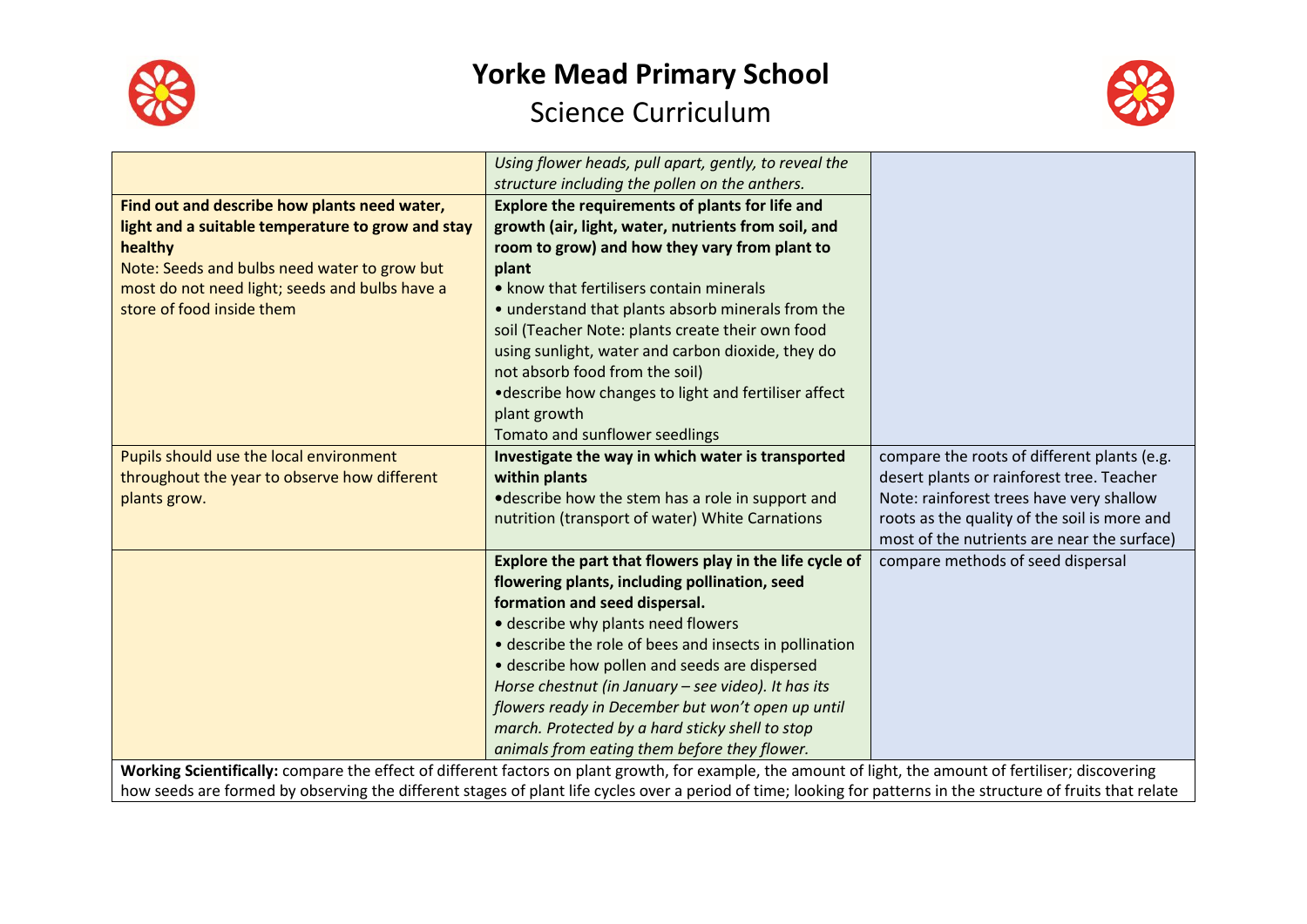

what they find out.

#### **Yorke Mead Primary School** Science Curriculum



to how the seeds are dispersed. They might observe how water is transported in plants, for example, by putting cut, white carnations into coloured water and observing how water travels up the stem to the flowers.

| Year 3                                                                                                                                                | Key vocabulary: nutrients, nutritious, carbohydrates, protein, vitamins, fats, minerals, water,                                                     |                                              |
|-------------------------------------------------------------------------------------------------------------------------------------------------------|-----------------------------------------------------------------------------------------------------------------------------------------------------|----------------------------------------------|
| <b>Key Theme:</b> Animals including humans                                                                                                            | fibre                                                                                                                                               |                                              |
|                                                                                                                                                       | Skeleton, bones, joints, endoskeleton, exoskeleton, hydrostatic skeleton, vertebrates,                                                              |                                              |
|                                                                                                                                                       | invertebrates, muscles, contract, relax                                                                                                             |                                              |
| <b>Previous Learning</b>                                                                                                                              | <b>Core Learning Intentions</b>                                                                                                                     | <b>Extension Opportunities</b>               |
| To be reinforced                                                                                                                                      | Age Related                                                                                                                                         | Next steps                                   |
| Find out about and describe the basic needs of                                                                                                        | Identify that animals, including humans, need the                                                                                                   | See working scientifically.                  |
| animals, including humans, for survival (water,                                                                                                       | right types and amount of nutrition, and that they                                                                                                  | • describe an adequate and varied diet for   |
| food and air) Y2                                                                                                                                      | cannot make their own food; they get nutrition                                                                                                      | humans, recognising that there are many      |
|                                                                                                                                                       | from what they eat.                                                                                                                                 | ways of achieving this                       |
| Describe the importance for humans of exercise,                                                                                                       | • name the components of a healthy and varied diet                                                                                                  | • describe the role of different food groups |
| eating the right amounts of different types of                                                                                                        | • describe how their diet is balanced                                                                                                               | • compare and contrast diets of animals      |
| food, and hygiene Y2                                                                                                                                  |                                                                                                                                                     | including pets                               |
| Notice that animals, including humans, have                                                                                                           | Identify that humans and some other animals have                                                                                                    | Describe some advantages of having an        |
| offspring which grow into adults. Y2                                                                                                                  | skeletons and muscles for support, protection and                                                                                                   | internal skeleton over no skeleton or an     |
|                                                                                                                                                       | movement.                                                                                                                                           | exoskeleton                                  |
|                                                                                                                                                       | • describe some observable characteristics of bones                                                                                                 | Describe problems associated with broken     |
|                                                                                                                                                       | • describe the main functions of their skeletons                                                                                                    | bones or bones diseases They should be       |
|                                                                                                                                                       | • state that movement depends on both skeleton                                                                                                      | introduced to the main body parts            |
|                                                                                                                                                       | and muscles                                                                                                                                         | associated with the skeleton and muscles,    |
|                                                                                                                                                       | • state that when one muscle contracts another                                                                                                      | finding out how different parts of the body  |
|                                                                                                                                                       | relaxes                                                                                                                                             | have special functions.                      |
| Working Scientifically: identifying and grouping animals with and without skeletons and observing and comparing their movement; exploring ideas about |                                                                                                                                                     |                                              |
| what would happen if humans did not have skeletons. They might compare and contrast the diets of different animals (including their pets) and decide  |                                                                                                                                                     |                                              |
|                                                                                                                                                       | ways of grouping them according to what they eat. They might research different food groups and how they keep us healthy, and design meals based on |                                              |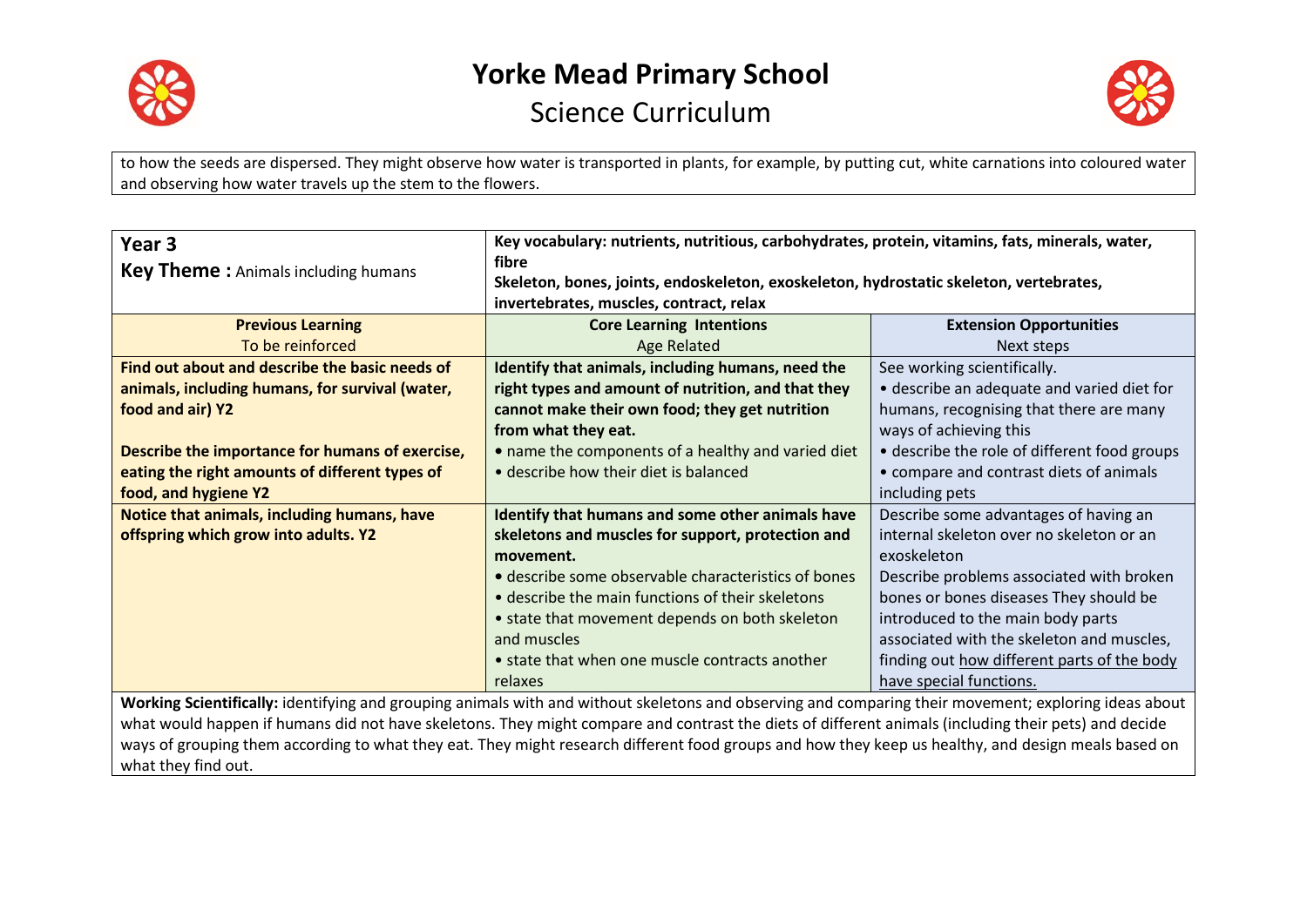



| Year <sub>3</sub><br><b>Key Theme: Rocks LINK WITH GEOGRAPHY</b>                                                                                                                   | Key Vocabulary: Rock, natural, man-made, igneous, metamorphic, sedimentary, fossils, living<br>things, soil, compression, environment, organic, hard / soft, permeable/impermeable, density,<br>durable, erosion, weathering                                                                                                                                                                                                                                                                                                                                                                                           |                                                                                                                                                                                                                                                                                                                                  |
|------------------------------------------------------------------------------------------------------------------------------------------------------------------------------------|------------------------------------------------------------------------------------------------------------------------------------------------------------------------------------------------------------------------------------------------------------------------------------------------------------------------------------------------------------------------------------------------------------------------------------------------------------------------------------------------------------------------------------------------------------------------------------------------------------------------|----------------------------------------------------------------------------------------------------------------------------------------------------------------------------------------------------------------------------------------------------------------------------------------------------------------------------------|
| <b>Previous Learning</b><br>To be reinforced                                                                                                                                       | <b>Core Learning Intentions</b><br><b>Age Related</b>                                                                                                                                                                                                                                                                                                                                                                                                                                                                                                                                                                  | <b>Extension Opportunities</b><br>Next steps                                                                                                                                                                                                                                                                                     |
| Identify and compare the suitability of a variety of<br>everyday materials, including wood, metal,<br>plastic, glass, brick, rock, paper and cardboard for<br>particular uses (y2) | Compare and group together different kinds of<br>rocks on the basis of their appearance and simple<br>physical properties. Linked with work in geography,<br>pupils should explore different kinds of rocks and soils,<br>including those in the local environment<br>• classify rocks from the evidence of investigations<br>• explain that rocks are used for different purposes<br>dependent on their physical properties<br>• explain that different types of rock react<br>differently to physical forces (e.g. water, rubbing)<br>Use the grounds to spot rocks where are they? Are<br>the natural or man- made? | • relate the simple physical properties of<br>some rocks to their formation<br>• explain how a model (e.g. biscuits,<br>chocolate bars) can be used to represent<br>sedimentary, metamorphic and igneous<br>rocks                                                                                                                |
|                                                                                                                                                                                    | Describe in simple terms how fossils are formed<br>when things that have lived are trapped within rock                                                                                                                                                                                                                                                                                                                                                                                                                                                                                                                 | Describe how Mary Anning discovered<br>fossils<br>• explain why we do not see the soft parts<br>of animals in fossils                                                                                                                                                                                                            |
|                                                                                                                                                                                    | Recognise that soils are made from rocks and<br>organic matter. Linked with work in geography, pupils<br>should explore different kinds of rocks and soils, including<br>those in the local environment<br>Recognise that soil contains dead plants and animals<br>Recognise that there is rock under all surfaces and<br>that soils come from rocks                                                                                                                                                                                                                                                                   | Explain why we might find lots of the same<br>types of rock in one place<br>• explain why certain rocks are used for<br>different purposes and why some rocks<br>could be used for these jobs for example:<br><b>Z</b> Marble- kitchen worktops or statues<br><b><b><b></b></b> 3 Slate roof tiles</b><br><b>2 Granite walls</b> |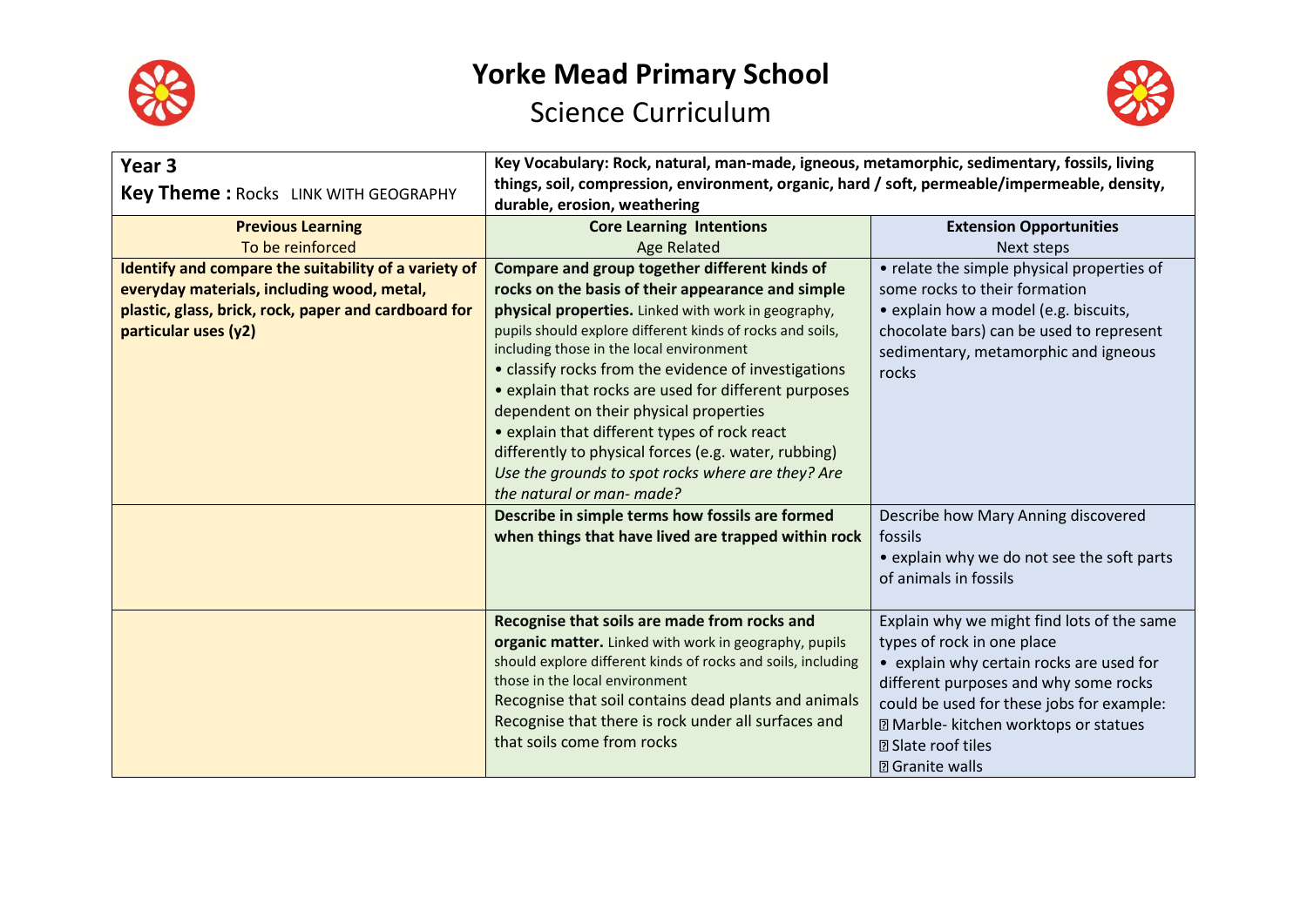



**Working Scientifically:** observing rocks, including those used in buildings and gravestones, and exploring how and why they might have changed over time; using a hand lens or microscope to help them to identify and classify rocks according to whether they have grains or crystals, and whether they have fossils in them. Pupils might research and discuss the different kinds of living things whose fossils are found in sedimentary rock and explore how fossils are formed. Pupils could explore different soils and identify similarities and differences between them and investigate what happens when rocks are rubbed together or what changes occur when they are in water. They can raise and answer questions about the way soils are formed**.**

| Year 3                                               | Key vocabulary: force, push, pull, friction, surface, magnet, magnetic, magnetic field, pole, north, |                                |
|------------------------------------------------------|------------------------------------------------------------------------------------------------------|--------------------------------|
| <b>Key Theme:</b> Forces and Magnets                 | south, attract, repel, compass                                                                       |                                |
| <b>Previous Learning</b>                             | <b>Core Learning Intentions</b>                                                                      | <b>Extension Opportunities</b> |
| To be reinforced                                     | <b>Age Related</b>                                                                                   | Next steps                     |
| Identify and name a variety of everyday              | Compare how things move on different surfaces                                                        |                                |
| materials, including wood, plastic, glass, metal,    | Describe how to make a familiar object start moving                                                  |                                |
| water, and rock (Y1)                                 | by pushing or pulling                                                                                |                                |
|                                                      | Describe how to use pushes and pulls to make                                                         |                                |
|                                                      | familiar objects speed up, slow down, change                                                         |                                |
|                                                      | direction or shape                                                                                   |                                |
|                                                      | Produce annotated drawings showing the direction                                                     |                                |
|                                                      | of force needed to make an object move                                                               |                                |
|                                                      | Describe some ways in which friction between solid                                                   |                                |
|                                                      | surfaces can be increased or decreased                                                               |                                |
| Identify and compare the suitability of a variety of | Notice that some forces need contact between 2                                                       |                                |
| everyday materials, including wood, metal,           | objects, but magnetic forces can act at a distance                                                   |                                |
| plastic, glass, brick, rock, paper and cardboard for | (for example, opening a door, pushing a swing)                                                       |                                |
| particular uses (Y2)                                 | - recall that magnets have a north and a south pole                                                  |                                |
| Pupils should identify and discuss the uses of       |                                                                                                      |                                |
| different everyday materials so that they become     |                                                                                                      |                                |
| familiar with how some materials are used for        |                                                                                                      |                                |
| more than one thing (metal can be used for coins,    |                                                                                                      |                                |
| cans, cars and table legs; wood can be used for      |                                                                                                      |                                |
| matches, floors, and telegraph poles) or different   |                                                                                                      |                                |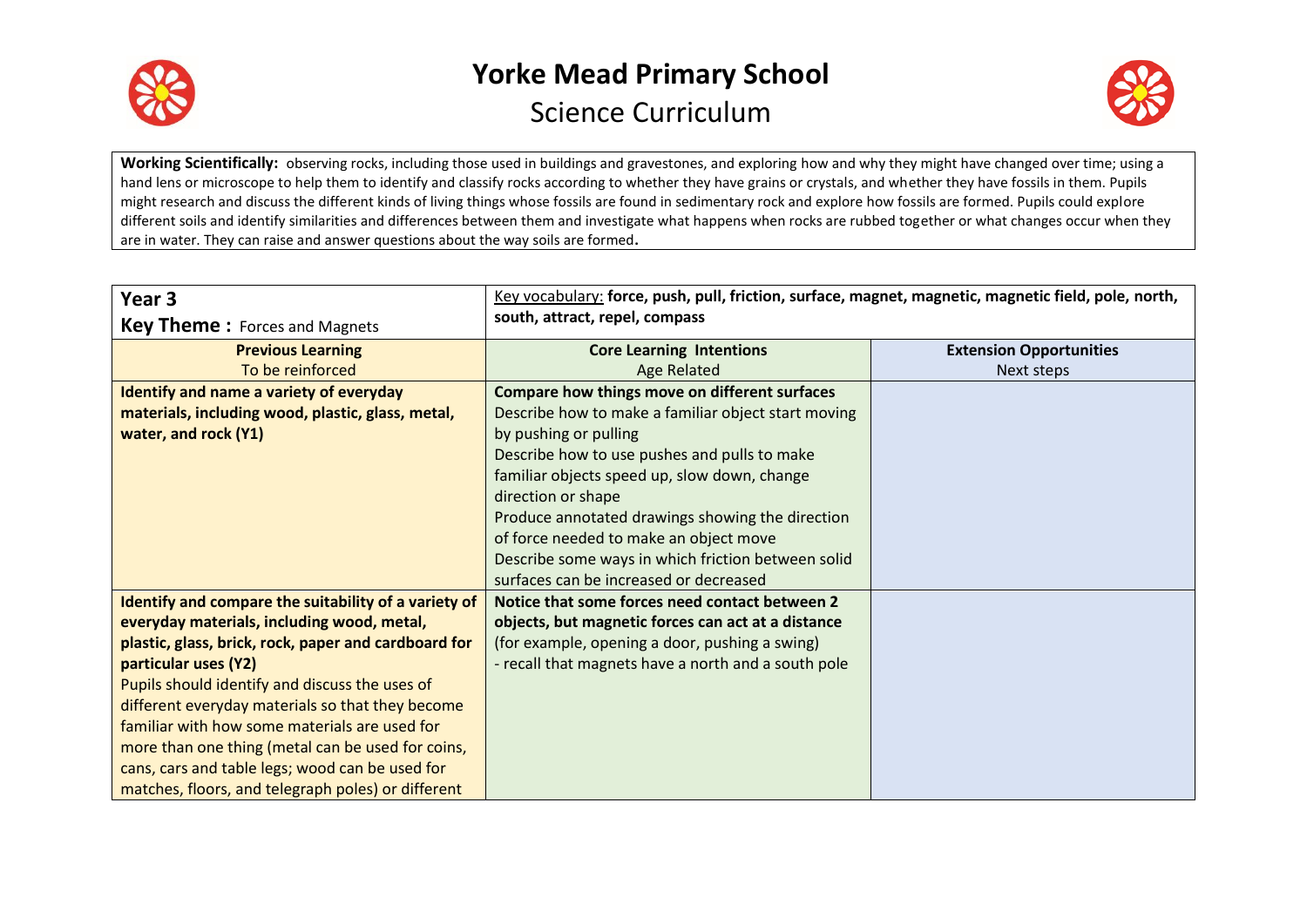



| materials are used for the same thing (spoons can<br>be made from plastic, wood, metal, but not                                                         |                                                    |                                            |
|---------------------------------------------------------------------------------------------------------------------------------------------------------|----------------------------------------------------|--------------------------------------------|
| normally from glass).                                                                                                                                   |                                                    |                                            |
|                                                                                                                                                         | Observe how magnets attract or repel each other    |                                            |
|                                                                                                                                                         | and attract some materials and not others          |                                            |
|                                                                                                                                                         | • describe the difference between a magnet and a   |                                            |
|                                                                                                                                                         | magnetic material                                  |                                            |
|                                                                                                                                                         | • describe what happens when some materials are    |                                            |
|                                                                                                                                                         | put near a magnet                                  |                                            |
|                                                                                                                                                         | Compare and group together a variety of everyday   | Describe some everyday uses of magnets     |
|                                                                                                                                                         | materials on the basis of whether they are         | Explain that a compass works by lining up  |
|                                                                                                                                                         | attracted to a magnet, and identify some magnetic  | with the Earth's magnetic field            |
|                                                                                                                                                         | materials                                          |                                            |
|                                                                                                                                                         | They should explore the behaviour and everyday     |                                            |
|                                                                                                                                                         | uses of different magnets (for example, bar, ring, |                                            |
|                                                                                                                                                         | button and horseshoe).                             |                                            |
|                                                                                                                                                         | Describe the difference between a magnet and a     |                                            |
|                                                                                                                                                         | magnetic material                                  |                                            |
|                                                                                                                                                         | Describe what happens when some materials are      |                                            |
|                                                                                                                                                         | put near a magnet                                  |                                            |
|                                                                                                                                                         | Describe magnets as having 2 poles                 | Describe how lodestone was found to be a   |
|                                                                                                                                                         | Recall that magnets have a north and a south pole  | naturally occurring magnet and was used as |
|                                                                                                                                                         |                                                    | the first compass for navigation           |
|                                                                                                                                                         | Predict whether 2 magnets will attract or repel    |                                            |
|                                                                                                                                                         | each other, depending on which poles are facing    |                                            |
|                                                                                                                                                         | Describe the direction of forces between magnets   |                                            |
| Working Scientifically: comparing how different things move and grouping them: raising questions and carrying out tests to find out how far things move |                                                    |                                            |

ow different things move and grouping them; raising questions and carrying out tests to find out how far things mo on different surfaces, and gathering and recording data to find answers to their questions; exploring the strengths of different magnets and finding a fair way to compare them; sorting materials into those that are magnetic and those that are not; looking for patterns in the way that magnets behave in relation to each other and what might affect this, for example, the strength of the magnet or which pole faces another; identifying how these properties make magnets useful in everyday items and suggesting creative uses for different magnets.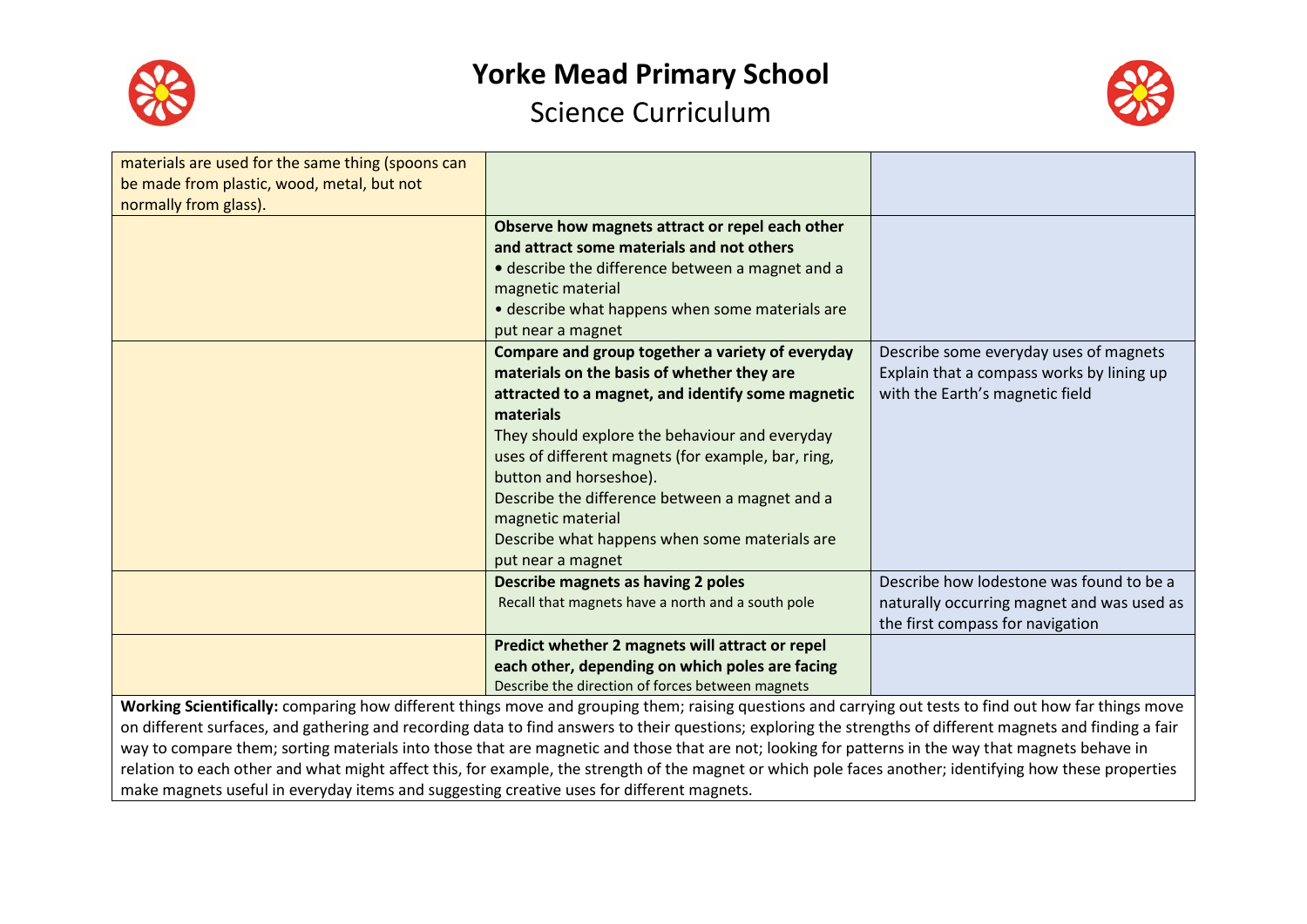



| Year <sub>3</sub>                                   | Key Vocabulary : light, source, dark, shadows, reflect, visible, sun, opaque, absence, bounce, |                                              |
|-----------------------------------------------------|------------------------------------------------------------------------------------------------|----------------------------------------------|
| <b>Key Theme: Light</b>                             | mirror, ray, beam, glare, pupil, retina, travel, straight, translucent, transparent, block     |                                              |
| <b>Previous Learning</b>                            | <b>Core Learning Intentions</b>                                                                | <b>Extension Opportunities</b>               |
| To be reinforced                                    | <b>Age Related</b>                                                                             | Next steps                                   |
| <b>EYFS: puppet shadows</b>                         | Recognise that they need light in order to see                                                 | Describe how nocturnal animals are           |
|                                                     | things and that dark is the absence of light                                                   | adapted to use what little light there is or |
|                                                     | • describe and compare some light sources                                                      | their other senses in the dark (e.g. cats,   |
|                                                     | • state that light sources are seen when light from                                            | aye-aye, lemurs)                             |
|                                                     | them enters the eyes                                                                           |                                              |
|                                                     | • explain that places are dark because there is no                                             |                                              |
|                                                     | light and a light source is needed to help us see in                                           |                                              |
|                                                     | such places                                                                                    |                                              |
| Y1: Observe and describe weather associated with    | Notice that light is reflected from surfaces                                                   | Describe how Percy Shaw invented cat's       |
| the seasons and how day length varies               | Should explore what happens when light reflects off                                            | eyes and explain their importance to road    |
| Pupils should be warned that it is not safe to look | a mirror or other reflective surfaces, including                                               | safety                                       |
| directly at the sun, even when wearing dark         | playing mirror games to help them to answer                                                    |                                              |
| glasses.                                            | questions about how light behaves. E.g.                                                        |                                              |
|                                                     | • demonstrate light travelling using a torch and                                               |                                              |
|                                                     | record light bouncing off a mirror                                                             |                                              |
|                                                     | • identify suitable reflective clothing for travelling in                                      |                                              |
|                                                     | the dark                                                                                       |                                              |
|                                                     | • explain that they cannot see shiny objects in the                                            |                                              |
|                                                     | dark because there are no light sources                                                        |                                              |
|                                                     | Recognise that light from the sun can be dangerous                                             |                                              |
|                                                     | and that there are ways to protect their eyes                                                  |                                              |
|                                                     | They should think about why it is important to                                                 |                                              |
|                                                     | protect their eyes from bright lights.                                                         |                                              |
|                                                     | Note: pupils should be warned that it is not safe to                                           |                                              |
|                                                     | look directly at the sun, even when wearing dark                                               |                                              |
|                                                     | glasses.                                                                                       |                                              |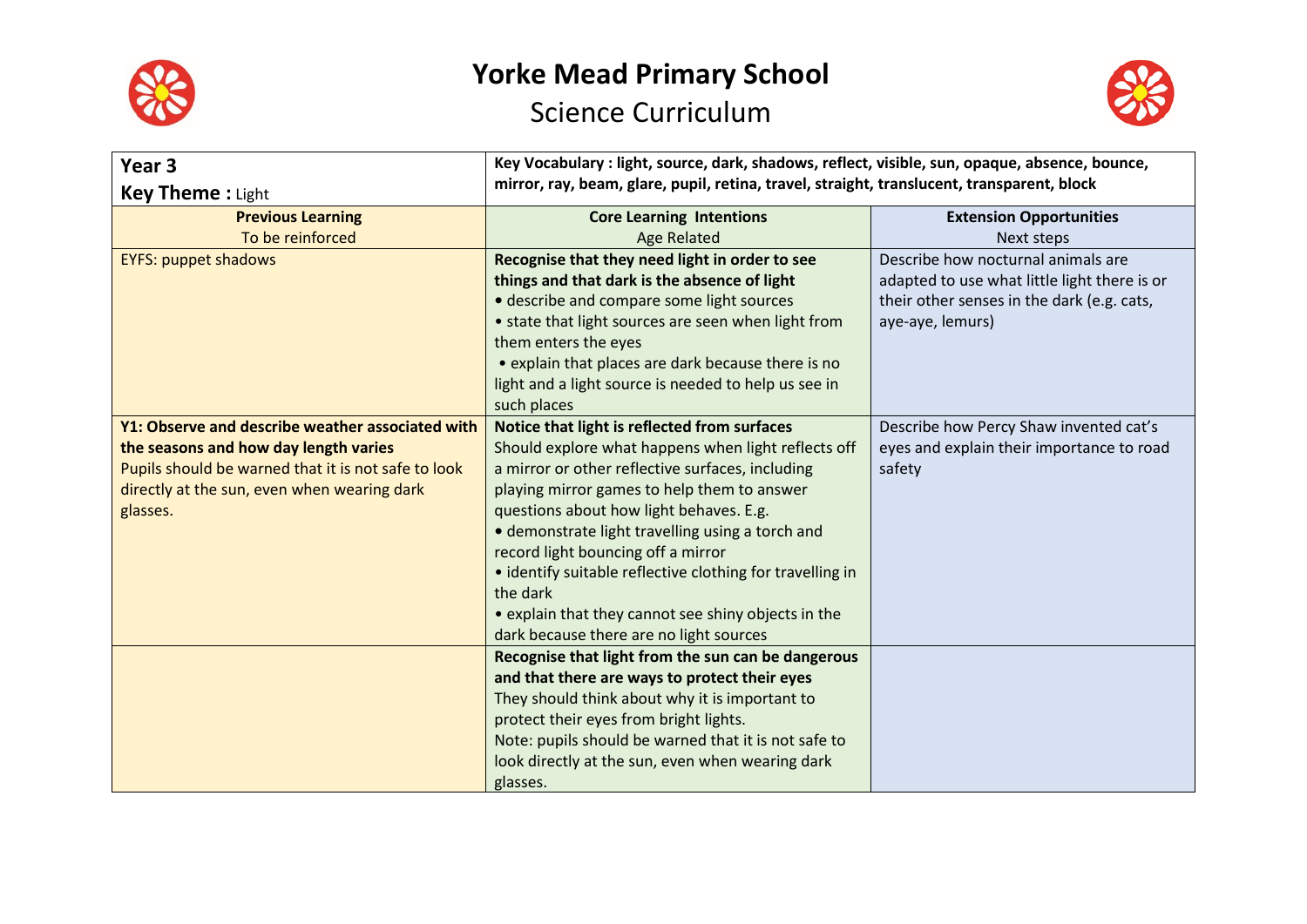



|                 | Recognise that shadows are formed when the light                                                                                                     | Use ideas about shadows to make         |
|-----------------|------------------------------------------------------------------------------------------------------------------------------------------------------|-----------------------------------------|
|                 | from a light source is blocked by an opaque object                                                                                                   | predictions about the shadows formed by |
|                 | They should look for, and measure, shadows, and                                                                                                      | different objects or materials          |
|                 | find out how they are formed and what might cause                                                                                                    |                                         |
|                 | the shadows to change e.g.                                                                                                                           |                                         |
|                 | recognise that shadows are similar in shape to                                                                                                       |                                         |
|                 | the objects forming them                                                                                                                             |                                         |
|                 | explain that shadows are formed when light<br>$\bullet$                                                                                              |                                         |
|                 | from a source is blocked                                                                                                                             |                                         |
|                 | state that even transparent objects block some<br>$\bullet$                                                                                          |                                         |
|                 | light and form shadows                                                                                                                               |                                         |
|                 | describe the difference in shadows cast by<br>$\bullet$                                                                                              |                                         |
|                 | opaque, translucent and transparent materials                                                                                                        |                                         |
|                 | explore how to make shadows of different<br>$\bullet$                                                                                                |                                         |
|                 | shapes and sizes                                                                                                                                     |                                         |
|                 | Find patterns in the way that the size of shadows                                                                                                    | Describe how the length of a shadow     |
|                 | change                                                                                                                                               | changes throughout the day as the sun   |
|                 |                                                                                                                                                      | moves across the sky                    |
|                 | Working Scientifically: looking for patterns in what happens to shadows when the light source moves or the distance between the light source and the |                                         |
| object changes. |                                                                                                                                                      |                                         |

| Year 4                                                   | Key Vocabulary: organism, variation, classification (insect, mammal, bird, reptile, amphibian,                                            |                                |
|----------------------------------------------------------|-------------------------------------------------------------------------------------------------------------------------------------------|--------------------------------|
| Key Theme: Living things and their                       | fish) invertebrate, vertebrates, global, local, characteristic, key, habitat, environment, wildlife,<br>endangered, extinct, conservation |                                |
| <b>habitats</b> (taught over two half terms - large unit |                                                                                                                                           |                                |
| of work)                                                 |                                                                                                                                           |                                |
| <b>Previous Learning</b>                                 | <b>Core Learning Intentions</b>                                                                                                           | <b>Extension Opportunities</b> |
| To be reinforced                                         | <b>Age Related</b>                                                                                                                        | Next steps                     |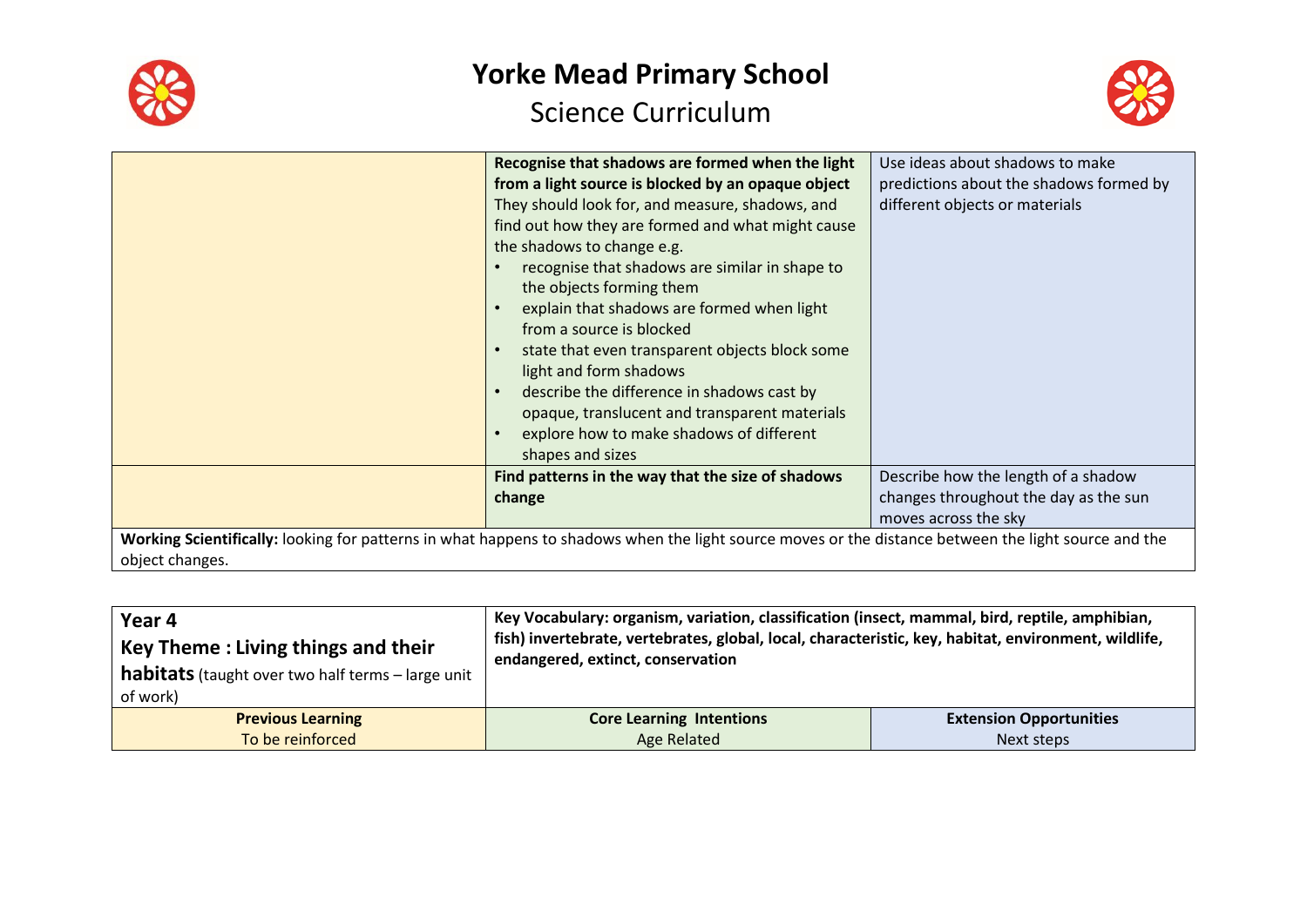



| <b>Explore and compare the differences between</b><br>things that are living, dead, and things that have<br>never been alive Y2                                                                                                       | Recognise that living things can be grouped in a<br>variety of ways<br>Explore possible ways of grouping a wide selection<br>of living things that include animals and flowering<br>plants and non-flowering plants. Pupils could begin<br>to put vertebrate animals into groups such as fish,<br>amphibians, reptiles, birds, and mammals; and<br>invertebrates into snails and slugs, worms, spiders,<br>and insects.<br>Note: Plants can be grouped into categories such as<br>flowering plants (including grasses) and non-                      | Explain why it is necessary to use a<br>reasonably large sample when investigating<br>the preferences of small invertebrates         |
|---------------------------------------------------------------------------------------------------------------------------------------------------------------------------------------------------------------------------------------|------------------------------------------------------------------------------------------------------------------------------------------------------------------------------------------------------------------------------------------------------------------------------------------------------------------------------------------------------------------------------------------------------------------------------------------------------------------------------------------------------------------------------------------------------|--------------------------------------------------------------------------------------------------------------------------------------|
|                                                                                                                                                                                                                                       | flowering plants, such as ferns and mosses.                                                                                                                                                                                                                                                                                                                                                                                                                                                                                                          |                                                                                                                                      |
| Identify that most living things live in habitats to<br>which they are suited and describe how different<br>habitats provide for the basic needs of different<br>kinds of animals and plants, and how they depend<br>on each other Y2 | Explore and use classification keys to help group,<br>identify and name a variety of living things in their<br>local and wider environment<br>- Describe some of the characteristics of the<br>vertebrate (fish, mammals, amphibians, reptiles and<br>birds) groups (e.g. warm-blooded, have fur, lay eggs)                                                                                                                                                                                                                                          | Explain why some animals are hard to<br>classify (e.g. platypus, echidna, bat,<br>flightless birds)                                  |
| <b>Identify and name a variety of plants and animals</b><br>in their habitats, including microhabitats. Y2                                                                                                                            | Recognise that environments can change and that<br>this can sometimes pose dangers to living things.<br>Identify how the habitat changes throughout the<br>year<br>Explore examples of human impact (both positive<br>and negative) on environments, for example, the<br>positive effects of nature reserves, ecologically<br>planned parks, or garden ponds, and the negative<br>effects of population and development, litter or<br>deforestation<br>explain that different organisms are found in<br>different habitats because of differences in | Describe how humans have negatively<br>impacted environments (e.g. pollution,<br>deforestation, introduction of invasive<br>species) |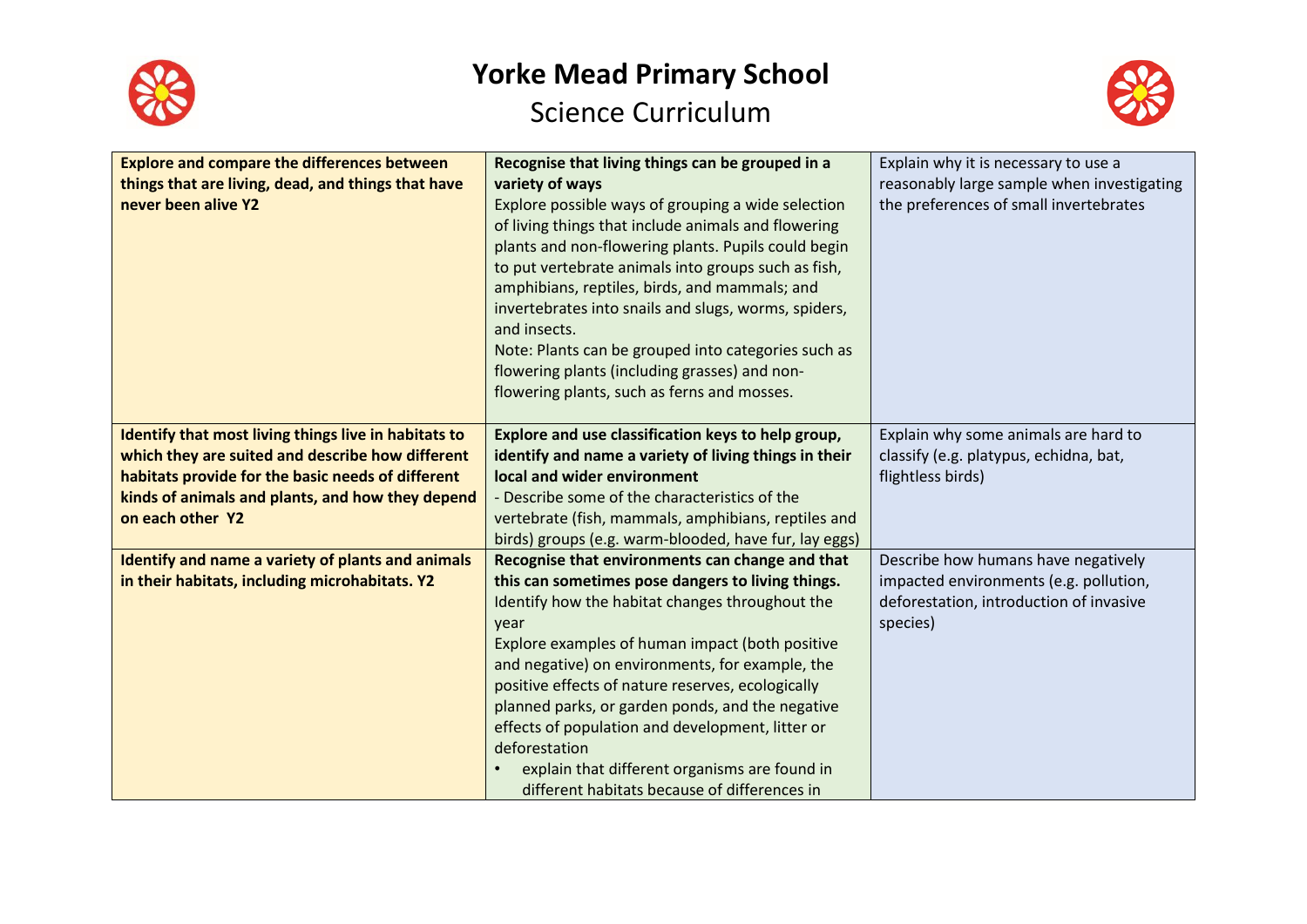



|                                                                                                                                                                          | environmental factors                                                                                                                                                                                                                                                                                                                                                                                                                                                                                                                                                                                                                                                                                                                                                                                                         |                                                                                                                                       |
|--------------------------------------------------------------------------------------------------------------------------------------------------------------------------|-------------------------------------------------------------------------------------------------------------------------------------------------------------------------------------------------------------------------------------------------------------------------------------------------------------------------------------------------------------------------------------------------------------------------------------------------------------------------------------------------------------------------------------------------------------------------------------------------------------------------------------------------------------------------------------------------------------------------------------------------------------------------------------------------------------------------------|---------------------------------------------------------------------------------------------------------------------------------------|
| Describe how animals obtain their food from<br>plants and other animals, using the idea of a<br>simple food chain, and identify and name<br>different sources of food Y2 | Use the local environment throughout the year to<br>raise and answer questions that help them to<br>identify and study plants and animals in their<br>habitat.                                                                                                                                                                                                                                                                                                                                                                                                                                                                                                                                                                                                                                                                |                                                                                                                                       |
| <b>Explore and compare the differences between</b><br>things that are living, dead, and things that have<br>never been alive Y2                                          | Construct and interpret a variety of food chains,<br>identifying producers, predators and prey (Teacher<br>Note: statement moved from NC 'Animals including<br>humans' to improve progression within topics)<br>recognise that green plants are the ultimate<br>source of food for all animals<br>recognise that a food chain must always start<br>with a green plant (a producer)<br>represent feeding relationships within a habitat<br>with food chains beginning with a green plant<br>which 'produces' food for the other organisms<br>use and understand the terms: producer,<br>predator and prey<br>know the function of some of the more complex<br>features which aid survival in specific habitats<br>(e.g. gills, blubber, camouflage)<br>describe why different animals and plants live in<br>different habitats | Use food chains to predict what might<br>happen to the numbers of an organism if<br>there are suddenly more predators or less<br>prey |
| <b>Working Scientifically</b>                                                                                                                                            | Llse and make simple quides or keys to explore and identify local plants and animals; making a quide to local living things; raising and answering                                                                                                                                                                                                                                                                                                                                                                                                                                                                                                                                                                                                                                                                            |                                                                                                                                       |

Use and make <u>simple guides or keys</u> to explore and identify local plants and animals; making a guide to local living things; raising and answering questions based on their observations of animals and what they have found out about other animals that they have researched.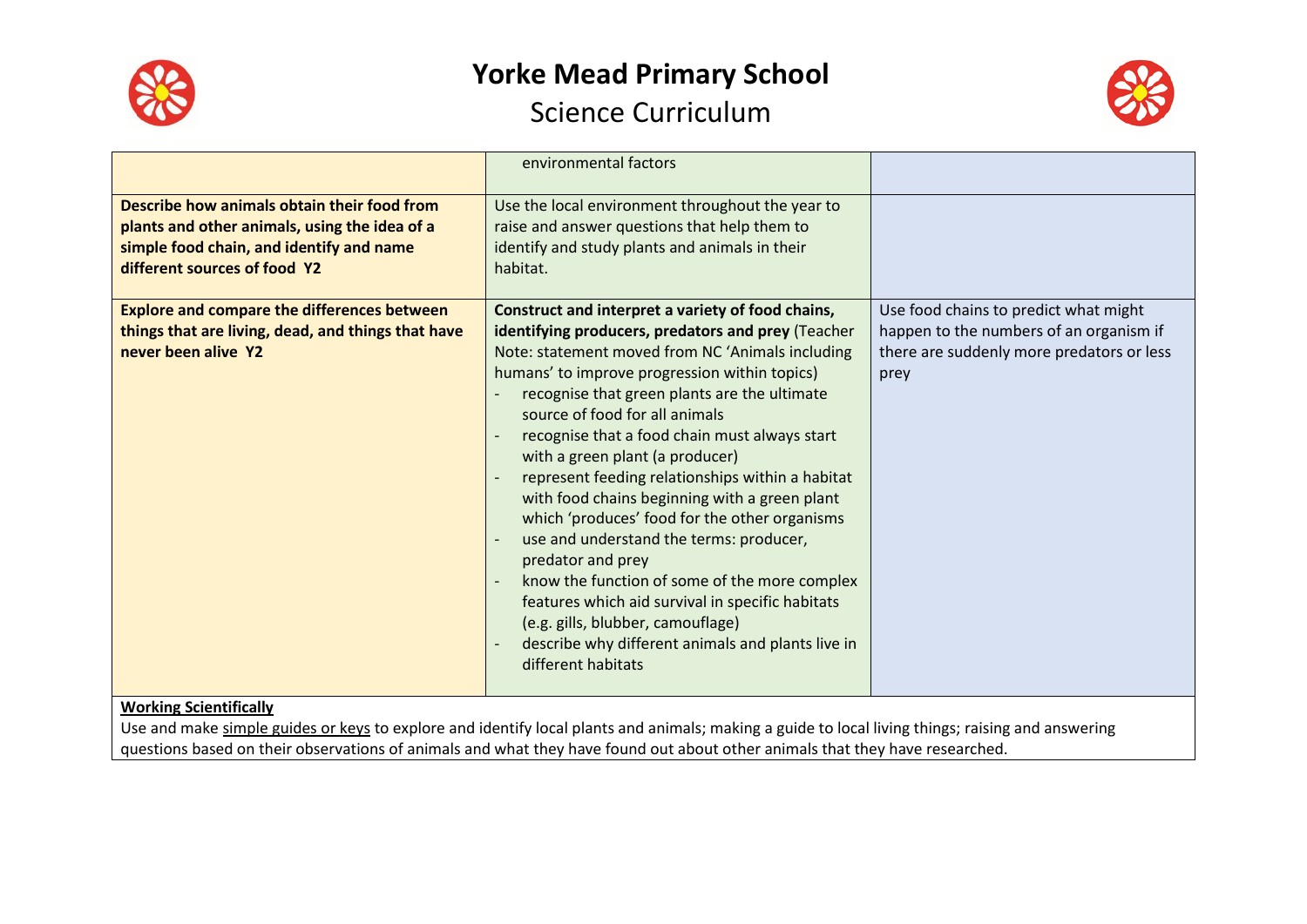



| Year 4                                            | Key Vocabulary: amplitude, volume, quiet, loud, ear, pitch, high, low, particles, instrument, |                                             |
|---------------------------------------------------|-----------------------------------------------------------------------------------------------|---------------------------------------------|
| <b>Key Theme: Sound</b>                           | wave, sound, travel, vibrations                                                               |                                             |
| <b>Previous Learning</b>                          | <b>Core Learning Intentions</b>                                                               | <b>Extension Opportunities</b>              |
| To be reinforced                                  | <b>Age Related</b>                                                                            | Next steps                                  |
| Identify, name, draw and label the basic parts of | Identify how sounds are made, associating some of                                             |                                             |
| the human body and say which part of the body is  | them with something vibrating                                                                 |                                             |
| associated with each sense. Y1                    | Explore and identify the way sound is made through                                            |                                             |
| *senses afternoon (linked to mindful tasting)     | vibration in a range of different musical instruments                                         |                                             |
| • compare differences in texture, sounds and      | from around the world:                                                                        |                                             |
| smells                                            | • identify what is vibrating in a range of musical                                            |                                             |
|                                                   | instruments                                                                                   |                                             |
|                                                   | • generalise that sounds are produced when objects<br>vibrate                                 |                                             |
|                                                   | • describe how sounds are generated by specific                                               |                                             |
|                                                   | objects                                                                                       |                                             |
|                                                   | • suggest ways of producing sounds                                                            |                                             |
|                                                   | Recognise that vibrations from sounds travel                                                  | .Recognise that sounds travel through       |
|                                                   | through a medium to the ear                                                                   | solids, water and air                       |
|                                                   |                                                                                               | • Explore how sound travels through a       |
|                                                   |                                                                                               | variety of materials                        |
|                                                   |                                                                                               | · Identify suitable materials to use for    |
|                                                   |                                                                                               | sound insulation                            |
|                                                   |                                                                                               | • Recognise that sound can be reflected     |
|                                                   |                                                                                               | from a surface which can cause an echo      |
|                                                   |                                                                                               | . Describe how some animals use echo-       |
|                                                   |                                                                                               | location                                    |
|                                                   | Find patterns between the pitch of a sound and                                                | Describe ways in which the pitch of a sound |
|                                                   | features of the object that produced it                                                       | made by a particular instrument or          |
|                                                   |                                                                                               | vibrating object can be raised or lowered   |
|                                                   |                                                                                               |                                             |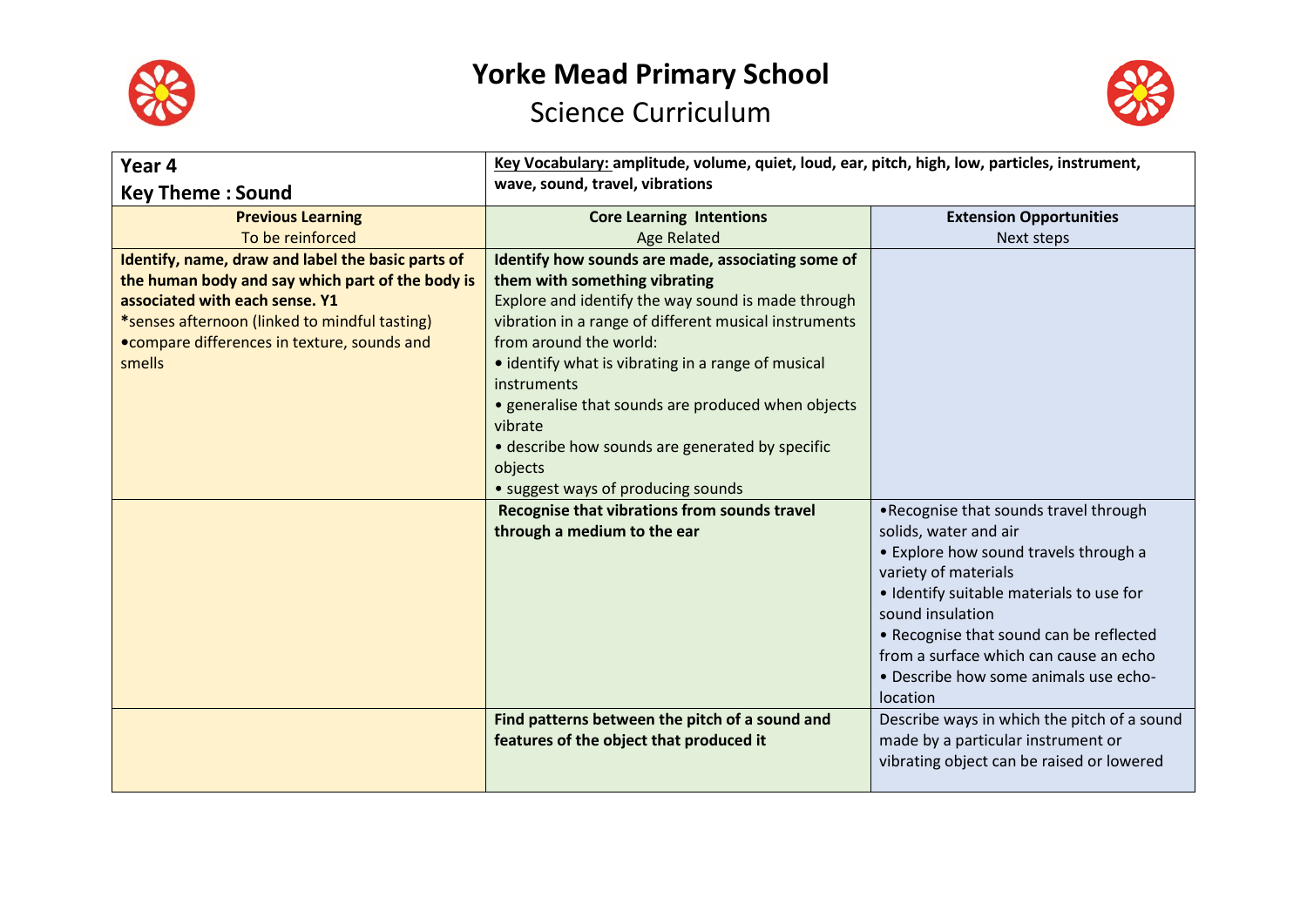



|                                |                                                     | Group instruments independently by the<br>way sounds are produced |
|--------------------------------|-----------------------------------------------------|-------------------------------------------------------------------|
|                                | Find patterns between the volume of a sound and     | Group instruments independently by the                            |
|                                | the strength of the vibrations that produced it     | way sounds are produced                                           |
|                                | suggest how to change the loudness of the sounds    |                                                                   |
|                                | produced by a range of musical instruments          |                                                                   |
|                                | Find out how the pitch and volume of sounds can be  | Generalise the effects of changes on sound                        |
|                                | changed in a variety of ways.                       | (e.g. the tighter the tension the higher the                      |
|                                | • distinguish between pitch and volume (loudness)   | pitch)                                                            |
|                                | • know that altering vibrations alters the pitch or |                                                                   |
|                                | volume                                              |                                                                   |
|                                | • explore how to vary the pitch and volume of       |                                                                   |
|                                | sounds from a variety of objects or instruments     |                                                                   |
|                                | Recognise that sounds get fainter as the distance   |                                                                   |
|                                | from the sound source increases.                    |                                                                   |
|                                | describe what they observe when they move further   |                                                                   |
|                                | away from the source of a sound                     |                                                                   |
| <b>Working Scientifically:</b> |                                                     |                                                                   |

Find patterns in the sounds that are made by different objects such as saucepan lids of different sizes or elastic bands of different thicknesses. They might make earmuffs from a variety of different materials to investigate which provides the best insulation against sound. They could make and play their own instruments by using what they have found out about pitch and volume.

| Year 4<br>  Key Theme : Electricity | Key Vocabulary: electricity, neutrons, protons, electrons, nucleus, atom, electric current,<br>appliances, mains, crocodile clip, wires, bulb, bulb holder, battery (cell), battery holder, motor,<br>buzzer, switch, electrical conductor, electrical insulator. |                                |
|-------------------------------------|-------------------------------------------------------------------------------------------------------------------------------------------------------------------------------------------------------------------------------------------------------------------|--------------------------------|
| <b>Previous Learning</b>            | <b>Core Learning Intentions</b>                                                                                                                                                                                                                                   | <b>Extension Opportunities</b> |
| To be reinforced                    | Age Related                                                                                                                                                                                                                                                       | Next steps                     |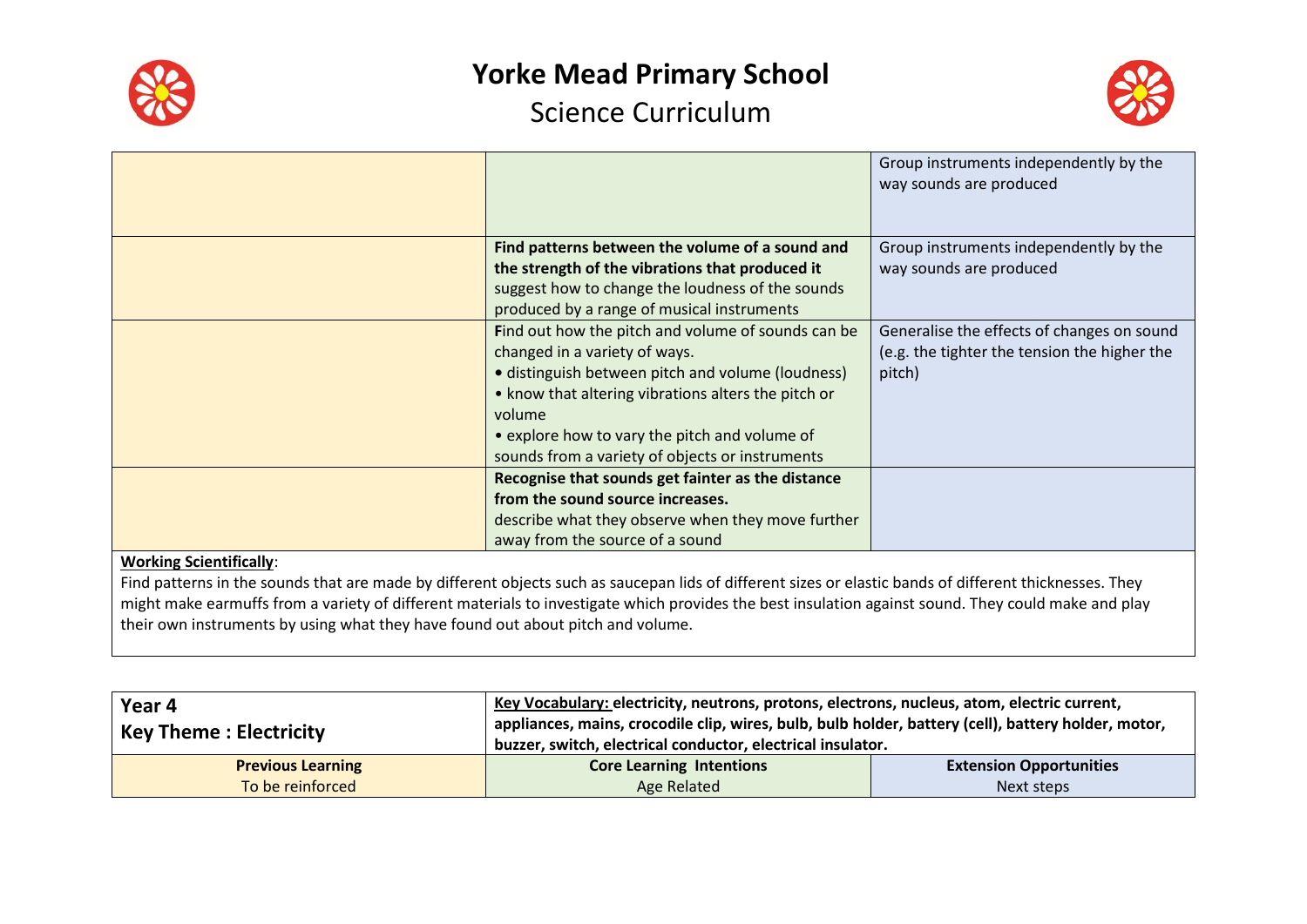



| Identify and compare the suitability of a variety of<br>everyday materials, including wood, metal,<br>plastic, glass, brick, rock, paper and cardboard for<br>particular uses. Children have explored what metal<br>is used for e.g. coins, cans, cars. However, they<br>have not explored 'electricity'. Y2 | Identify common appliances that run on electricity                                                                                                                                                                                                                                                                                                                                                                                                                                                                                                                                |                                                        |
|--------------------------------------------------------------------------------------------------------------------------------------------------------------------------------------------------------------------------------------------------------------------------------------------------------------|-----------------------------------------------------------------------------------------------------------------------------------------------------------------------------------------------------------------------------------------------------------------------------------------------------------------------------------------------------------------------------------------------------------------------------------------------------------------------------------------------------------------------------------------------------------------------------------|--------------------------------------------------------|
|                                                                                                                                                                                                                                                                                                              | Construct a simple series electrical circuit,<br>identifying and naming its basic parts, including<br>cells, wires, bulbs, switches and buzzers<br>Pupils should construct simple series circuits, trying<br>different components, for example, bulbs, buzzers<br>and motors, and including switches, and use their<br>circuits to create simple devices<br>Draw the circuit as a pictorial representation,<br>$\bullet$<br>not necessarily using conventional circuit<br>symbols at this stage; these will be introduced in<br>year 6.<br>• Make circuits from drawings provided | Are methodical in tracing faults in simple<br>circuits |
|                                                                                                                                                                                                                                                                                                              | Identify whether or not a lamp will light in a simple<br>series circuit, based on whether or not the lamp is<br>part of a complete loop with a battery<br>• describe the effect of making and breaking one of<br>the contacts on a circuit<br>• explain why some circuits work and others do not<br>Recognise that a switch opens and closes a circuit<br>and associate this with whether or not a lamp lights<br>in a simple series circuit<br>· describe how switches work<br>• construct a home-made switch                                                                    |                                                        |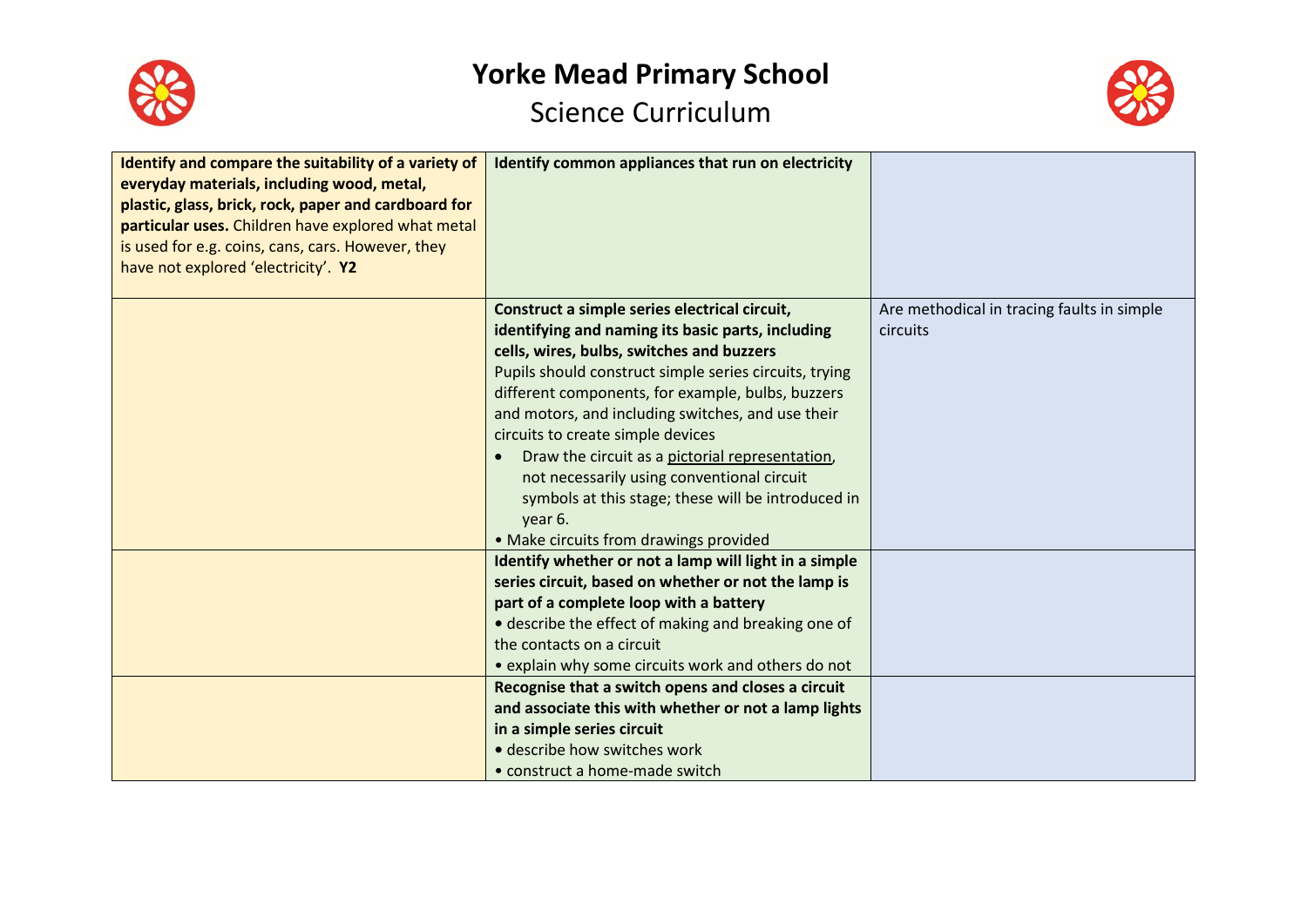



|                                                                                                                                                           | Recognise some common conductors and             | • relate knowledge about conductors and   |
|-----------------------------------------------------------------------------------------------------------------------------------------------------------|--------------------------------------------------|-------------------------------------------|
|                                                                                                                                                           | insulators, and associate metals with being good | insulators to their use in electrical     |
|                                                                                                                                                           | conductors.                                      | appliances                                |
|                                                                                                                                                           | construct simple circuits and use them to test   | • describe the use of conductors and      |
|                                                                                                                                                           | whether materials are electrical conductors or   | insulators in components including        |
|                                                                                                                                                           | insulators                                       | connecting wires                          |
|                                                                                                                                                           |                                                  | • identify graphite and playdough as non- |
|                                                                                                                                                           |                                                  | metal conductors and explain why this is  |
|                                                                                                                                                           |                                                  | unusual                                   |
|                                                                                                                                                           | Note: Pupils might use the terms current and     |                                           |
|                                                                                                                                                           | voltage, but these should not be introduced or   |                                           |
|                                                                                                                                                           | defined formally at this stage. Pupils should be |                                           |
|                                                                                                                                                           | taught about precautions for working safely with |                                           |
|                                                                                                                                                           | electricity.                                     |                                           |
| Working Scientifically: observe patterns, for example, that bulbs get brighter if more cells are added, that metals tend to be conductors of electricity, |                                                  |                                           |
| and that some materials can and some cannot be used to connect across a gap in a circuit.                                                                 |                                                  |                                           |

| Year 4<br><b>Key Theme: Animals including humans</b> | Key Vocabulary: digestive system, teeth, tongue, mouth, oesophagus, stomach, gall bladder,<br>small intestine, pancreas, rectum, anus, large intestine, liver, duodenum;<br>Teeth, tooth, canine, incisor, molar, premolar;<br>Producer, consumer, predator, prey |                                          |
|------------------------------------------------------|-------------------------------------------------------------------------------------------------------------------------------------------------------------------------------------------------------------------------------------------------------------------|------------------------------------------|
| <b>Previous Learning</b>                             | <b>Core Learning Intentions</b>                                                                                                                                                                                                                                   | <b>Extension Opportunities</b>           |
| To be reinforced                                     | Age Related                                                                                                                                                                                                                                                       | Next steps                               |
| Identify that animals, including humans, need the    | Describe the simple functions of the basic parts of                                                                                                                                                                                                               | Explain why food needs to be broken down |
| right types and amount of nutrition, and that they   | the digestive system in humans for example:                                                                                                                                                                                                                       |                                          |
| cannot make their own food; they get nutrition       | mouth, tongue, teeth, oesophagus, stomach, and                                                                                                                                                                                                                    |                                          |
| from what they eat. Y3                               | small and large intestine                                                                                                                                                                                                                                         |                                          |
|                                                      | • describe the role of each organ in the digestive                                                                                                                                                                                                                |                                          |
|                                                      | system                                                                                                                                                                                                                                                            |                                          |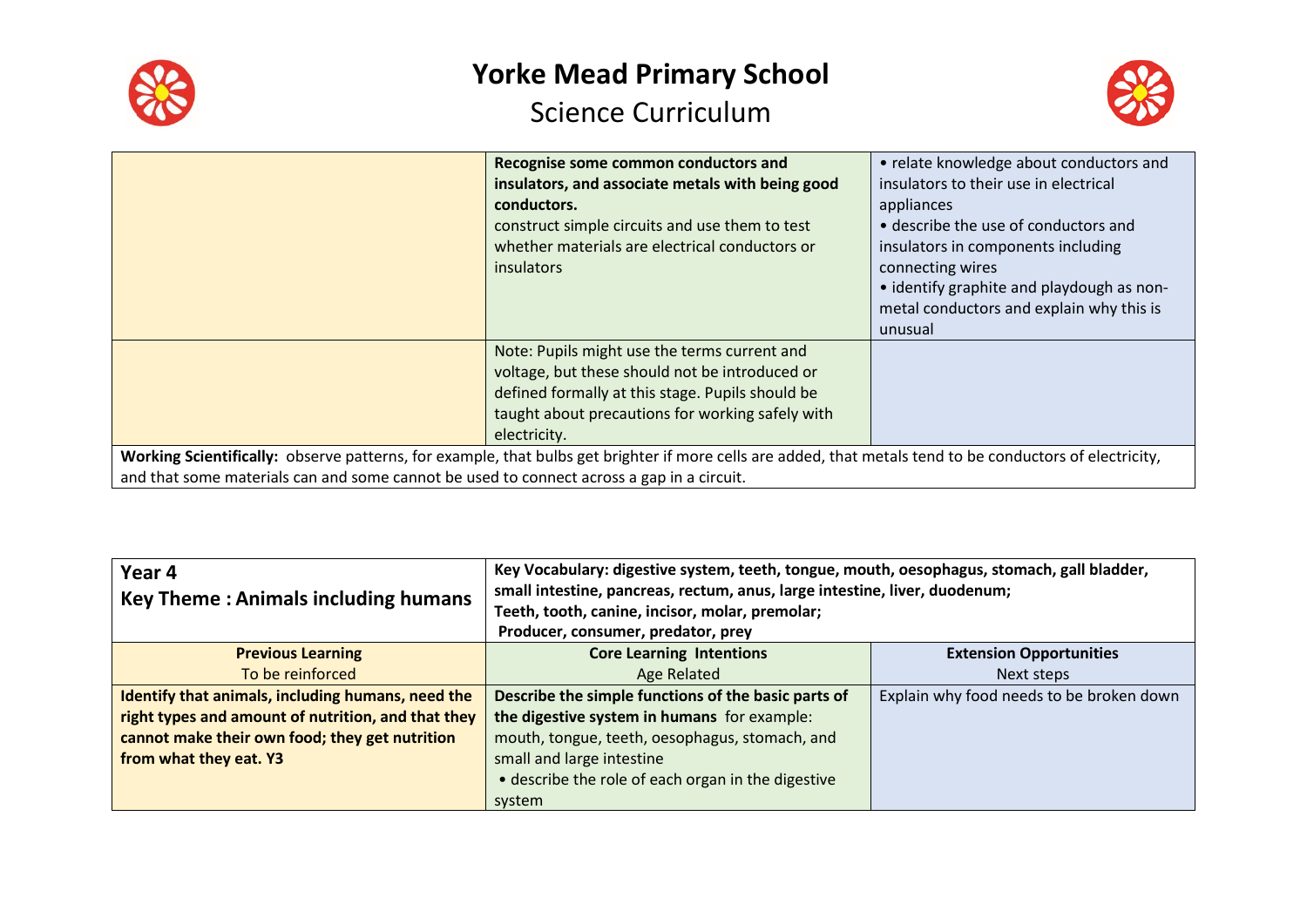



|                                                                                                                                                                                                                                                                                                                                                                          | Explore questions that help them to understand<br>$\bullet$<br>their special functions                                                                                                                                                                                                                                                                                                                                                                                                                                                                                                                                                                                                                                                                                                                                                                       |                                                                                                                                                       |
|--------------------------------------------------------------------------------------------------------------------------------------------------------------------------------------------------------------------------------------------------------------------------------------------------------------------------------------------------------------------------|--------------------------------------------------------------------------------------------------------------------------------------------------------------------------------------------------------------------------------------------------------------------------------------------------------------------------------------------------------------------------------------------------------------------------------------------------------------------------------------------------------------------------------------------------------------------------------------------------------------------------------------------------------------------------------------------------------------------------------------------------------------------------------------------------------------------------------------------------------------|-------------------------------------------------------------------------------------------------------------------------------------------------------|
| <b>Identify that humans and some other animals</b><br>have skeletons and muscles for support,<br>protection and movement. Y3<br>· describe some observable characteristics of<br>bones<br>• describe the main functions of their skeletons<br>• state that movement depends on both skeleton<br>and muscles<br>• state that when one muscle contracts another<br>relaxes | Identify the different types of teeth in humans and<br>their simple functions<br>· describe the role of each type of teeth in digestion<br>• explain how they should look after their teeth and<br>recognise why they need to do so                                                                                                                                                                                                                                                                                                                                                                                                                                                                                                                                                                                                                          | Explain why humans do not have a full set<br>of adult teeth at birth<br>explain why dentists are concerned about<br>the amount of sugar children have |
|                                                                                                                                                                                                                                                                                                                                                                          | Construct and interpret a variety of food chains,<br>identifying producers, predators and prey (could<br>also be taught with Animals and their habitats).<br>state that animals have different diets and may have<br>different kinds of teeth<br>• know the function of some of the more complex<br>features which aid survival in specific habitats (e.g.<br>gills, blubber, camouflage)<br>• describe why different animals and plants live in<br>different habitats<br>Teach within living things and their habitats:<br>• recognise that green plants are the ultimate source<br>of food for all animals (<br>• recognise that a food chain must always start with<br>a green plant (a producer)<br>• represent feeding relationships within a habitat<br>with food chains beginning with a green plant which<br>'produces' food for the other organisms | Explain why the teeth of certain types of<br>animals need to be different<br>Explain how fossilised teeth give us clues<br>about an animals' diet     |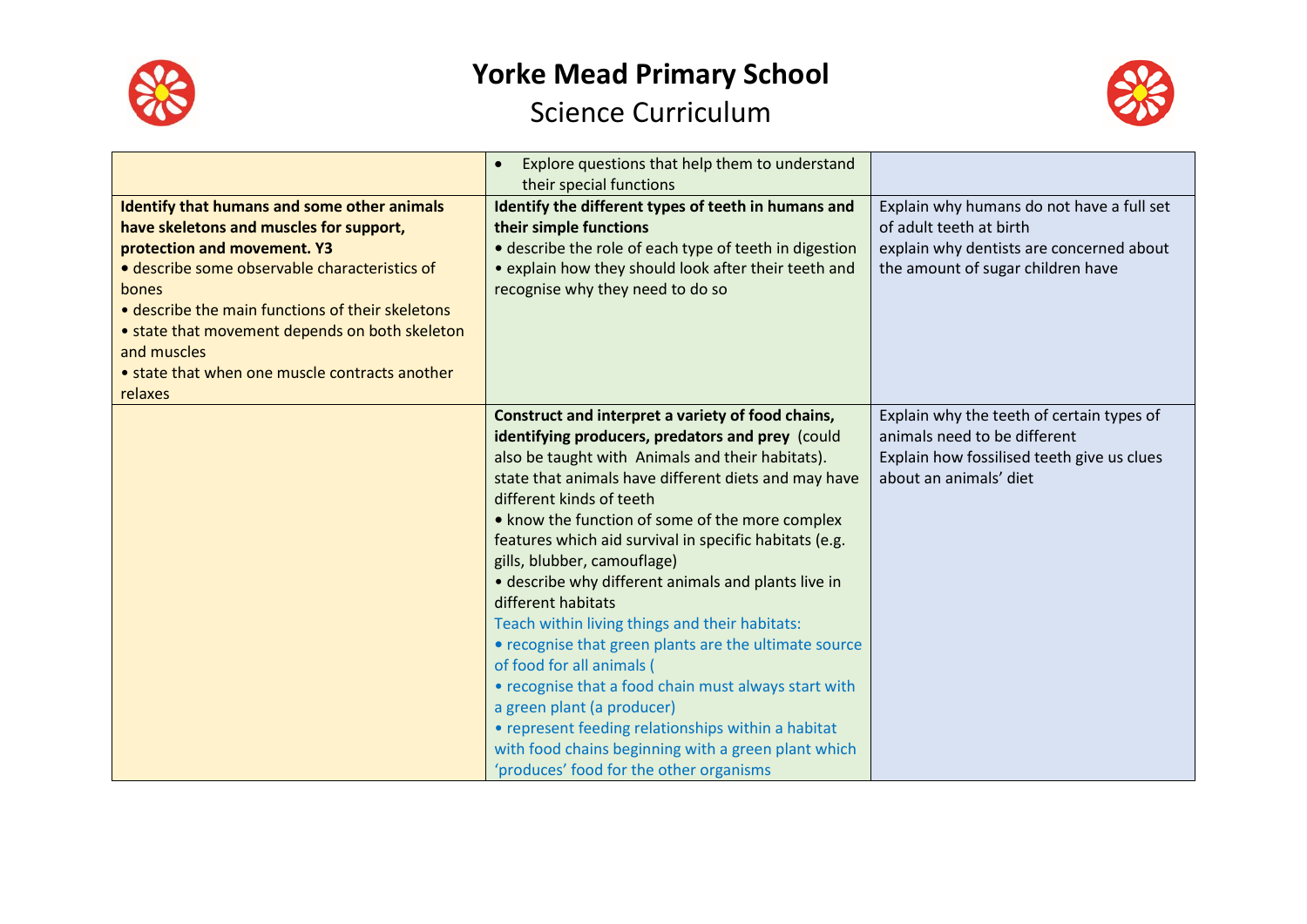



|                                                                                                                                                     | • use and understand the terms: producer, predator |  |
|-----------------------------------------------------------------------------------------------------------------------------------------------------|----------------------------------------------------|--|
|                                                                                                                                                     | and prey                                           |  |
| Working Scientifically: comparing the teeth of carnivores and herbivores and suggesting reasons for differences; finding out what damages teeth and |                                                    |  |
| how to look after them. They might draw and discuss their ideas about the digestive system and compare them with models or images.                  |                                                    |  |

| Year 4                                      | Key Vocabulary: solid, liquid, gas, particles, state, materials, properties, matter, melt, freeze, water, ice, |                                             |
|---------------------------------------------|----------------------------------------------------------------------------------------------------------------|---------------------------------------------|
| <b>Key Theme: States of matter</b>          | temperature, process, condensation, evaporation, water vapour, energy, precipitation, collection.              |                                             |
| <b>Previous Learning</b>                    | <b>Core Learning Intentions</b>                                                                                | <b>Extension Opportunities</b>              |
| To be reinforced                            | <b>Age Related</b>                                                                                             | Next steps                                  |
| <b>Observe changes across the 4 seasons</b> | Compare and group materials together, according to whether                                                     | Describe the behaviour and properties of    |
| Υ1                                          | they are solids, liquids or gases                                                                              | gases                                       |
| <b>Observe and describe weather</b>         | Pupils should explore a variety of everyday materials and develop                                              |                                             |
| associated with the seasons and how         | simple descriptions of the states of matter (solids hold their                                                 | Make clear distinctions between the         |
| day length varies                           | shape; liquids form a pool not a pile; gases escape from an                                                    | properties of solids, liquids and gases     |
| Υ1                                          | unsealed container)                                                                                            | Explain why granular solids have some of    |
| <b>Identify and compare the suitability</b> | • Recognise that air is a material and that it is one of a range of                                            | the properties associated with liquids      |
| of a variety of everyday materials,         | gases which have important uses                                                                                | Explain why some substances are hard to     |
| including wood, metal, plastic, glass,      | • Recognise that gases flow from place to place                                                                | classify as solids, liquids and gases (e.g. |
| brick, rock, paper and cardboard for        | • Know that gases can be easily compressed                                                                     | whipped cream, mousse, mayonnaise,          |
| particular uses Y2                          | • Describe the differences between solids and liquids                                                          | muddy water, fizzy drinks, cornflour and    |
|                                             | • Compare simple solids and liquids (e.g. in terms of ease of                                                  | water)                                      |
| Find out how the shapes of solid            | squashing or pouring)                                                                                          |                                             |
| objects made from some materials            | . Make clear distinctions between the properties of solids, liquids                                            |                                             |
| can be changed by squashing,                | and gases                                                                                                      |                                             |
| bending, twisting and stretching Y2         | • Identify a wide range of contexts in which changes of state take                                             |                                             |
|                                             | place                                                                                                          |                                             |
|                                             | • Describe a few examples where these changes occur                                                            |                                             |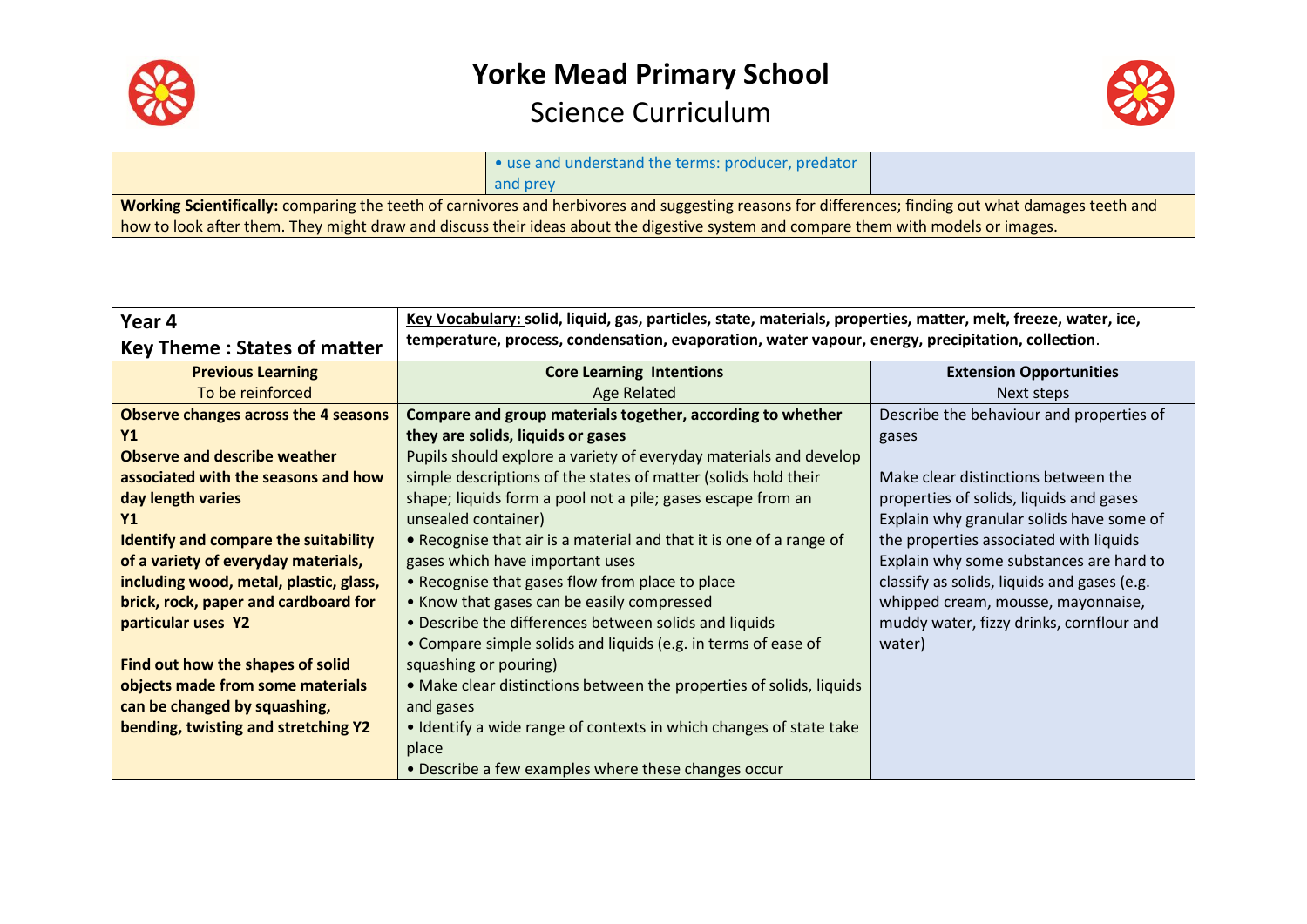



| • Recognise that for a substance to be detected by smell, some    |                                         |
|-------------------------------------------------------------------|-----------------------------------------|
| of it must be in the gas state                                    |                                         |
| Observe that some materials change state when they are            | Compare the boiling point of different  |
| heated or cooled, and measure or research the temperature at      | liquids                                 |
| which this happens in degrees Celsius (°C)                        |                                         |
| Pupils should observe water as a solid, a liquid and a gas and    | Explore the effect of salt on ice       |
| should note the changes to water when it is heated or cooled.     | Explain why salt is put on the roads in |
| Note: Teachers should avoid using materials where heating is      | winter                                  |
| associated with chemical change, for example, through baking or   |                                         |
| burning                                                           |                                         |
| • Describe how when ice melts it turns to liquid and how when     |                                         |
| water freezes it becomes ice                                      |                                         |
| • Describe how these processes can be reversed                    |                                         |
| • Describe how liquids evaporate to form gases and how gases      |                                         |
| condense to form liquids                                          |                                         |
| explain the relationship between liquids and gases in             |                                         |
| terms of evaporation and condensation                             |                                         |
| Identify the part played by evaporation and condensation in the   |                                         |
| water cycle and associate the rate of evaporation with            |                                         |
| temperature.                                                      |                                         |
| • Sequence the changes that happen in the water cycle             |                                         |
| • Describe the water cycle in terms of these processes            |                                         |
| • Explain the relationship between liquids and solids in terms of |                                         |
| melting and freezing                                              |                                         |
| • Know that temperature can affect the rate of evaporation or     |                                         |
| condensation                                                      |                                         |
| • Describe the effect of temperature on evaporation               |                                         |
| • Explain how changing conditions affects processes such as       |                                         |
| evaporation and condensation                                      |                                         |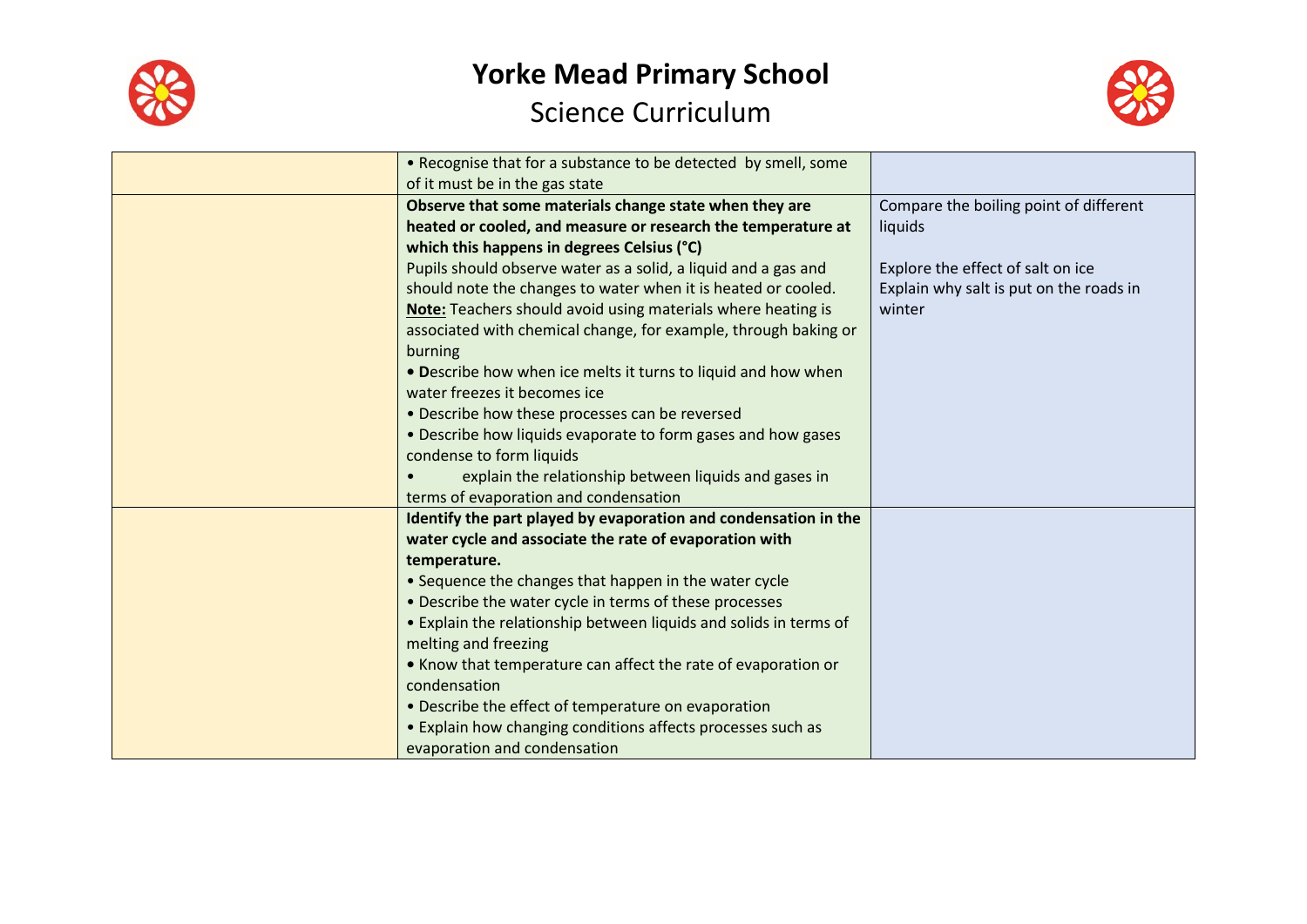



| • Identify a range of contexts in which changes take place (e.g.                                                                                          |  |
|-----------------------------------------------------------------------------------------------------------------------------------------------------------|--|
| evaporation of puddles in the school playground or from clothes                                                                                           |  |
| on the washing line, condensation in the bathroom)                                                                                                        |  |
| Working Scientifically: group and classify a variety of different materials; exploring the effect of temperature on substances such as chocolate, butter, |  |
| cream (for example, to make food such as chocolate crispy cakes and ice-cream for a party). They could research the temperature at which materials        |  |
| change state, for example, when iron melts or when oxygen condenses into a liquid. They might observe and record evaporation over a period of time,       |  |
| for example, a puddle in the playground or washing on a line, and investigate the effect of temperature on washing drying or snowmen melting.             |  |

| Year 5                                         | Key Vocabulary: Earth, Sun, Moon, Mercury, Venus, Mars, Jupiter, Saturn, Uranus, Neptune, Planets, |                                                 |
|------------------------------------------------|----------------------------------------------------------------------------------------------------|-------------------------------------------------|
| <b>Key Theme: Earth and Space</b>              | Solar System, day, night, rotate, orbit, axis, spherical, geocentric, heliocentric                 |                                                 |
|                                                | Scientists/mathematicians: Ptolemy, Alhazen and Copernicus                                         |                                                 |
| <b>Previous Learning</b>                       | <b>Core Learning Intentions</b>                                                                    | <b>Extension Opportunities</b>                  |
| To be reinforced                               | Age Related                                                                                        | Next steps                                      |
| <b>Observe changes across the 4 seasons</b>    | Describe the movement of the Earth, and other planets,                                             | • Explain that gravity is a force of attraction |
| Y <sub>1</sub>                                 | relative to the Sun in the solar system                                                            | and it is what holds the planets in orbit       |
| Observe and describe weather associated        | Pupils should learn that the Sun is a star at the centre of                                        | around the Sun and the Moon in orbit            |
| with the seasons and how day length varies     | our solar system and that it has eight planets: Mercury,                                           | around the Earth                                |
|                                                | Venus, Earth, Mars, Jupiter, Saturn, Uranus and Neptune                                            | • use simple physical models to explain         |
|                                                | (Pluto was reclassified as a 'dwarf planet' in 2006).                                              | effects that are caused by the movement of      |
|                                                |                                                                                                    | the Earth                                       |
|                                                |                                                                                                    |                                                 |
| Y3 Light                                       | Describe the movement of the Moon relative to the                                                  | • Explain that the changes in the               |
| Recognise that they need light in order to see | Earth                                                                                              | appearance of the Moon over a period of         |
| things and that dark is the absence of light   |                                                                                                    | 28 days arise from the Moon orbiting the        |
|                                                |                                                                                                    | Earth once every 28 days                        |
| Notice that light is reflected from surfaces   |                                                                                                    |                                                 |
| Recognise that light from the sun can be       |                                                                                                    |                                                 |
| dangerous and that there are ways to protect   |                                                                                                    |                                                 |
| their eyes                                     |                                                                                                    |                                                 |
|                                                |                                                                                                    |                                                 |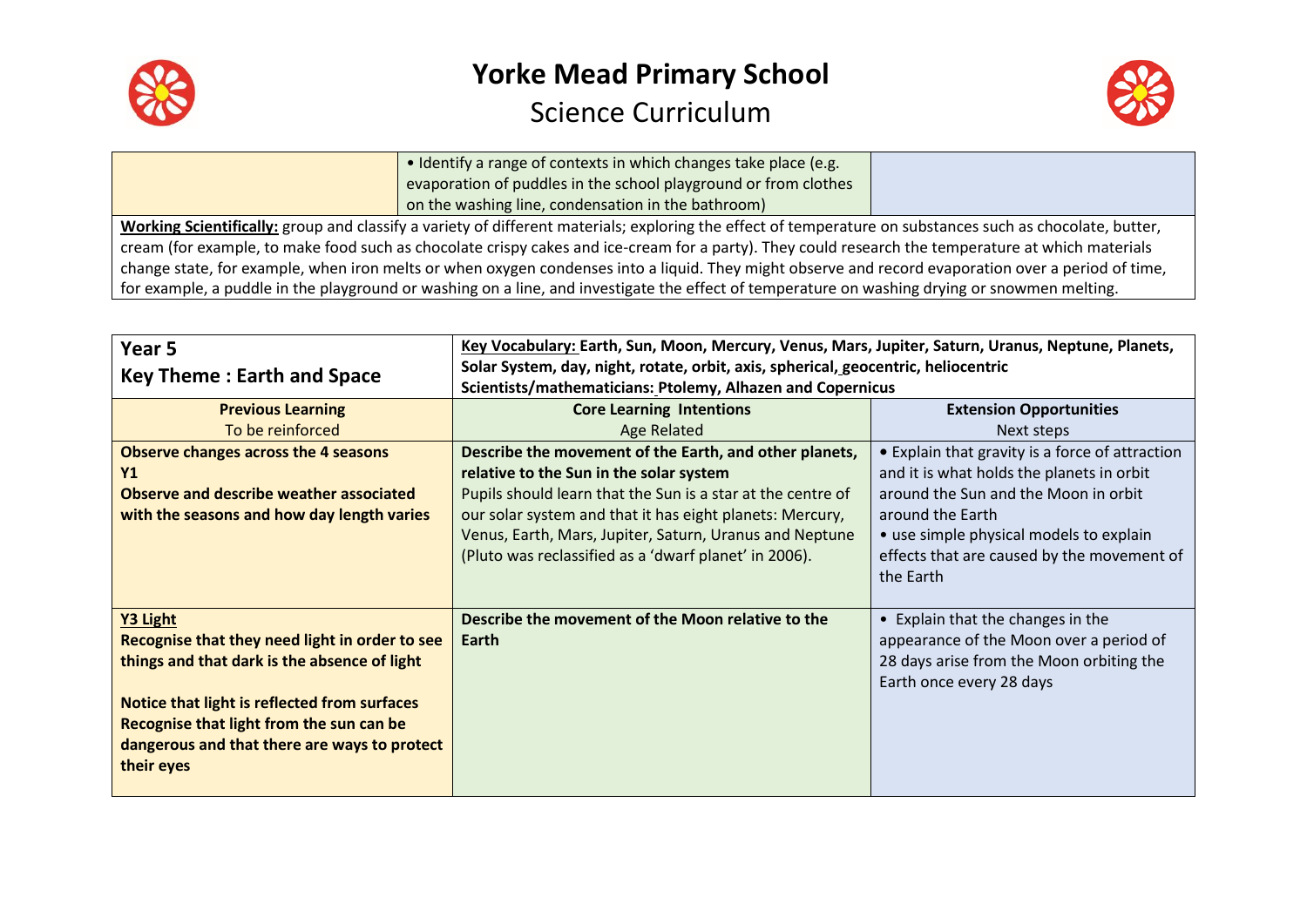



| <b>Recognise that shadows are formed when</b><br>the light from a light source is blocked by an<br>opaque object |                                                                               |                                            |
|------------------------------------------------------------------------------------------------------------------|-------------------------------------------------------------------------------|--------------------------------------------|
| Find patterns in the way that the size of<br>shadows change                                                      |                                                                               |                                            |
|                                                                                                                  | Describe the Sun, Earth and Moon as approximately<br>spherical bodies         |                                            |
|                                                                                                                  | They should understand that a moon is a celestial body                        |                                            |
|                                                                                                                  | that orbits a planet (Earth has one moon; Jupiter has four                    |                                            |
|                                                                                                                  | large moons and numerous smaller ones).                                       |                                            |
|                                                                                                                  | Use the idea of the Earth's rotation to explain day and                       |                                            |
|                                                                                                                  | night and the apparent movement of the sun across the                         |                                            |
|                                                                                                                  | sky.<br>Pupils should be introduced to a model of the Sun and                 |                                            |
|                                                                                                                  | Earth that enables them to explain day and night                              |                                            |
|                                                                                                                  | .Recognise that it is daylight in the part of the Earth                       |                                            |
|                                                                                                                  | facing the Sun                                                                |                                            |
|                                                                                                                  | • Explore and describe how a shadow from the Sun                              |                                            |
|                                                                                                                  | changes over the course of a day                                              |                                            |
|                                                                                                                  | • Explain in terms of the rotation of the Earth why                           |                                            |
|                                                                                                                  | shadows change and the Sun appears to move across the                         |                                            |
|                                                                                                                  | sky during the course of the day                                              |                                            |
|                                                                                                                  | • Explain why it is night time in Australia when it is day<br>time in England |                                            |
|                                                                                                                  | Note: Pupils should be warned that it is not safe to look                     |                                            |
|                                                                                                                  | directly at the Sun, even when wearing dark glasses.                          |                                            |
|                                                                                                                  | Pupils should find out about the way that ideas about the                     | • Explain how ideas about the solar system |
|                                                                                                                  | solar system have developed, understanding how the                            | have changed over time                     |
|                                                                                                                  | geocentric model of the solar system gave way to the                          |                                            |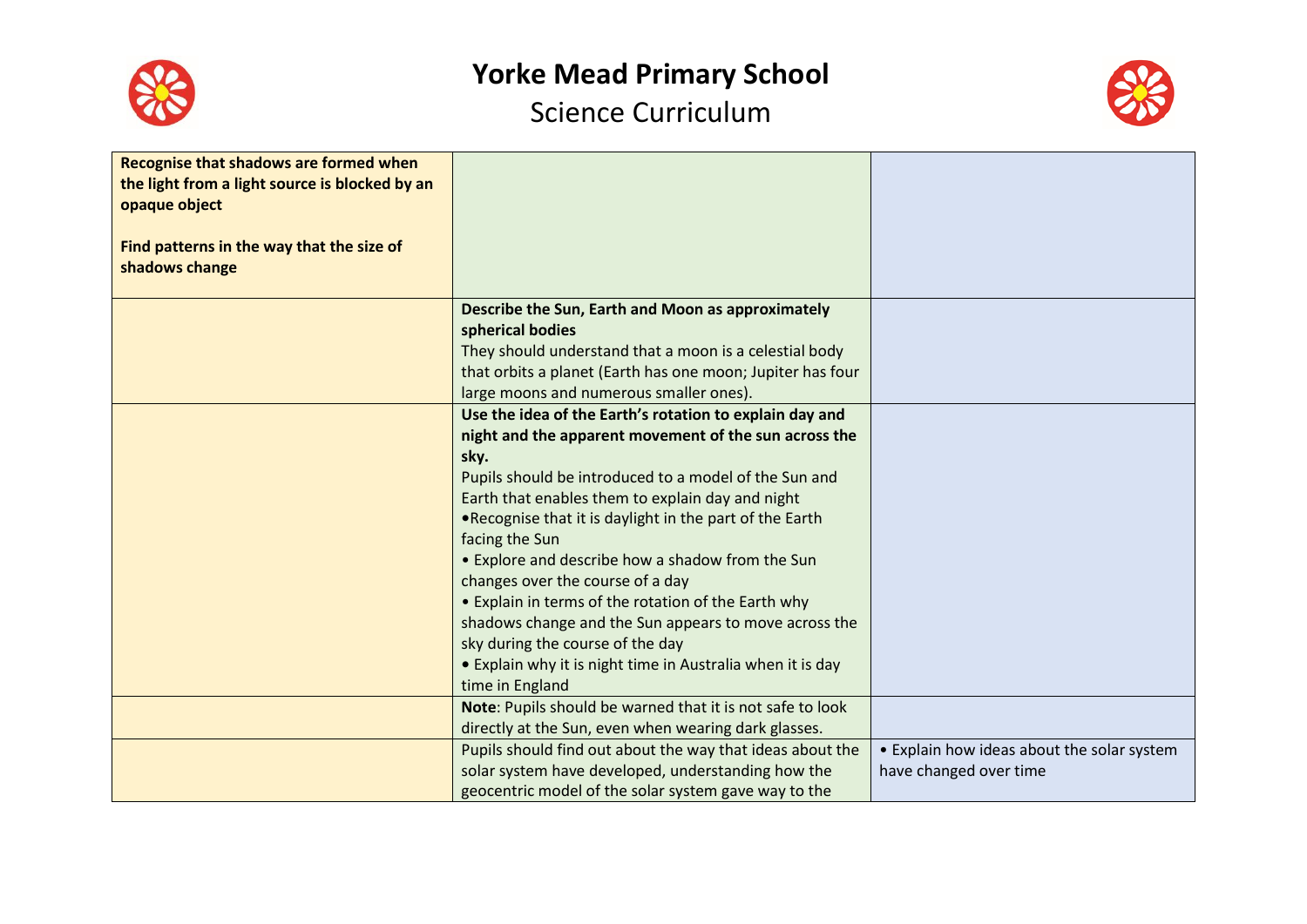



|                                                                                                   | heliocentric model by considering the work of scientists                                                                                                 | Katherine Johnson - NASA'S human                  |
|---------------------------------------------------------------------------------------------------|----------------------------------------------------------------------------------------------------------------------------------------------------------|---------------------------------------------------|
|                                                                                                   | such as Ptolemy, Alhazen and Copernicus                                                                                                                  | computer! See her biography on line,              |
|                                                                                                   |                                                                                                                                                          |                                                   |
|                                                                                                   |                                                                                                                                                          | Mae C Jemison $-1$ <sup>st</sup> African American |
|                                                                                                   |                                                                                                                                                          | female astonaught                                 |
|                                                                                                   | Working Scientifically: compare the time of day at different places on the Earth through internet links and direct communication; creating simple models |                                                   |
|                                                                                                   | of the solar system; constructing simple shadow clocks and sundials, calibrated to show midday and the start and end of the school day; finding out why  |                                                   |
| some people think that structures such as Stonehenge might have been used as astronomical clocks. |                                                                                                                                                          |                                                   |

| Year 5<br><b>Key Theme: Forces</b> (teach with history<br>topic of $WW1/2$ – parachutes) | Key Vocabulary: force, push, pull, opposing, balanced, gravity, air resistance, water resistance,<br>friction, Isaac Newton, Galileo Galilee, streamline, brake, gear, mechanism, lever, cog, pulley,<br>machine |                                |
|------------------------------------------------------------------------------------------|------------------------------------------------------------------------------------------------------------------------------------------------------------------------------------------------------------------|--------------------------------|
| <b>Previous Learning</b>                                                                 | <b>Core Learning Intentions</b>                                                                                                                                                                                  | <b>Extension Opportunities</b> |
| To be reinforced                                                                         | Age Related                                                                                                                                                                                                      | Next steps                     |
| <b>Y3 Forces and Magnets</b>                                                             | Explain that unsupported objects fall towards the Earth                                                                                                                                                          |                                |
| <b>Compare how things move on different</b>                                              | because of the force of gravity acting between the Earth                                                                                                                                                         |                                |
| surfaces                                                                                 | and the falling object                                                                                                                                                                                           |                                |
| Notice that some forces need contact                                                     | • Identify weight as a force                                                                                                                                                                                     |                                |
| between 2 objects, but magnetic forces can                                               | • Draw force diagrams with arrows showing the direction                                                                                                                                                          |                                |
| act at a distance                                                                        | of forces acting on an object                                                                                                                                                                                    |                                |
|                                                                                          | • Observe and explore the effect of several forces on                                                                                                                                                            |                                |
| Observe how magnets attract or repel each                                                | objects                                                                                                                                                                                                          |                                |
| other and attract some materials and not                                                 | • Describe some situations in which there is more than                                                                                                                                                           |                                |
| others                                                                                   | once force acting on an object                                                                                                                                                                                   |                                |
|                                                                                          | • Describe and explain the motion of some familiar                                                                                                                                                               |                                |
| Compare and group together a variety of                                                  | objects in terms of several forces acting on them                                                                                                                                                                |                                |
| everyday materials on the basis of whether                                               | • Identify forces on an object as either balanced or                                                                                                                                                             |                                |
|                                                                                          | unbalanced                                                                                                                                                                                                       |                                |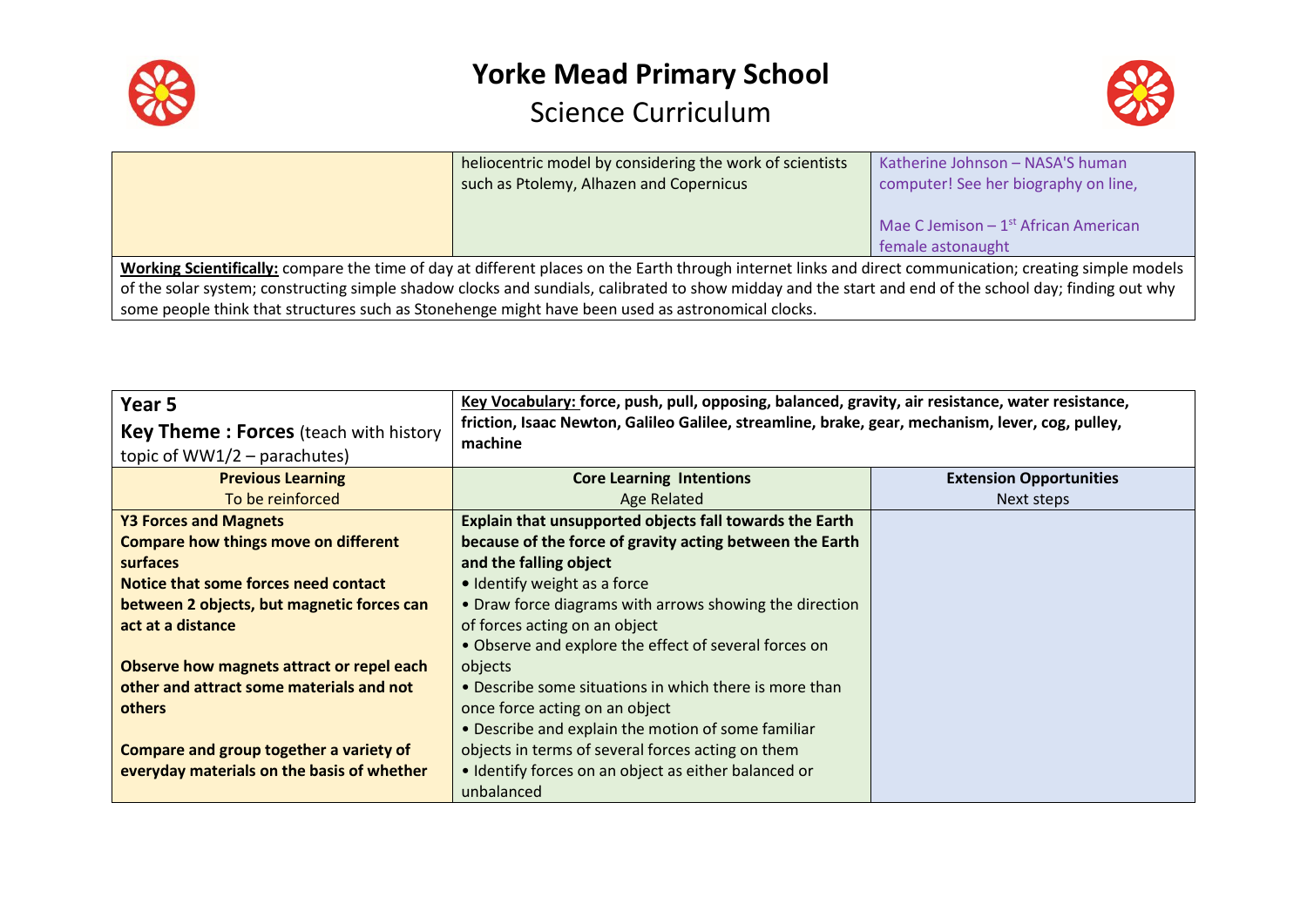



| they are attracted to a magnet, and identify<br>some magnetic materials<br>Describe magnets as having 2 poles<br><b>Predict whether 2 magnets will attract or</b><br>repel each other, depending on which poles<br>are facing | • Use the terms 'balanced' and unbalanced' when<br>describing several forces on an object<br>• Explain that balanced forces on an object cause it to<br>remain stationary or travel at the same speed<br>• Explain that unbalanced forces on an object cause it to<br>speed up, change shape or slow down<br>Pupils might find out how scientists, for example, Galileo<br>Galilei and Isaac Newton helped to develop the theory of<br>gravitation.                                                                                                                                                                                                                                                                                                                                                                                                                                                                                                                       |                                                                                  |
|-------------------------------------------------------------------------------------------------------------------------------------------------------------------------------------------------------------------------------|---------------------------------------------------------------------------------------------------------------------------------------------------------------------------------------------------------------------------------------------------------------------------------------------------------------------------------------------------------------------------------------------------------------------------------------------------------------------------------------------------------------------------------------------------------------------------------------------------------------------------------------------------------------------------------------------------------------------------------------------------------------------------------------------------------------------------------------------------------------------------------------------------------------------------------------------------------------------------|----------------------------------------------------------------------------------|
|                                                                                                                                                                                                                               | Identify the effects of air resistance, water resistance<br>and friction, that act between moving surfaces<br>Explore falling objects and raise questions about the<br>effects of air resistance.<br>• Understand that air resistance is the frictional force of<br>air on objects moving through it<br>Explore the effects of air resistance by observing how<br>different objects such as parachutes and sycamore<br>seeds fall.<br>Experience forces that make things begin to move,<br>get faster or slow down<br>Pupils should explore the effects of friction on movement<br>and find out how it slows or stops moving objects, for<br>example, by observing the effects of a brake on a bicycle<br>wheel.<br>• Describe some of the factors that increase friction<br>between solid surfaces and increase air and water<br>resistance<br>• Describe situations in which frictional forces are helpful<br>as well as those in which frictional forces are unhelpful | • Compare the tread on bicycle tyres<br>according to how much friction they need |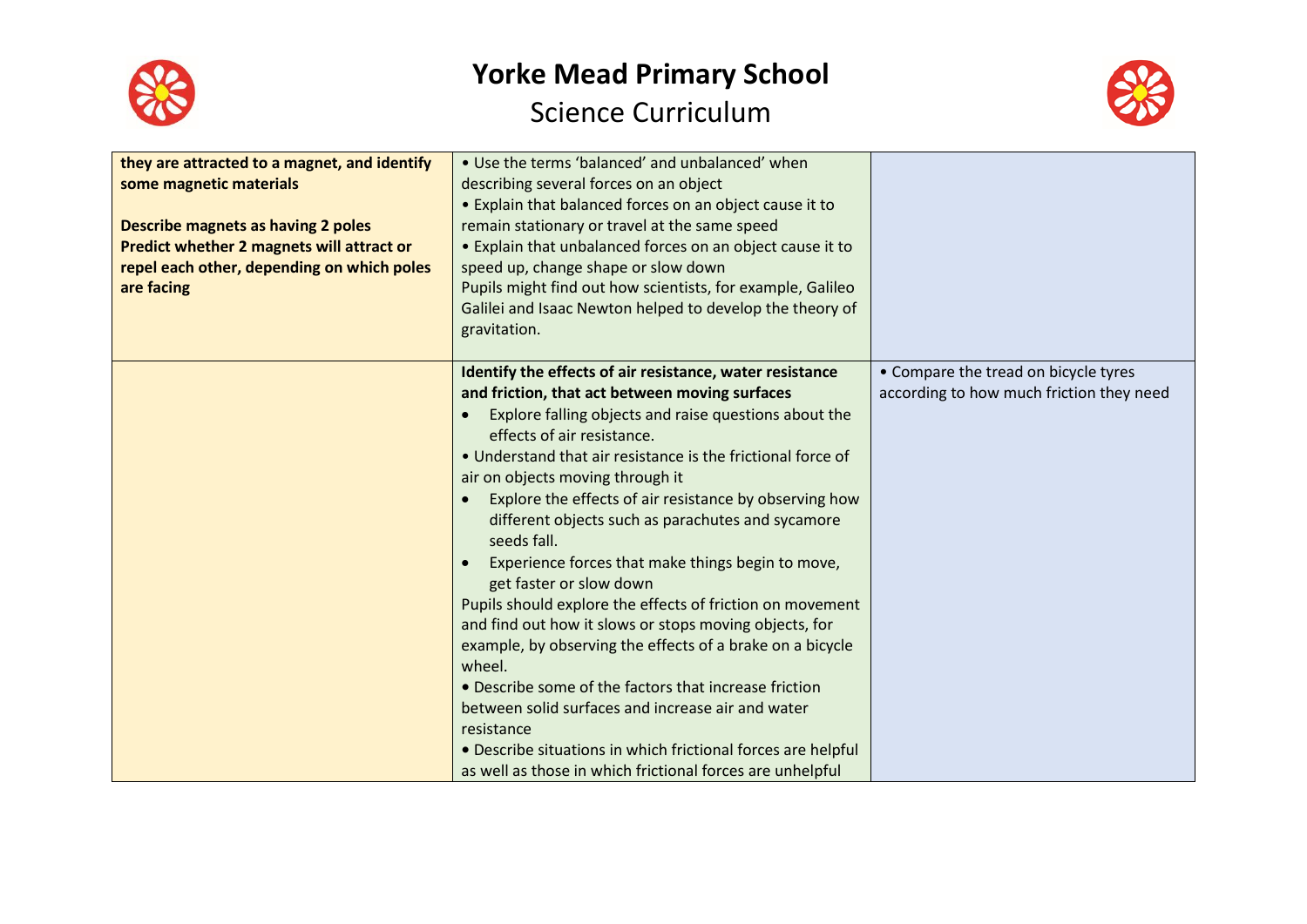



|                                                                                                                                                                                                                                                                                                                                                                                                                    | Recognise that some mechanisms, including levers,<br>pulleys and gears, allow a smaller force to have a<br>greater effect.<br>Pupils should explore the effects of levers, pulleys, gears<br>and simple machines on movement. | • Describe how levers, pulleys and gears are<br>used in everyday life (e.g. having gears can<br>make it easier to pedal a bike, a bottle<br>opener makes it easier to open a bottle lid)<br>• Explain how introducing gears onto bikes<br>has changed cycling<br>• Identify streamlined objects and describe<br>why they have been designed in this way<br>(e.g. cycling helmets, formula 1 cars,<br>dolphins) |
|--------------------------------------------------------------------------------------------------------------------------------------------------------------------------------------------------------------------------------------------------------------------------------------------------------------------------------------------------------------------------------------------------------------------|-------------------------------------------------------------------------------------------------------------------------------------------------------------------------------------------------------------------------------|----------------------------------------------------------------------------------------------------------------------------------------------------------------------------------------------------------------------------------------------------------------------------------------------------------------------------------------------------------------------------------------------------------------|
| Working Scientifically: explore falling paper cones or cup-cake cases, and designing and making a variety of parachutes and carrying out fair tests to<br>determine which designs are the most effective. They might explore resistance in water by making and testing boats of different shapes. They might<br>design and make products that use levers, pulleys, gears and/or springs and explore their effects. |                                                                                                                                                                                                                               |                                                                                                                                                                                                                                                                                                                                                                                                                |

| Year <sub>5</sub><br><b>Key Theme:</b> Properties and changes of<br>materials (taught over two half terms) | Key Vocabulary: material, property, magnetic, hard, transparent, flexible, permeable, Thermal,<br>conductor, insulator, heat, variable, electric, resistance, circuit, dissolve, soluble, insoluble, liquid,<br>solid, separate, mixture, solution, suspension, evaporate, filter, sieve, magnet, attract,<br>Particles, reversible, irreversible, physical, chemical, reaction, reactant, product. |                                     |
|------------------------------------------------------------------------------------------------------------|-----------------------------------------------------------------------------------------------------------------------------------------------------------------------------------------------------------------------------------------------------------------------------------------------------------------------------------------------------------------------------------------------------|-------------------------------------|
| <b>Previous Learning</b>                                                                                   | <b>Core Learning Intentions</b><br><b>Extension Opportunities</b>                                                                                                                                                                                                                                                                                                                                   |                                     |
| To be reinforced:                                                                                          | <b>Age Related</b>                                                                                                                                                                                                                                                                                                                                                                                  | Next steps                          |
| Pupils should build a more systematic                                                                      | Compare and group together everyday materials on                                                                                                                                                                                                                                                                                                                                                    | Explain why some materials are good |
| understanding of materials by exploring and                                                                | the basis of their properties, including their                                                                                                                                                                                                                                                                                                                                                      | thermal insulators                  |
| comparing the properties of a broad range of                                                               | hardness, solubility, transparency, conductivity                                                                                                                                                                                                                                                                                                                                                    |                                     |
| materials, including relating these to what they                                                           | (electrical and thermal), and response to magnets.                                                                                                                                                                                                                                                                                                                                                  |                                     |
| learnt about magnetism in year 3 and about                                                                 | Note: pupils are not required to make quantitative                                                                                                                                                                                                                                                                                                                                                  |                                     |
| electricity in year 4. (See below)                                                                         | measurements about conductivity and insulation at                                                                                                                                                                                                                                                                                                                                                   |                                     |
|                                                                                                            | this stage. It is sufficient for them to observe that                                                                                                                                                                                                                                                                                                                                               |                                     |
|                                                                                                            | some conductors will produce a brighter bulb in a                                                                                                                                                                                                                                                                                                                                                   |                                     |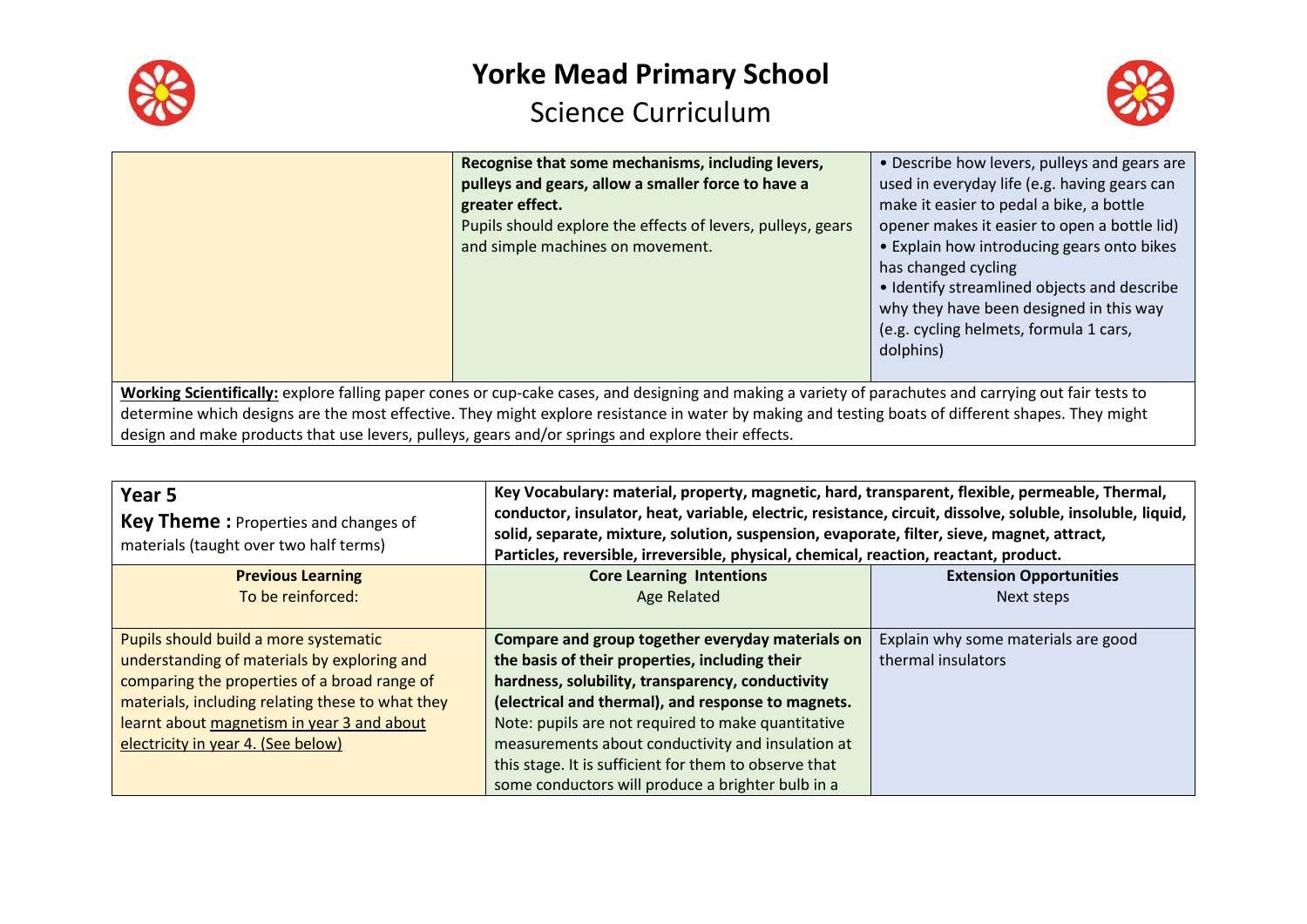



|                                                                                                                                                                                                                                                                                                                                                                                                                                                                                                                                                                                                           | circuit than others and that some materials will feel<br>hotter than others when a heat source is placed<br>against them. Safety guidelines should be followed<br>when burning materials.<br>• Suggest why particular materials are used for<br>different jobs depending on their properties                                                                                                                                                                                                                                                                                                                                                                                                                                    |                                                                                                                                                                                                                                                        |
|-----------------------------------------------------------------------------------------------------------------------------------------------------------------------------------------------------------------------------------------------------------------------------------------------------------------------------------------------------------------------------------------------------------------------------------------------------------------------------------------------------------------------------------------------------------------------------------------------------------|---------------------------------------------------------------------------------------------------------------------------------------------------------------------------------------------------------------------------------------------------------------------------------------------------------------------------------------------------------------------------------------------------------------------------------------------------------------------------------------------------------------------------------------------------------------------------------------------------------------------------------------------------------------------------------------------------------------------------------|--------------------------------------------------------------------------------------------------------------------------------------------------------------------------------------------------------------------------------------------------------|
| <b>Y3 Magnetism</b><br>Notice that some forces need contact between<br>two objects, but magnetic forces can act at a<br>distance<br>Observe how magnets attract or repel each other<br>$\bullet$<br>and attract some materials and not others<br>Compare and group together a variety of everyday<br>$\bullet$<br>materials on the basis of whether they are<br>attracted to a magnet, and identify some magnetic<br>materials<br>Describe magnets as having two poles<br>$\bullet$<br>Predict whether two magnets will attract or repel<br>$\bullet$<br>each other, depending on which poles are facing. | know that some materials will dissolve in liquid to<br>form a solution, and describe how to recover a<br>substance from a solution<br>• Name some materials that will and some that will<br>not dissolve in water<br>• Recognise that although it is not possible to see a<br>dissolved solid, it remains in the solution<br>• Describe melting and dissolving and give everyday<br>examples of each<br>• Identify and explore factors that affect the rate at<br>which a solid dissolves<br>• Separate an undissolved solid from a liquid by<br>filtering<br>• Recognise that an undissolved solid can be<br>separated from liquid by filtering<br>• Recognise that a solid can be recovered from a<br>solution by evaporation | Describe the difference between melting<br>and dissolving<br>Recognise that inks and dyes are often<br>mixtures of different colours and these can<br>be separated by chromatography<br>Explain why ink or dye moves up the paper<br>in chromatography |
| <b>Y4 States of Matter</b><br><b>Compare and group materials together, according</b><br>to whether they are solids, liquids or gases<br>Observe that some materials change state when<br>$\bullet$<br>they are heated or cooled, and measure or<br>research the temperature at which this happens in<br>degrees Celsius (°C)                                                                                                                                                                                                                                                                              | Use knowledge of solids, liquids and gases to<br>decide how mixtures might be separated, including<br>through filtering, sieving and evaporating<br>Describe the properties of mixtures which can<br>$\bullet$<br>be separated by filtration                                                                                                                                                                                                                                                                                                                                                                                                                                                                                    |                                                                                                                                                                                                                                                        |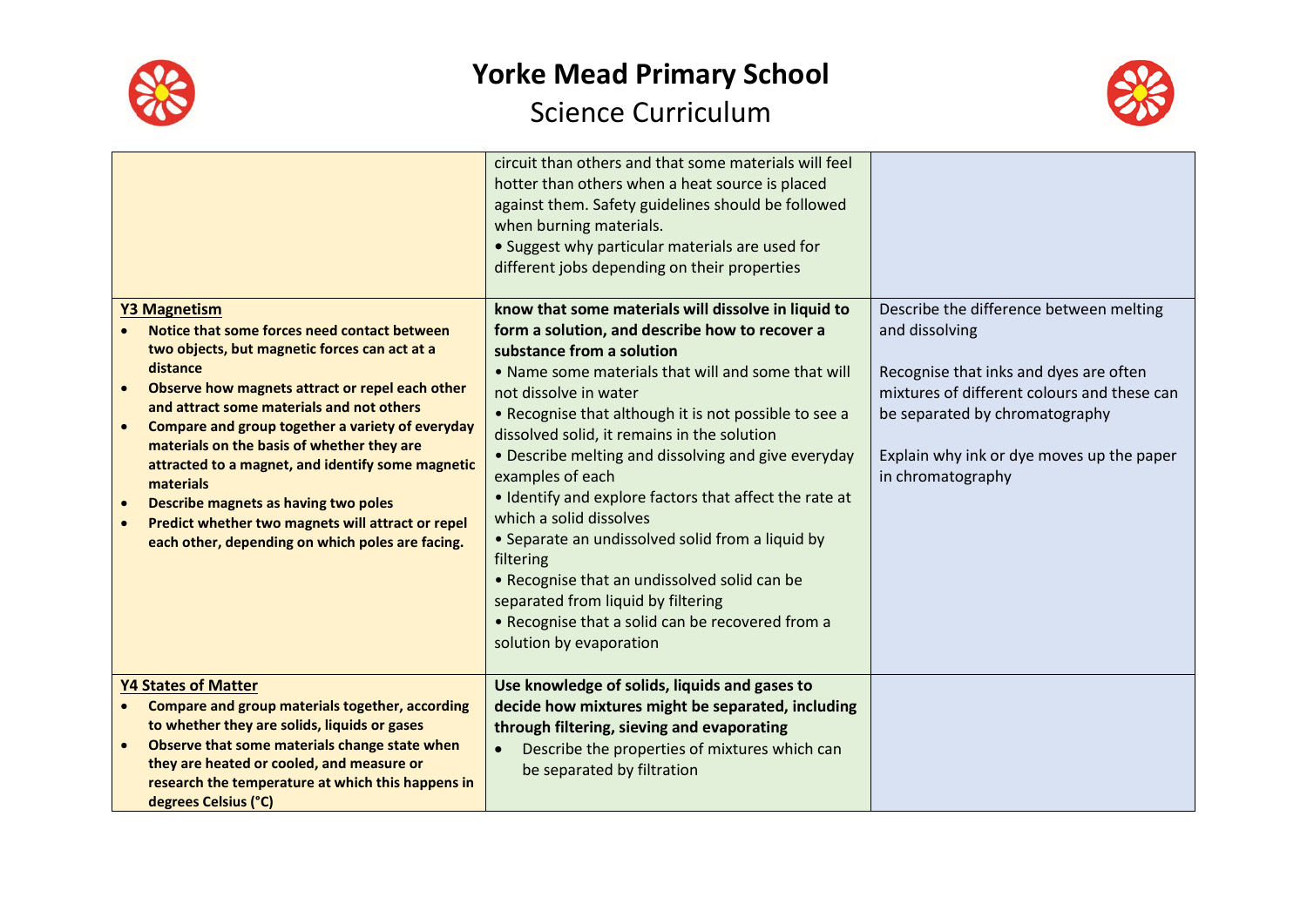



| Identify the part played by evaporation and<br>condensation in the water cycle and associate the<br>rate of evaporation with temperature.                                                                                                                                                                                                                                                                                                                                                                                                                                                                                                       | • Describe some methods that are used to separate<br>simple mixtures<br>• Explain that when solids dissolve they break up so<br>small they can pass through the holes in the filter<br>paper<br>• Use knowledge about how a specific mixture can<br>be separated to suggest ways in which other similar<br>mixtures might be separated<br>• Recognise that some changes can be reversed and<br>some cannot |  |
|-------------------------------------------------------------------------------------------------------------------------------------------------------------------------------------------------------------------------------------------------------------------------------------------------------------------------------------------------------------------------------------------------------------------------------------------------------------------------------------------------------------------------------------------------------------------------------------------------------------------------------------------------|------------------------------------------------------------------------------------------------------------------------------------------------------------------------------------------------------------------------------------------------------------------------------------------------------------------------------------------------------------------------------------------------------------|--|
| <b>Y4 Electricity</b><br>Identify common appliances that run on electricity<br>Construct a simple series electrical circuit,<br>identifying and naming its basic parts, including<br>cells, wires, bulbs, switches and buzzers<br>Identify whether or not a lamp will light in a<br>simple series circuit, based on whether or not the<br>lamp is part of a complete loop with a battery<br>Recognise that a switch opens and closes a circuit<br>and associate this with whether or not a lamp<br>lights in a simple series circuit<br>Recognise some common conductors and<br>insulators, and associate metals with being good<br>conductors. | Give reasons, based on evidence from comparative<br>and fair tests, for the particular uses of everyday<br>materials, including metals, wood and plastic                                                                                                                                                                                                                                                   |  |
|                                                                                                                                                                                                                                                                                                                                                                                                                                                                                                                                                                                                                                                 | Demonstrate that dissolving, mixing and changes of<br>state are reversible changes. They should explore<br>reversible changes, including evaporating, filtering,<br>sieving, melting and dissolving, recognising that<br>melting and dissolving are different processes:<br>• Observe and explore a variety of chemical changes<br>(e.g. burning)                                                          |  |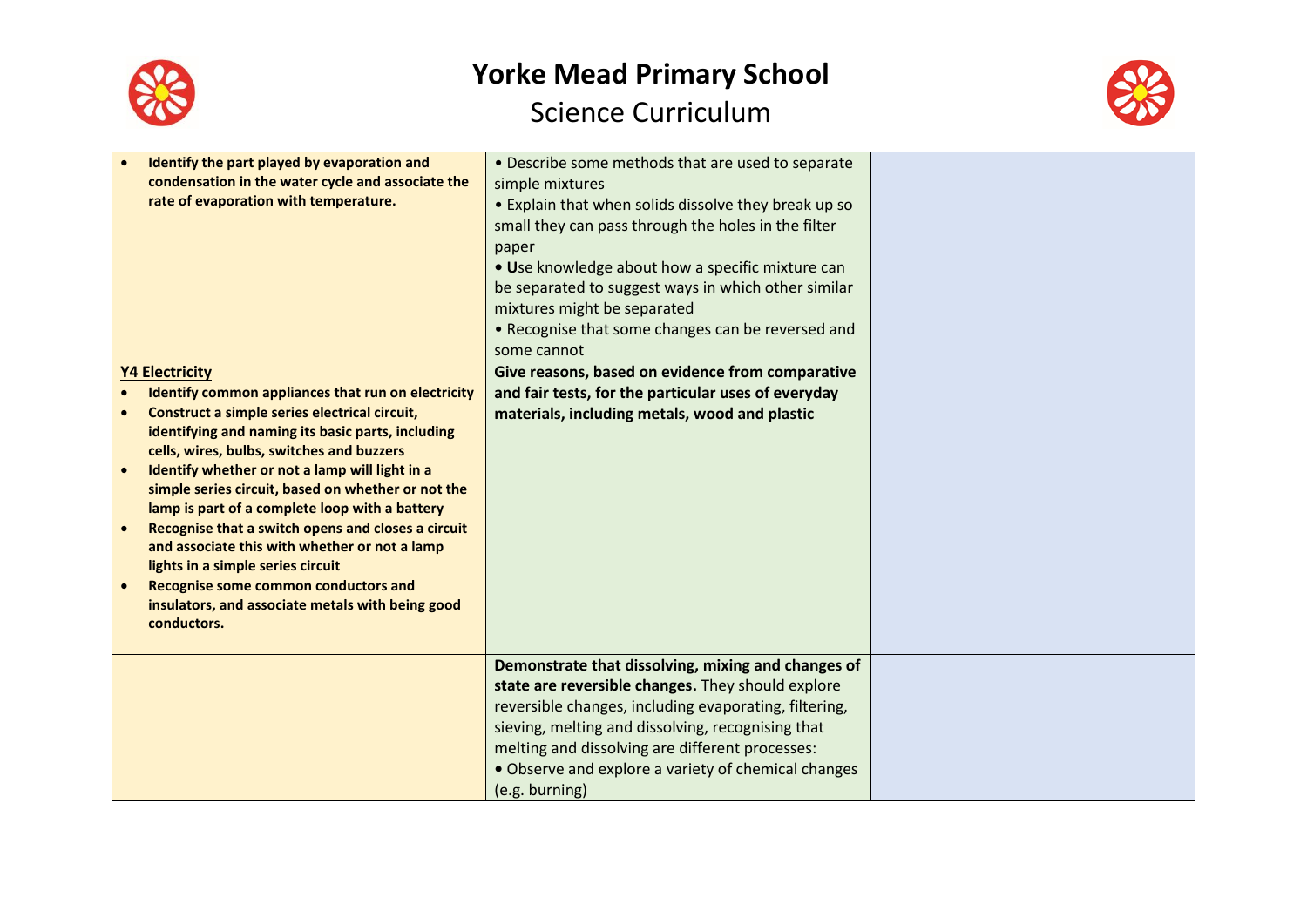



|                                                                                                                                                          | • Identify whether some changes are reversible or<br>not                                                                                               |                                            |
|----------------------------------------------------------------------------------------------------------------------------------------------------------|--------------------------------------------------------------------------------------------------------------------------------------------------------|--------------------------------------------|
|                                                                                                                                                          | • Classify some changes as reversible (e.g. dissolving)                                                                                                |                                            |
|                                                                                                                                                          | and others as irreversible (e.g. burning)                                                                                                              |                                            |
|                                                                                                                                                          | • Recognise that irreversible changes often make                                                                                                       |                                            |
|                                                                                                                                                          | new and useful materials                                                                                                                               |                                            |
|                                                                                                                                                          | • Describe what happens when acid and bicarbonate                                                                                                      |                                            |
|                                                                                                                                                          | of soda are mixed                                                                                                                                      |                                            |
|                                                                                                                                                          | Explain that some changes result in the formation                                                                                                      | They should find out about how chemists    |
|                                                                                                                                                          | of new materials, and that this kind of change is not                                                                                                  | create new materials, for example, Spencer |
|                                                                                                                                                          | usually reversible, including changes associated                                                                                                       | Silver, who invented the glue for sticky   |
|                                                                                                                                                          | with burning and the action of acid on bicarbonate                                                                                                     | notes or Ruth Benerito, who invented       |
|                                                                                                                                                          | of soda Pupils should explore changes that are                                                                                                         | wrinkle-free cotton.                       |
|                                                                                                                                                          | difficult to reverse, for example, burning, rusting and                                                                                                |                                            |
|                                                                                                                                                          | other reactions, for example, vinegar with                                                                                                             | Describe the properties of new materials   |
|                                                                                                                                                          | bicarbonate of soda.                                                                                                                                   | (e.g. aerogel, silly putty, wrinkle-free   |
|                                                                                                                                                          | • Explain that in some cases the new materials made                                                                                                    | cotton)                                    |
|                                                                                                                                                          | are gases and identify some evidence for the                                                                                                           |                                            |
|                                                                                                                                                          | production of gases (e.g. vigorous bubbling)                                                                                                           |                                            |
| Working Scientifically: carry out tests to answer questions, for example, 'Which materials would be the most effective for making a warm jacket, for     |                                                                                                                                                        |                                            |
| wrapping ice cream to stop it melting, or for making blackout curtains?' They might compare materials in order to make a switch in a circuit. They could |                                                                                                                                                        |                                            |
| observe and compare the changes that take place, for example, when burning different materials or baking bread or cakes. They might research and         |                                                                                                                                                        |                                            |
|                                                                                                                                                          | discuss how chemical changes have an impact on our lives, for example, cooking, and discuss the creative use of new materials such as polymers, super- |                                            |
| sticky and super-thin materials.                                                                                                                         |                                                                                                                                                        |                                            |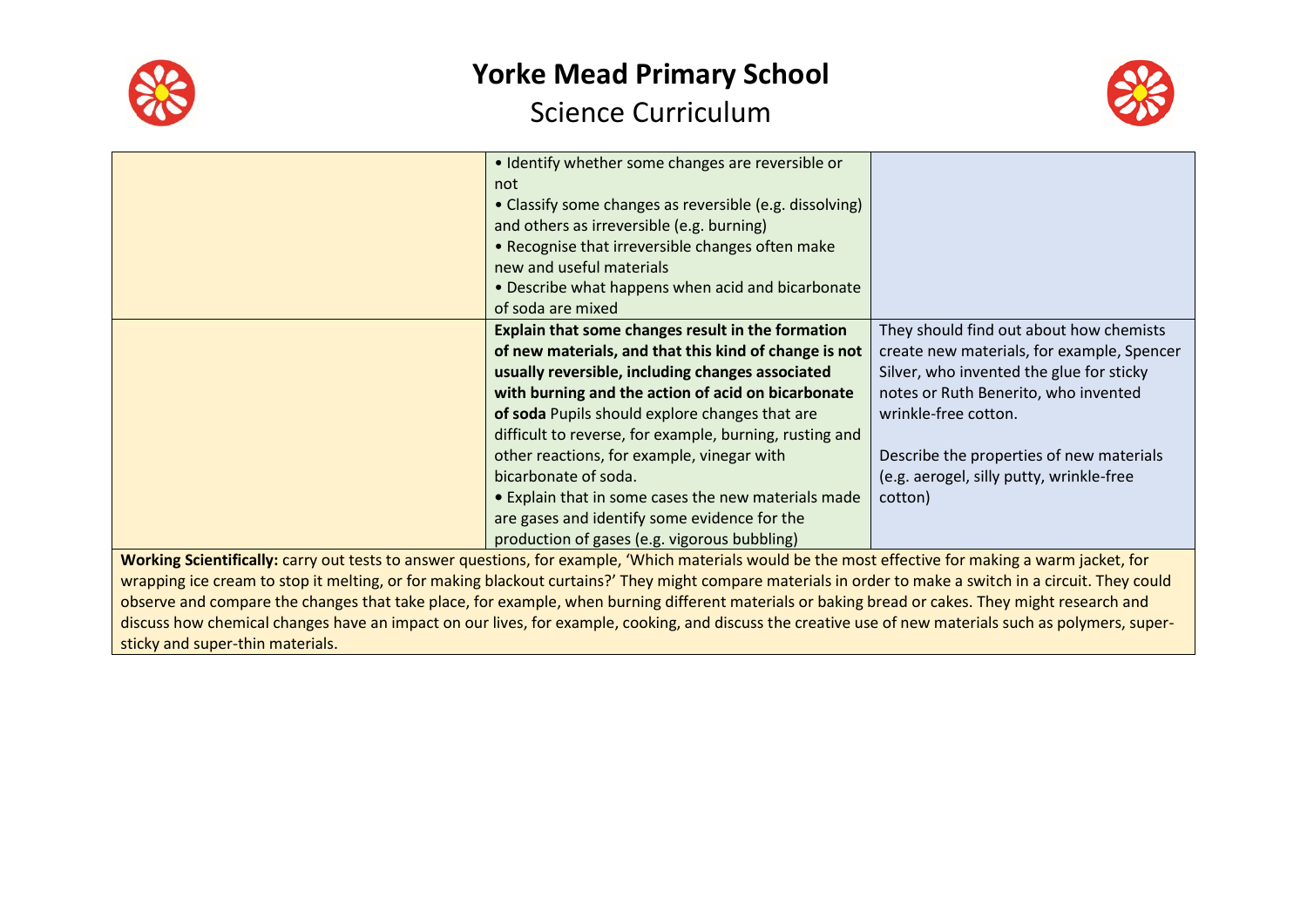



| Year <sub>5</sub><br><b>Key Theme: Animals including humans</b><br>(teach / merge with Living things and their<br>habitats) | Key Vocabulary: Egg, sperm, fetus, baby, toddler, child, teenager, adult, old age, development,<br>growth, human, infancy, childhood, adulthood, adolescence, prenatal, changes, breasts, pubic<br>hair, hips, facial hair, body hair, genitals, muscular development, menstruation. |                                |
|-----------------------------------------------------------------------------------------------------------------------------|--------------------------------------------------------------------------------------------------------------------------------------------------------------------------------------------------------------------------------------------------------------------------------------|--------------------------------|
| <b>Previous Learning</b>                                                                                                    | <b>Core Learning Intentions</b>                                                                                                                                                                                                                                                      | <b>Extension Opportunities</b> |
| To be reinforced                                                                                                            | <b>Age Related</b>                                                                                                                                                                                                                                                                   | Next steps                     |
| Y2 Notice that animals, including humans, have                                                                              | Describe the changes as humans develop to old age                                                                                                                                                                                                                                    |                                |
| offspring which grow into adults                                                                                            | Pupils should draw a timeline to indicate stages in                                                                                                                                                                                                                                  |                                |
|                                                                                                                             | the growth and development of humans.                                                                                                                                                                                                                                                |                                |
| Y3 Identify that animals, including humans, need the                                                                        |                                                                                                                                                                                                                                                                                      |                                |
| right types and amount of nutrition, and that they<br>cannot make their own food; they get nutrition from                   |                                                                                                                                                                                                                                                                                      |                                |
| what they eat.                                                                                                              |                                                                                                                                                                                                                                                                                      |                                |
| Identify that humans and some other animals have                                                                            |                                                                                                                                                                                                                                                                                      |                                |
| skeletons and muscles for support, protection and                                                                           |                                                                                                                                                                                                                                                                                      |                                |
| movement. Y3                                                                                                                |                                                                                                                                                                                                                                                                                      |                                |
| Y4: Describe the simple functions of the basic                                                                              | They should learn about the changes experienced in                                                                                                                                                                                                                                   |                                |
| parts of the digestive system in humans for                                                                                 | puberty.                                                                                                                                                                                                                                                                             |                                |
| example: mouth, tongue, teeth, oesophagus,                                                                                  | describe the simple functions of parts of the                                                                                                                                                                                                                                        |                                |
| stomach, and small and large intestine                                                                                      | human reproductive system                                                                                                                                                                                                                                                            |                                |
| Y4: Identify the different types of teeth in humans                                                                         |                                                                                                                                                                                                                                                                                      |                                |
| and their simple functions                                                                                                  |                                                                                                                                                                                                                                                                                      |                                |
| Construct and interpret a variety of food chains,                                                                           |                                                                                                                                                                                                                                                                                      |                                |
| identifying producers, predators and prey                                                                                   |                                                                                                                                                                                                                                                                                      |                                |
|                                                                                                                             | Working Scientifically: by researching the gestation periods of other animals and comparing them with humans; by finding out and recording the length                                                                                                                                |                                |
| and mass of a baby as it grows.                                                                                             |                                                                                                                                                                                                                                                                                      |                                |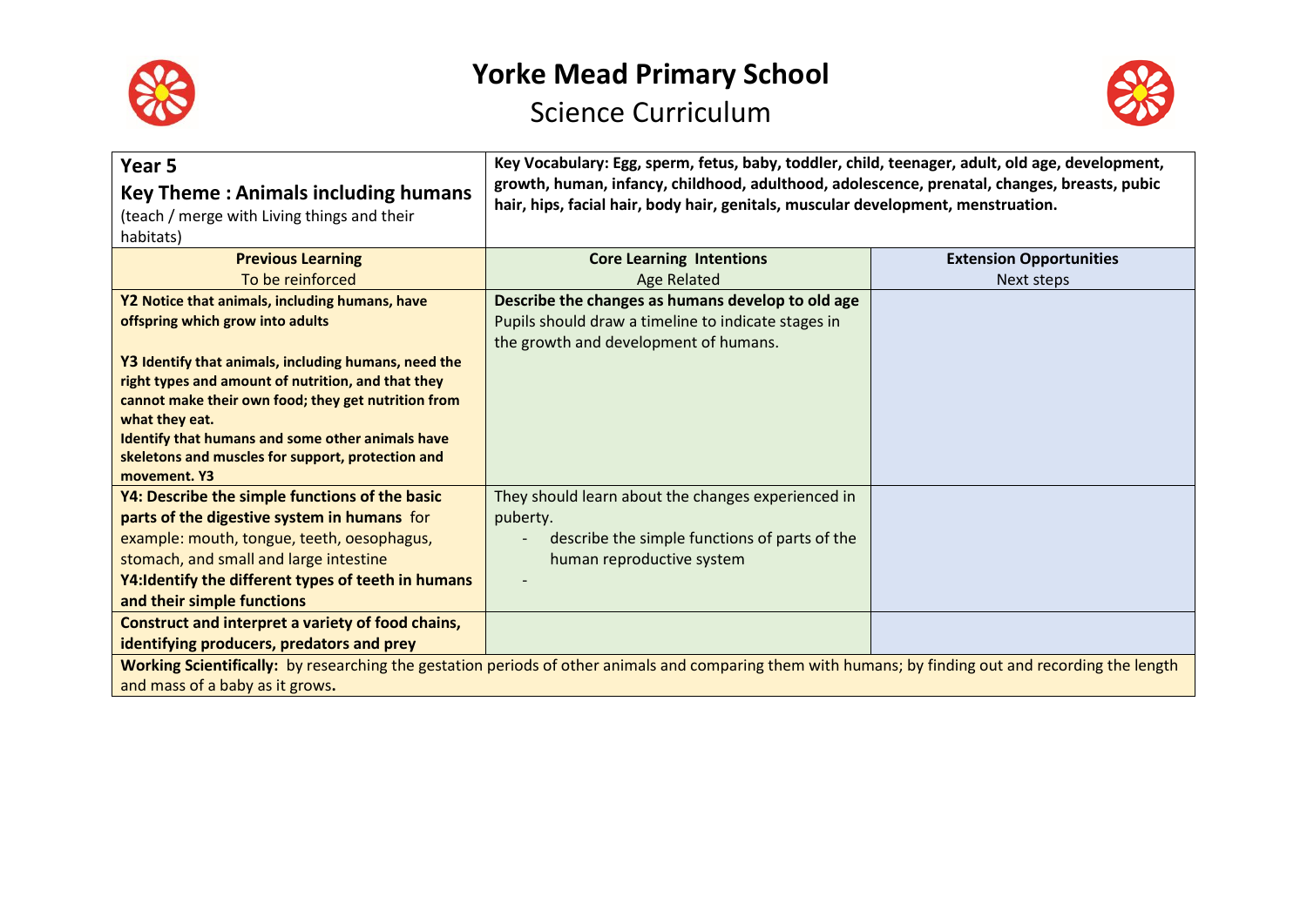



| Year 5<br>Key Theme: Living things and their habitats<br>Flowers. Dissect: Primroses/daffodils<br>Propagate: Basil |                                                                                | Key Vocabulary: sexual, asexual, reproduction, cell, fertilisation, pollination, male,<br>female, pregnancy, gestation, young, Jane Goodall, mammal, metamorphosis,<br>amphibian, insect, egg, embryo, bird, plant<br>(mammals: monotremes, marsupials, placental) |                                              |
|--------------------------------------------------------------------------------------------------------------------|--------------------------------------------------------------------------------|--------------------------------------------------------------------------------------------------------------------------------------------------------------------------------------------------------------------------------------------------------------------|----------------------------------------------|
| <b>Previous Learning</b>                                                                                           | <b>Core Learning Intentions</b>                                                |                                                                                                                                                                                                                                                                    | <b>Extension Opportunities</b>               |
| To be reinforced                                                                                                   |                                                                                | <b>Age Related</b>                                                                                                                                                                                                                                                 | <b>Next steps</b>                            |
| <b>Y4</b>                                                                                                          | Describe the differences in the life cycles of a                               |                                                                                                                                                                                                                                                                    | Explain what is unusual about the life cycle |
| Recognise that living things can be grouped in a variety                                                           | mammal, an amphibian, an insect and a bird                                     |                                                                                                                                                                                                                                                                    | of a kangaroo or koala                       |
| of ways<br>Explore possible ways of grouping a wide selection of                                                   | recognise the similarities in the life cycles of plants,<br>animals and humans |                                                                                                                                                                                                                                                                    |                                              |
| living things that include animals and flowering plants<br>and non-flowering plants. Pupils could begin to put     |                                                                                |                                                                                                                                                                                                                                                                    |                                              |
| vertebrate animals into groups such as fish, amphibians,                                                           |                                                                                |                                                                                                                                                                                                                                                                    |                                              |
| reptiles, birds, and mammals; and invertebrates into                                                               |                                                                                |                                                                                                                                                                                                                                                                    |                                              |
| snails and slugs, worms, spiders, and insects.                                                                     |                                                                                |                                                                                                                                                                                                                                                                    |                                              |
| Note: Plants can be grouped into categories such as                                                                |                                                                                |                                                                                                                                                                                                                                                                    |                                              |
| flowering plants (including grasses) and non-flowering<br>plants, such as ferns and mosses.                        |                                                                                |                                                                                                                                                                                                                                                                    |                                              |
| Explore and use classification keys to help group,                                                                 |                                                                                |                                                                                                                                                                                                                                                                    |                                              |
| identify and name a variety of living things in their                                                              |                                                                                |                                                                                                                                                                                                                                                                    |                                              |
| local and wider environment                                                                                        |                                                                                |                                                                                                                                                                                                                                                                    |                                              |
| Describe some of the characteristics of the vertebrate                                                             |                                                                                |                                                                                                                                                                                                                                                                    |                                              |
| (fish, mammals, amphibians, reptiles and birds) groups                                                             |                                                                                |                                                                                                                                                                                                                                                                    |                                              |
| (e.g. warm-blooded, have fur, lay eggs)                                                                            |                                                                                |                                                                                                                                                                                                                                                                    |                                              |
|                                                                                                                    | Describe the life process of reproduction in some                              |                                                                                                                                                                                                                                                                    | Plants that have been reproduced have a      |
|                                                                                                                    | plants and animals.                                                            |                                                                                                                                                                                                                                                                    | 'brother and sister' and these are identical |
|                                                                                                                    | Find out about different types of reproduction,                                |                                                                                                                                                                                                                                                                    | opposites. If you bought two or three pots   |
|                                                                                                                    | including sexual and asexual reproduction in plants,                           |                                                                                                                                                                                                                                                                    | of the same Primroses (January). from B&Q    |
|                                                                                                                    | and sexual reproduction in animals:                                            |                                                                                                                                                                                                                                                                    | you would see this                           |
|                                                                                                                    | • Describe the functions of some parts of a flower                             |                                                                                                                                                                                                                                                                    |                                              |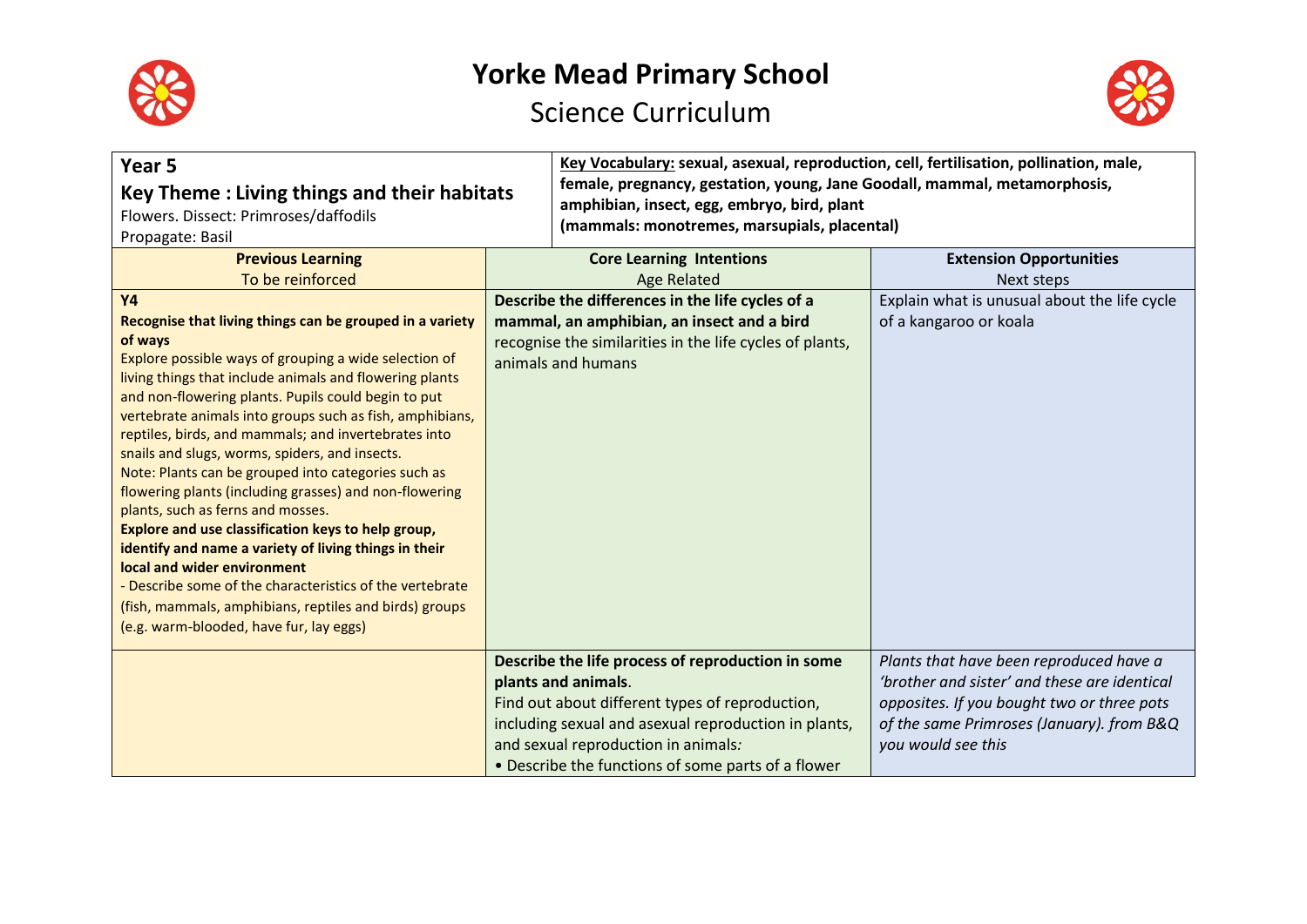

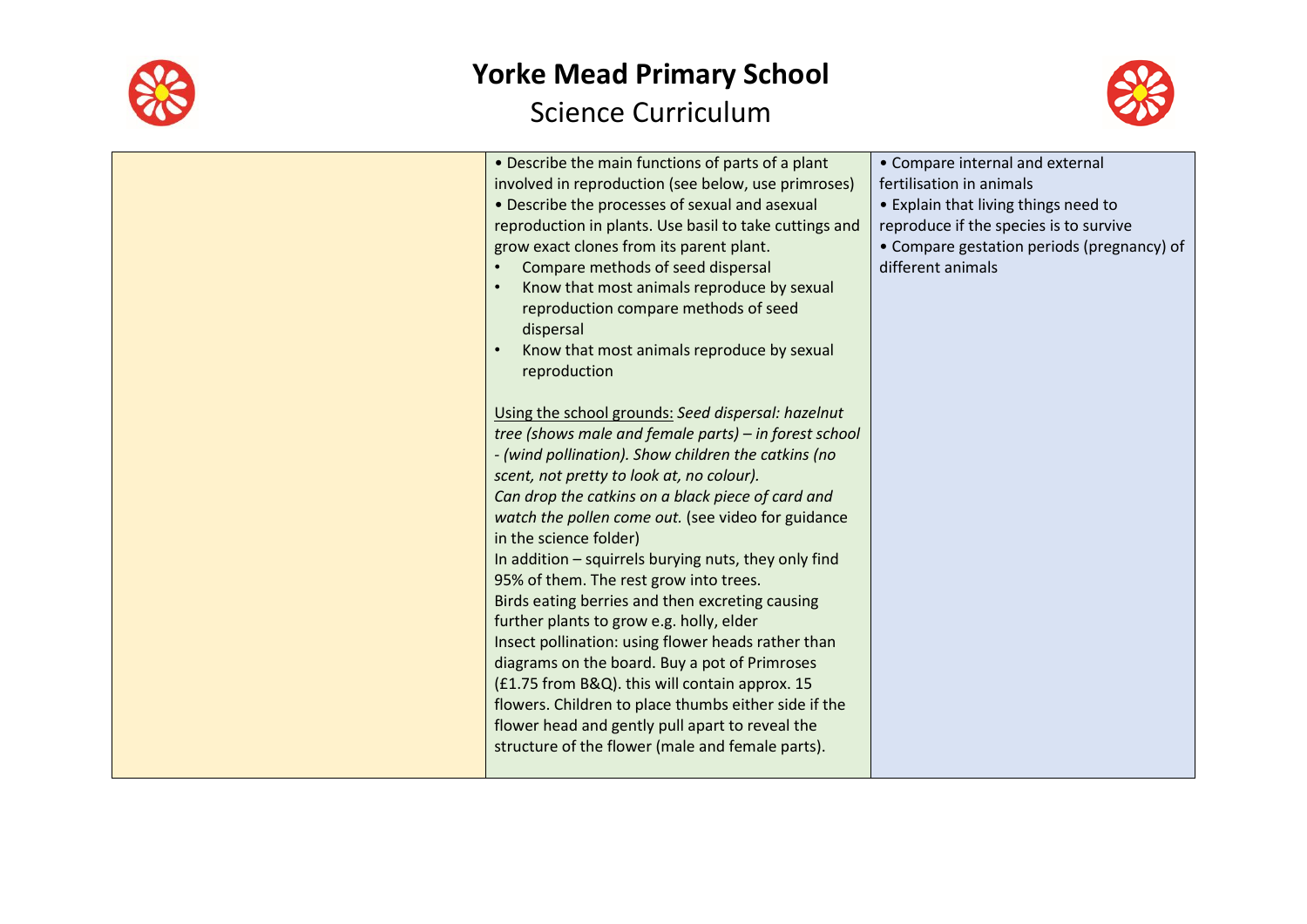



|                                                                                                                                                             | Study and raise questions about their local<br>environment throughout the year (our school                                                                                                                                                                       |                                        |
|-------------------------------------------------------------------------------------------------------------------------------------------------------------|------------------------------------------------------------------------------------------------------------------------------------------------------------------------------------------------------------------------------------------------------------------|----------------------------------------|
|                                                                                                                                                             | grounds are perfect for this - see above notes)                                                                                                                                                                                                                  |                                        |
|                                                                                                                                                             | Links to history:<br>WW1: sticky weed, which can be found around the<br>outside of the field, was used to bring down<br>swelling.<br>Stinging nettles, the Roman's brought in for<br>flagellating; to circulate blood in order to keep warm<br>and for medicine. |                                        |
|                                                                                                                                                             |                                                                                                                                                                                                                                                                  |                                        |
|                                                                                                                                                             | Observe life-cycle changes in a variety of living<br>things, for example, plants in the vegetable garden                                                                                                                                                         |                                        |
|                                                                                                                                                             | or flower border, and animals in the local                                                                                                                                                                                                                       |                                        |
|                                                                                                                                                             | environment                                                                                                                                                                                                                                                      |                                        |
|                                                                                                                                                             | Find out about the work of naturalists and animal                                                                                                                                                                                                                | George Washington Carver developed     |
|                                                                                                                                                             | behaviourists, for example, David Attenborough and                                                                                                                                                                                                               | hundreds of products using the peanut, |
|                                                                                                                                                             | Jane Goodall.                                                                                                                                                                                                                                                    | sweet potatoes and soybeans. He also   |
|                                                                                                                                                             |                                                                                                                                                                                                                                                                  | was a champion of crop rotation and    |
|                                                                                                                                                             |                                                                                                                                                                                                                                                                  | agricultural education.                |
| Working Scientifically: observe and compare the life cycles of plants and animals in their local environment with other plants and animals around the       |                                                                                                                                                                                                                                                                  |                                        |
| world (in the rainforest, in the oceans, in desert areas and in prehistoric times), asking pertinent questions and suggesting reasons for similarities and  |                                                                                                                                                                                                                                                                  |                                        |
| differences. They might try to grow new plants from different parts of the parent plant (basil), for example, seeds, stem and root cuttings, tubers, bulbs. |                                                                                                                                                                                                                                                                  |                                        |

They might observe changes in an animal over a period of time (for example, by hatching and rearing chicks), comparing how different animals reproduce and grow.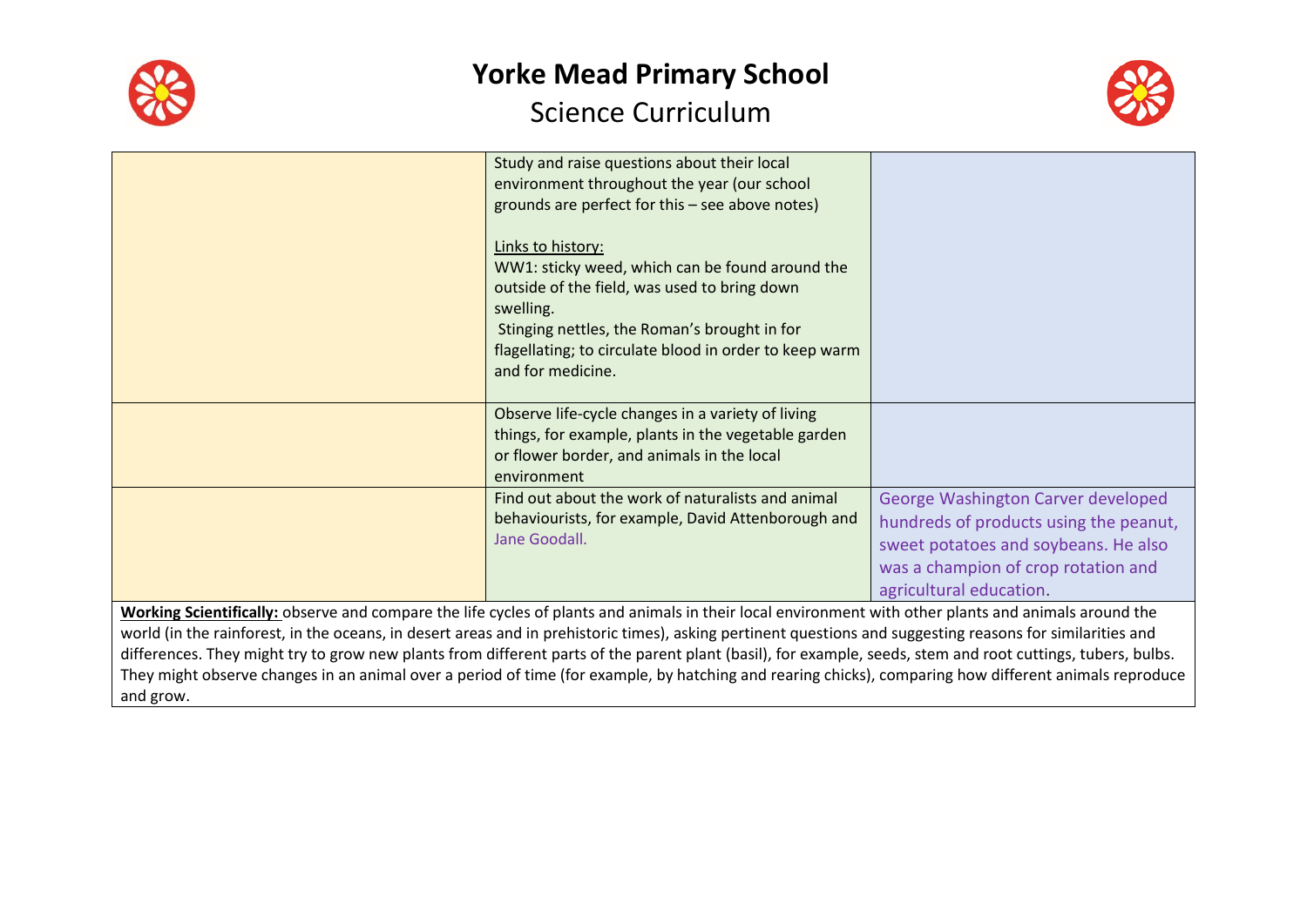



| Year 6<br><b>Key Theme: Living Things and Their</b><br><b>Habitats: Classification</b>                                                                                                                                                                                                                                                                                                                                    | Key Vocabulary: classify, compare, bacteria, characteristics, classification, microorganism,<br>organism, invertebrates (spider, worm, insect, snail), vertebrates (mammal, bird, amphibian,<br>reptile, fish), flowering, non-flowering,<br><b>Carl Linnaeus</b>                                                                                                                                                                                                                                                           |                                                                                                                                                        |
|---------------------------------------------------------------------------------------------------------------------------------------------------------------------------------------------------------------------------------------------------------------------------------------------------------------------------------------------------------------------------------------------------------------------------|-----------------------------------------------------------------------------------------------------------------------------------------------------------------------------------------------------------------------------------------------------------------------------------------------------------------------------------------------------------------------------------------------------------------------------------------------------------------------------------------------------------------------------|--------------------------------------------------------------------------------------------------------------------------------------------------------|
| <b>Previous Learning</b>                                                                                                                                                                                                                                                                                                                                                                                                  | <b>Core Learning Intentions</b>                                                                                                                                                                                                                                                                                                                                                                                                                                                                                             | <b>Extension Opportunities</b>                                                                                                                         |
| To be reinforced                                                                                                                                                                                                                                                                                                                                                                                                          | <b>Age Related</b>                                                                                                                                                                                                                                                                                                                                                                                                                                                                                                          | Next steps                                                                                                                                             |
| Pupils should build on their learning about                                                                                                                                                                                                                                                                                                                                                                               | Describe how living things are classified into broad                                                                                                                                                                                                                                                                                                                                                                                                                                                                        | • Compare the rate of reproduction in                                                                                                                  |
| grouping living things in year 4 by looking at the                                                                                                                                                                                                                                                                                                                                                                        | groups according to common observable                                                                                                                                                                                                                                                                                                                                                                                                                                                                                       | microorganisms to other animals                                                                                                                        |
| classification system in more detail.                                                                                                                                                                                                                                                                                                                                                                                     | characteristics and based on similarities and                                                                                                                                                                                                                                                                                                                                                                                                                                                                               | • Describe how the development of the                                                                                                                  |
| <b>Y4</b><br>Recognise that living things can be grouped in a<br>variety of ways<br>Explore and use classification keys to help group,<br>identify and name a variety of living things in<br>their local and wider environment<br><b>Y5</b><br>Describe the differences in the life cycles of a<br>mammal, an amphibian, an insect and a bird<br>Describe the life process of reproduction in some<br>plants and animals. | differences, including microorganisms, plants and<br>animals<br>• Understand why classification is important<br>Introduce the idea that broad groupings, such as<br>micro-organisms, plants and animals can be<br>subdivided.<br>• Describe how micro-organisms feed, grow and<br>reproduce like other organisms<br>• Recognise that there are useful micro-organisms<br>which can be used in food production<br>• Explain how micro-organisms can move from one<br>food source to another or from one animal to<br>another | microscope has contributed to our<br>understanding of microorganisms<br>• Describe how ideas about hygiene have<br>changed over time (e.g. Semmelweis) |
|                                                                                                                                                                                                                                                                                                                                                                                                                           | Give reasons for classifying plants and animals<br>based on specific characteristics<br>Through direct observations where possible, they<br>should classify animals into commonly found<br>invertebrates (such as insects, spiders, snails,<br>worms) and vertebrates (fish, amphibians, reptiles,<br>birds and mammals). They should discuss reasons                                                                                                                                                                       | • Devise own keys to classify organisms and<br>objects                                                                                                 |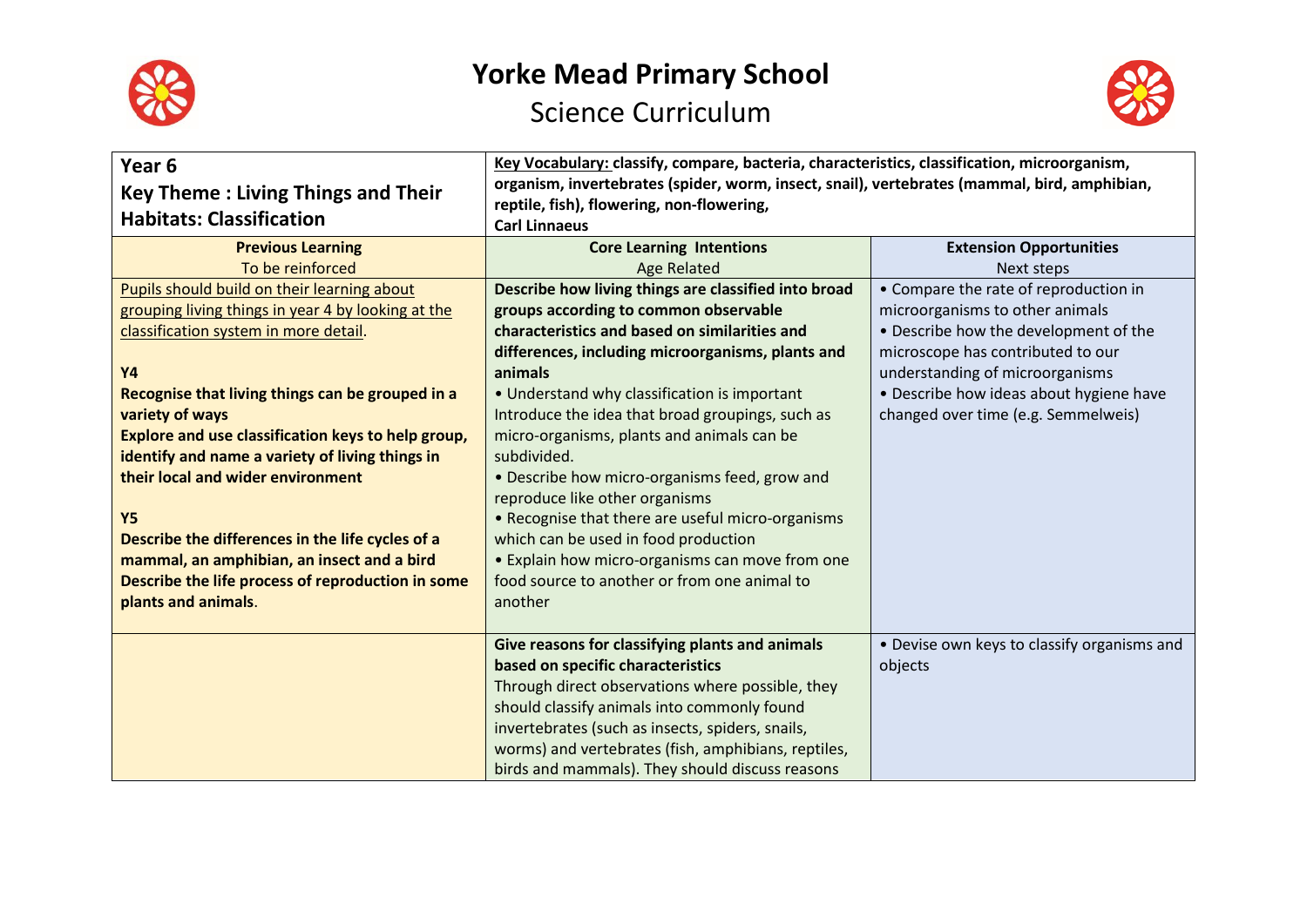



|                                                                                                                                                   | why living things are placed in one group and not |                                             |
|---------------------------------------------------------------------------------------------------------------------------------------------------|---------------------------------------------------|---------------------------------------------|
|                                                                                                                                                   | another.                                          |                                             |
|                                                                                                                                                   |                                                   |                                             |
|                                                                                                                                                   | Find out about the significance of the work of    | • Describe early ideas about classification |
|                                                                                                                                                   | scientists such as Carl Linnaeus, a pioneer of    | (e.g. Aristotle)                            |
|                                                                                                                                                   | classification.                                   |                                             |
| Working Scientifically: use classification systems and keys to identify some animals and plants in the immediate environment. They could research |                                                   |                                             |
| unfamiliar animals and plants from a broad range of other habitats and decide where they belong in the classification system.                     |                                                   |                                             |
| Describe evidence, from investigations, that yeast is living                                                                                      |                                                   |                                             |

| Year <sub>6</sub><br><b>Key Theme: Animals including</b><br>humans: The Circulatory System | Key Vocabulary: System, human, body, circulatory, circulation, skeletal, muscular, digestive,<br>organs, parts, heart, lungs, blood vessels, aorta, atrium, ventricle, artery, vein, pulmonary,<br>superior vena cava, inferior, pulmonic, aortic valve, trachea, bronchus, bronchiole, diaphragms,<br>air sacs, alveoli, capillary, intercostal muscles and ribs.<br>Nutrients, nutrition, water, system, digestive, skeletal, muscular, stomach, gall bladder, liver,<br>small intestine, large intestine, pancreas, liver, kidneys, rectum, bladder, Healthy, lifestyle, diet,<br>exercise, nutrition, nutrients, food, water, cells, body, human, organs, vitamins, minerals, protein,<br>fats, carbohydrates, water, fibre, oxygen, pulse, heart rate, |                                                |
|--------------------------------------------------------------------------------------------|-------------------------------------------------------------------------------------------------------------------------------------------------------------------------------------------------------------------------------------------------------------------------------------------------------------------------------------------------------------------------------------------------------------------------------------------------------------------------------------------------------------------------------------------------------------------------------------------------------------------------------------------------------------------------------------------------------------------------------------------------------------|------------------------------------------------|
| <b>Previous Learning</b>                                                                   | <b>Core Learning Intentions</b>                                                                                                                                                                                                                                                                                                                                                                                                                                                                                                                                                                                                                                                                                                                             | <b>Extension Opportunities</b>                 |
| To be reinforced                                                                           | Age Related                                                                                                                                                                                                                                                                                                                                                                                                                                                                                                                                                                                                                                                                                                                                                 | Next steps                                     |
| Y3 Identify that humans and some other animals                                             | Identify and name the main parts of the human                                                                                                                                                                                                                                                                                                                                                                                                                                                                                                                                                                                                                                                                                                               | • explain the effect of diet on particular     |
| have skeletons and muscles for support,                                                    | circulatory system, and describe the functions of                                                                                                                                                                                                                                                                                                                                                                                                                                                                                                                                                                                                                                                                                                           | organs of the body / aspects of health         |
| protection and movement.                                                                   | the heart, blood vessels and blood                                                                                                                                                                                                                                                                                                                                                                                                                                                                                                                                                                                                                                                                                                                          | • explain the effect of exercise on particular |
|                                                                                            | Pupils should build on their learning from years 3                                                                                                                                                                                                                                                                                                                                                                                                                                                                                                                                                                                                                                                                                                          | organs of the body/aspects of health           |
| Y4: Describe the simple functions of the basic                                             | and 4 about the main body parts and internal organs                                                                                                                                                                                                                                                                                                                                                                                                                                                                                                                                                                                                                                                                                                         | • explain how ideas about the circulatory      |
| parts of the digestive system in humans for                                                | (skeletal, muscular and digestive system) to explore                                                                                                                                                                                                                                                                                                                                                                                                                                                                                                                                                                                                                                                                                                        | system have changed over time                  |
| example: mouth, tongue, teeth, oesophagus,                                                 | and answer questions that help them to understand                                                                                                                                                                                                                                                                                                                                                                                                                                                                                                                                                                                                                                                                                                           |                                                |
| stomach, and small and large intestine                                                     | how the circulatory system enables the body to                                                                                                                                                                                                                                                                                                                                                                                                                                                                                                                                                                                                                                                                                                              |                                                |
|                                                                                            | function.                                                                                                                                                                                                                                                                                                                                                                                                                                                                                                                                                                                                                                                                                                                                                   |                                                |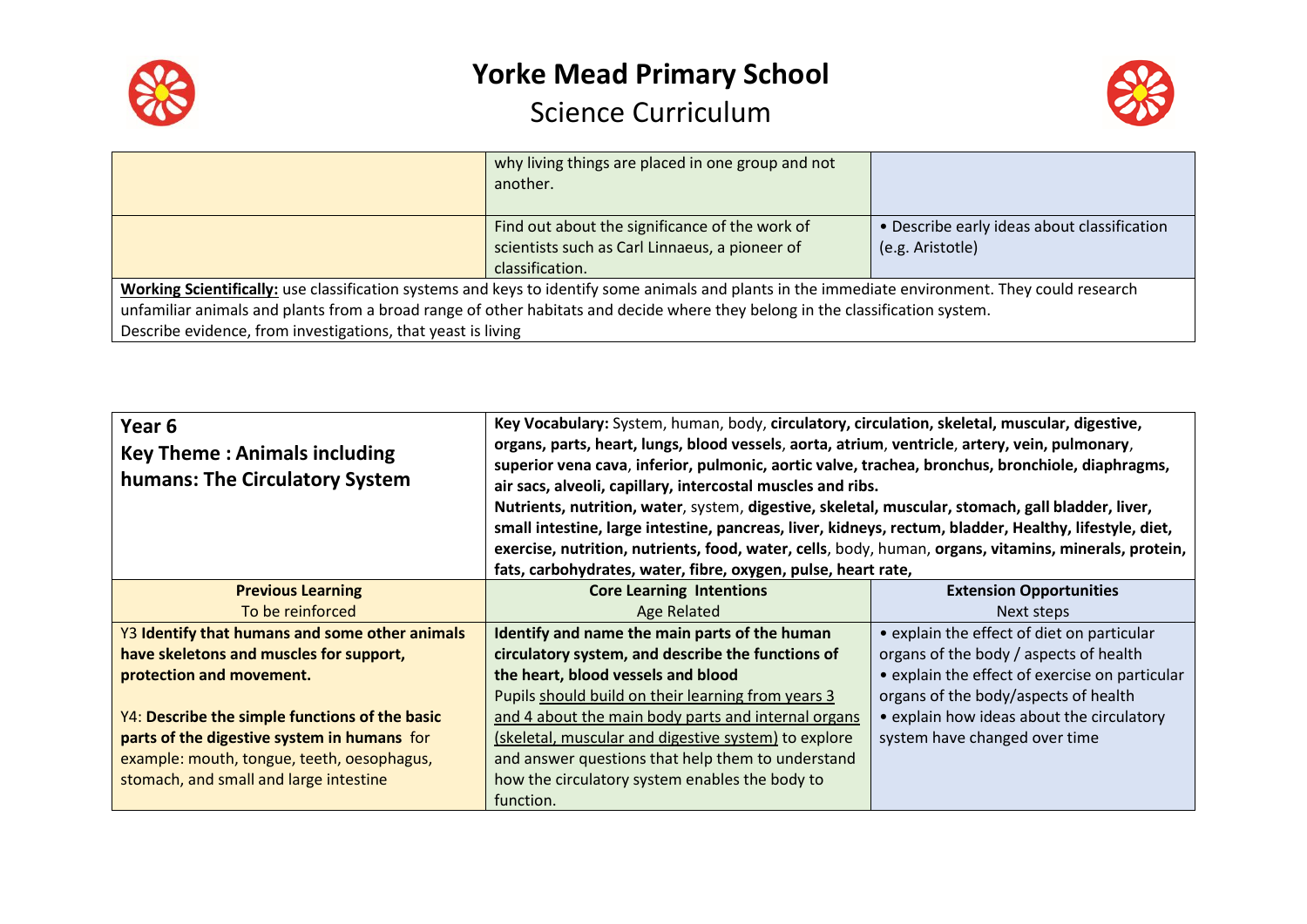



|                                                                                                                                                              | • describe the different functions of the blood (e.g. |                                               |
|--------------------------------------------------------------------------------------------------------------------------------------------------------------|-------------------------------------------------------|-----------------------------------------------|
|                                                                                                                                                              | transporting and protecting)                          |                                               |
|                                                                                                                                                              | • know that the blood comes from the heart in         |                                               |
|                                                                                                                                                              | arteries and returns to the heart in veins            |                                               |
|                                                                                                                                                              | • know that blood carries oxygen and other essential  |                                               |
|                                                                                                                                                              | materials around the body                             |                                               |
| Y5: Describe the changes as humans develop to                                                                                                                | Recognise the impact of diet, exercise, drugs and     | • explain how ideas about smoking have        |
| old age                                                                                                                                                      | lifestyle on the way their bodies function            | changed over time                             |
| Pupils should draw a timeline to indicate stages in                                                                                                          | Pupils should learn how to keep their bodies healthy  | • explain why advice on diet changes          |
| the growth and development of humans.                                                                                                                        | and how their bodies might be damaged - including     | (e.g. butter vs margarine, five a day, tax on |
|                                                                                                                                                              | how some drugs and other substances can be            | sugary drinks)                                |
|                                                                                                                                                              | harmful to the human body.                            |                                               |
|                                                                                                                                                              | • recognise that care needs to be taken with          | Marie M Daly. Her work opened a new           |
|                                                                                                                                                              | medicines and that they can be dangerous              | understanding of how foods and diet can       |
|                                                                                                                                                              | • give several reasons why it is sometimes necessary  | affect the health of the heart and the        |
|                                                                                                                                                              | to take medicines                                     | circulatory system                            |
|                                                                                                                                                              | • identify some harmful effects of drugs              |                                               |
|                                                                                                                                                              | • name the major groups into which food is            |                                               |
|                                                                                                                                                              | categorised and identify sources for each group       |                                               |
|                                                                                                                                                              | • describe the main function of organs of the human   |                                               |
|                                                                                                                                                              | body                                                  |                                               |
| They should learn about the changes experienced                                                                                                              | Describe the ways in which nutrients and water are    |                                               |
| in puberty.                                                                                                                                                  | transported within animals, including humans          |                                               |
|                                                                                                                                                              | • know that the blood comes from the heart in         |                                               |
|                                                                                                                                                              | arteries and returns to the heart in veins            |                                               |
|                                                                                                                                                              | . know that blood carries oxygen and other essential  |                                               |
|                                                                                                                                                              | materials around the body                             |                                               |
| Working Scientifically: exploring the work of scientists and scientific research about the relationship between diet, exercise, drugs, lifestyle and health. |                                                       |                                               |
| E.G. discover that during exercise the heart beats faster to take blood more rapidly to the muscles; make careful measurements of pulse rate                 |                                                       |                                               |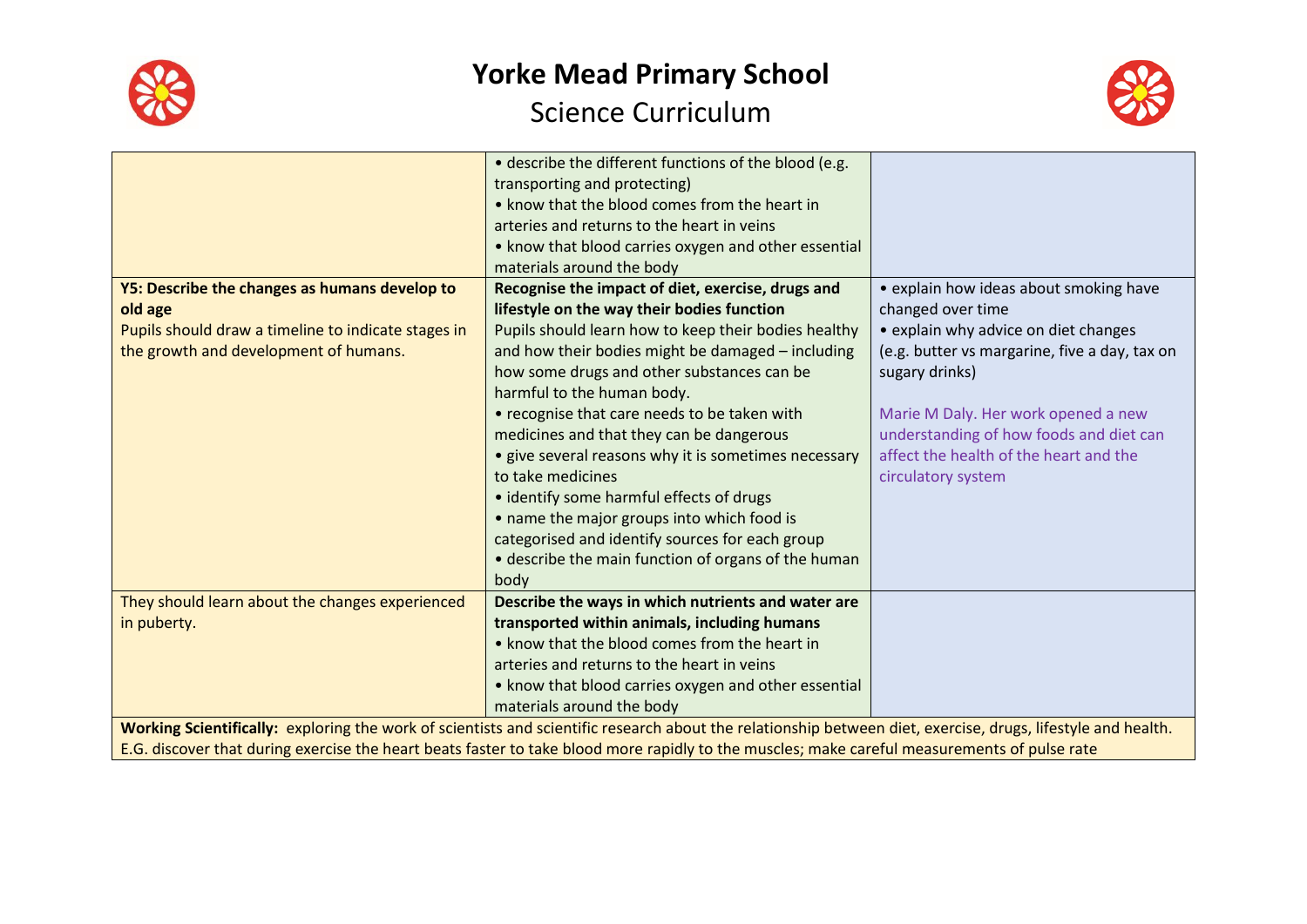



| Year <sub>6</sub>                                                                                                                                                                                                                                                                                                                                                                                                                                                                          | Key Vocabulary: shadow, light, filter, colour, reflect, absorb, refract, spectrum, wavelength,                                                                                                                                                                                                                                            |                                                                                                                                                                                                     |
|--------------------------------------------------------------------------------------------------------------------------------------------------------------------------------------------------------------------------------------------------------------------------------------------------------------------------------------------------------------------------------------------------------------------------------------------------------------------------------------------|-------------------------------------------------------------------------------------------------------------------------------------------------------------------------------------------------------------------------------------------------------------------------------------------------------------------------------------------|-----------------------------------------------------------------------------------------------------------------------------------------------------------------------------------------------------|
| <b>Key Theme: light</b>                                                                                                                                                                                                                                                                                                                                                                                                                                                                    | prism, visible, lens, angle, incidence, straight, ray, beam, wave, photon, energy.                                                                                                                                                                                                                                                        |                                                                                                                                                                                                     |
| <b>Previous Learning</b>                                                                                                                                                                                                                                                                                                                                                                                                                                                                   | <b>Core Learning Intentions</b>                                                                                                                                                                                                                                                                                                           | <b>Extension Opportunities</b>                                                                                                                                                                      |
| To be reinforced                                                                                                                                                                                                                                                                                                                                                                                                                                                                           | <b>Age Related</b>                                                                                                                                                                                                                                                                                                                        | Next steps                                                                                                                                                                                          |
| Pupils should build on the work on light in year 3,                                                                                                                                                                                                                                                                                                                                                                                                                                        | Recognise that light appears to travel in straight                                                                                                                                                                                                                                                                                        |                                                                                                                                                                                                     |
| exploring the way that light behaves, including                                                                                                                                                                                                                                                                                                                                                                                                                                            | <b>lines</b>                                                                                                                                                                                                                                                                                                                              |                                                                                                                                                                                                     |
| light sources, reflection and shadows. They should                                                                                                                                                                                                                                                                                                                                                                                                                                         |                                                                                                                                                                                                                                                                                                                                           |                                                                                                                                                                                                     |
| talk about what happens and make predictions.                                                                                                                                                                                                                                                                                                                                                                                                                                              |                                                                                                                                                                                                                                                                                                                                           |                                                                                                                                                                                                     |
| Year 3 (Light)<br>Recognise that they need light in order to see<br>things and that dark is the absence of light<br>Notice that light is reflected from surfaces<br>$\bullet$<br>Recognise that light from the sun can be<br>$\bullet$<br>dangerous and that there are ways to protect their<br>eyes<br>Recognise that shadows are formed when the light<br>$\bullet$<br>from a light source is blocked by an opaque object<br>Find patterns in the way that the size of shadows<br>change | Use the idea that light travels in straight lines to<br>explain that objects are seen because they give out<br>or reflect light into the eye<br>Understand that in order to be seen, all non-<br>luminous objects must reflect light<br>Diagrammatically represent light from sources<br>and bouncing off reflective surface using arrows | Know that, when sunlight passes through<br>some objects, coloured light is produced<br>(for example in rainbows, soap bubbles and<br>prisms)<br>Describe how curved mirrors distort a<br>reflection |
| <b>Y5 Earth and Space:</b>                                                                                                                                                                                                                                                                                                                                                                                                                                                                 | Explain that we see things because light travels<br>from light sources to our eyes or from light sources<br>to objects and then to our eyes<br>• Draw diagrams to illustrate how light is travelling<br>from the source to the eye                                                                                                        |                                                                                                                                                                                                     |
| Use the idea of the Earth's rotation to explain day and<br>night and the apparent movement of the sun across<br>the sky.<br>Pupils should be introduced to a model of the Sun and<br>Earth that enables them to explain day and night                                                                                                                                                                                                                                                      | Use the idea that light travels in straight lines to<br>explain why shadows have the same shape as the<br>objects that cast them.<br>• Describe a variety of ways of changing the size of<br>the shadow produced by an object                                                                                                             |                                                                                                                                                                                                     |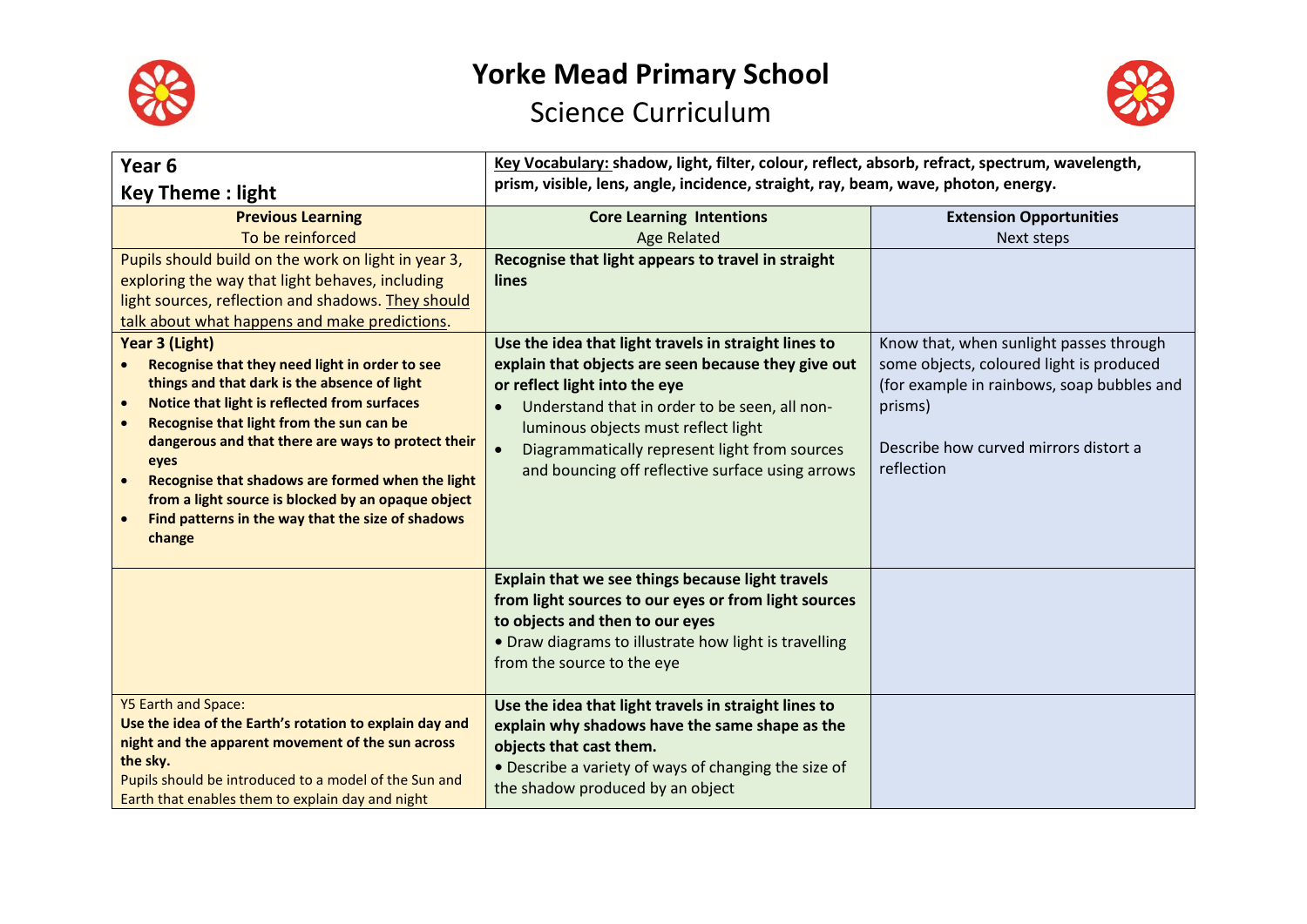



| . Recognise that it is daylight in the part of the Earth<br>facing the Sun<br>• Explore and describe how a shadow from the Sun<br>changes over the course of a day<br>• Explain in terms of the rotation of the Earth why<br>shadows change and the Sun appears to move across<br>the sky during the course of the day<br>• Explain why it is night time in Australia when it is day<br>time in England | • Describe the relationship between the size of a<br>shadow and the distance between the light source<br>and an object<br>. Diagrammatically represent the formation of<br>shadows using arrow convention |  |
|---------------------------------------------------------------------------------------------------------------------------------------------------------------------------------------------------------------------------------------------------------------------------------------------------------------------------------------------------------------------------------------------------------|-----------------------------------------------------------------------------------------------------------------------------------------------------------------------------------------------------------|--|
|                                                                                                                                                                                                                                                                                                                                                                                                         |                                                                                                                                                                                                           |  |
| Working Scientifically: decide where to place rear-view mirrors on cars; designing and making a periscope and using the idea that light appears to travel                                                                                                                                                                                                                                               |                                                                                                                                                                                                           |  |
| in straight lines to explain how it works. They might investigate the relationship between light sources, objects and shadows by using shadow puppets.                                                                                                                                                                                                                                                  |                                                                                                                                                                                                           |  |
|                                                                                                                                                                                                                                                                                                                                                                                                         | They could extend their experience of light by looking a range of phenomena including rainbows, colours on soap bubbles, objects looking bent in water                                                    |  |
| and coloured filters (they do not need to explain why these phenomena occur).                                                                                                                                                                                                                                                                                                                           |                                                                                                                                                                                                           |  |

| Year <sub>6</sub><br><b>Key Theme: Evolution and Inheritance</b> | Key Vocabulary: evolution, adaptation, inherited traits, inheritance, adaptive traits, natural<br>selection, DNA, genes, variation, parent, offspring, fossil, environment, habitat, fossilisation,<br>plants, animals, living things.<br><b>Charles Darwin, Alfred Wallace,</b> |                                               |  |
|------------------------------------------------------------------|----------------------------------------------------------------------------------------------------------------------------------------------------------------------------------------------------------------------------------------------------------------------------------|-----------------------------------------------|--|
| (taught over two half terms)                                     |                                                                                                                                                                                                                                                                                  |                                               |  |
| <b>Previous Learning</b>                                         | <b>Core Learning Intentions</b>                                                                                                                                                                                                                                                  | <b>Extension Opportunities</b>                |  |
| To be reinforced                                                 | Age Related                                                                                                                                                                                                                                                                      | Next steps                                    |  |
| Building on what they learned about fossils in the               | Recognise that living things have changed over time                                                                                                                                                                                                                              |                                               |  |
| topic on rocks in year 3, pupils should find out                 | and that fossils provide information about living                                                                                                                                                                                                                                | • Describe the story of the peppered moth     |  |
| more about how living things on earth have                       | things that inhabited the Earth millions of years ago                                                                                                                                                                                                                            | and how this provides evidence for natural    |  |
| changed over time.                                               | • Explain why we do not have a complete fossil                                                                                                                                                                                                                                   | selection                                     |  |
|                                                                  | record                                                                                                                                                                                                                                                                           |                                               |  |
| <b>Y3</b>                                                        | Recognise that living things produce offspring of                                                                                                                                                                                                                                | explain how antibiotic resistant<br>$\bullet$ |  |
| <b>Compare and group together different kinds of</b>             | the same kind, but normally offspring vary and are                                                                                                                                                                                                                               | bacteria provide evidence for natural         |  |
| rocks on the basis of their appearance and simple                | not identical to their parents                                                                                                                                                                                                                                                   | selection                                     |  |
| physical properties                                              | be introduced to the idea that characteristics are                                                                                                                                                                                                                               | explain why we can see evidence               |  |
|                                                                  | passed from parents to their offspring, for instance                                                                                                                                                                                                                             | for natural selection in fast reproducing     |  |
|                                                                  | by considering different breeds of dogs, and what                                                                                                                                                                                                                                | organisms like bacteria (e.g. antibiotic      |  |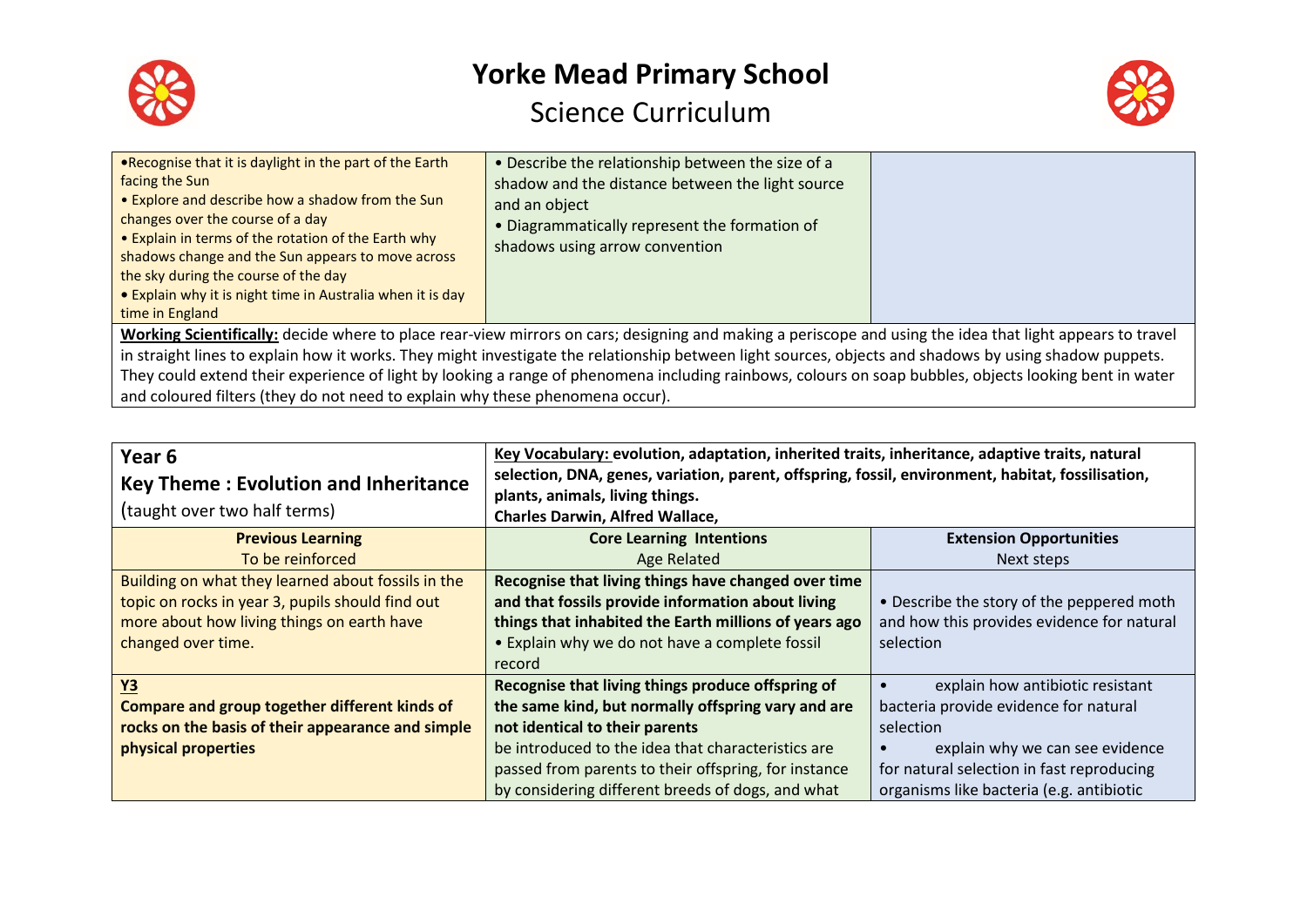



| Describe in simple terms how fossils are formed<br>when things that have lived are trapped within<br>rock<br>Recognise that soils are made from rocks and<br>organic matter.                                                                                                                                                                                                                                                                                                                                  | happens when, for example, Labradors are crossed<br>with poodles                                                                                                                                                                                                                                                                                                                                                                                                                              | resistant bacteria and pesticide resistant<br>insects)                                                                                                                                                                                                                                                                                                                                                                                                             |  |
|---------------------------------------------------------------------------------------------------------------------------------------------------------------------------------------------------------------------------------------------------------------------------------------------------------------------------------------------------------------------------------------------------------------------------------------------------------------------------------------------------------------|-----------------------------------------------------------------------------------------------------------------------------------------------------------------------------------------------------------------------------------------------------------------------------------------------------------------------------------------------------------------------------------------------------------------------------------------------------------------------------------------------|--------------------------------------------------------------------------------------------------------------------------------------------------------------------------------------------------------------------------------------------------------------------------------------------------------------------------------------------------------------------------------------------------------------------------------------------------------------------|--|
| <b>Y5 Animals including humans</b><br>Describe the differences in the life cycles of a<br>mammal, an amphibian, an insect and a bird<br>Describe the life process of reproduction in some<br>plants and animals                                                                                                                                                                                                                                                                                               | Identify how animals and plants are adapted to suit<br>their environment in different ways and that<br>adaptation may lead to evolution.<br>that variation in offspring over time can make<br>animals more or less able to survive in particular<br>environments, for example, by exploring how<br>giraffes' necks got longer, or the development of<br>insulating fur on the arctic fox<br>• Explain how being well adapted to an environment<br>means an organism is more likely to survive | Explain that animals which are better<br>adapted to an environment are more likely<br>to survive, reproduce and pass on<br>characteristics to their offspring meaning<br>the animal species will gradually change<br>and evolve (giraffe with the tallest neck<br>could reach more leaves to feed on).<br>Explain how the introduction of a new<br>species to an isolated environment can<br>affect native species (e.g. Dodo, Kakapo or<br>Stephen's Island Wren) |  |
|                                                                                                                                                                                                                                                                                                                                                                                                                                                                                                               | Find out about the work of palaeontologists such as<br>Mary Anning and about how Charles Darwin and<br>Alfred Wallace developed their ideas on evolution.<br>Note: At this stage, pupils are not expected to<br>understand how genes and chromosomes work.                                                                                                                                                                                                                                    | Compare the ideas of Darwin and Lamarck<br>about evolution                                                                                                                                                                                                                                                                                                                                                                                                         |  |
| Working Scientifically: observe and raise questions about local animals and how they are adapted to their environment; comparing how some living<br>things are adapted to survive in extreme conditions, for example, cactuses, penguins and camels. They might analyse the advantages and disadvantages<br>of specific adaptations, such as being on two feet rather than four, having a long or a short beak, having gills or lungs, tendrils on climbing plants, brightly<br>coloured and scented flowers. |                                                                                                                                                                                                                                                                                                                                                                                                                                                                                               |                                                                                                                                                                                                                                                                                                                                                                                                                                                                    |  |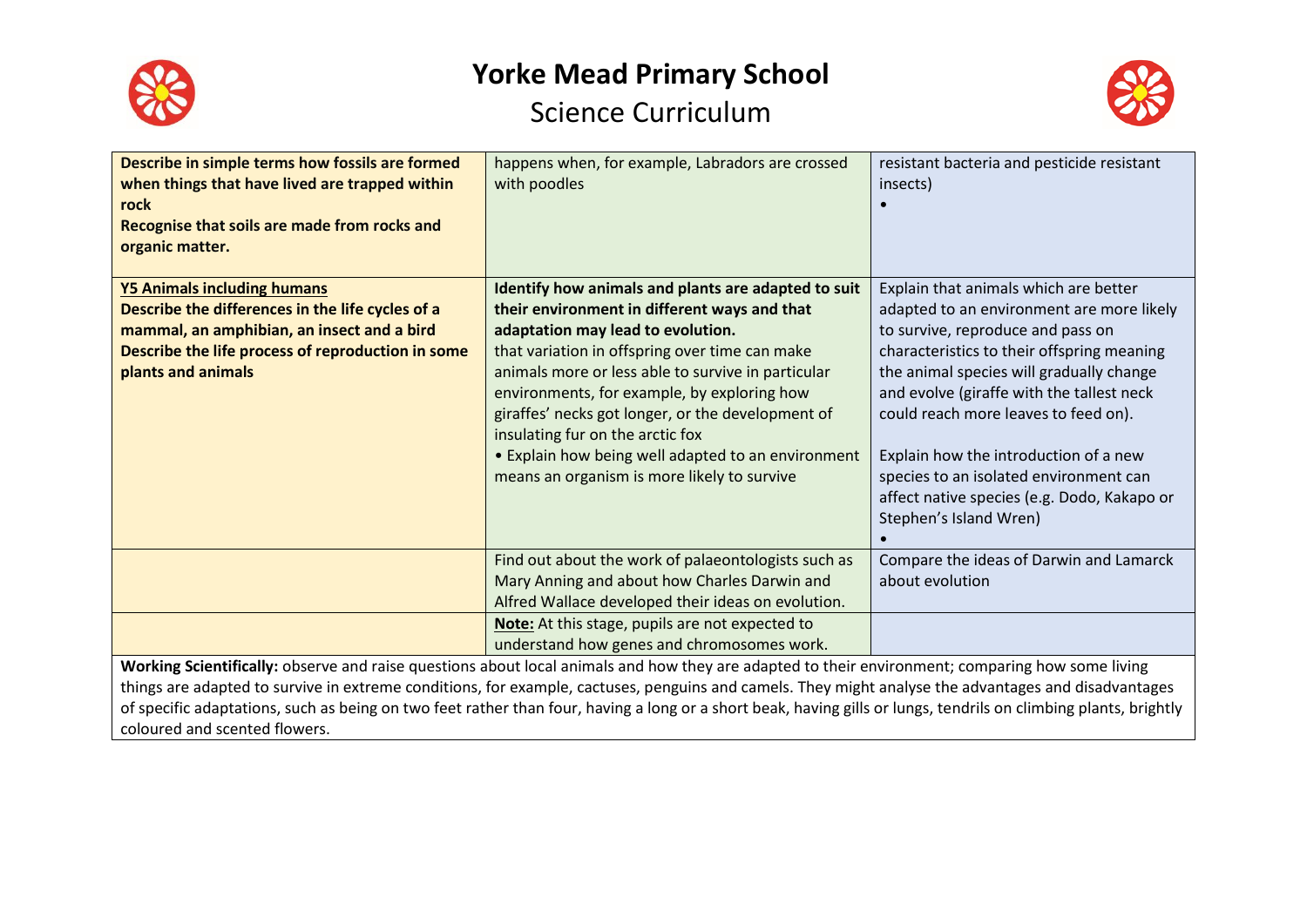



| Year <sub>6</sub><br><b>Key Theme: Electricity</b> | <b>Key Vocabulary:</b><br>Electricity, electrical current, alternating current, direct current, battery, cell, bulb, wire, open<br>switch, closed switch, motor, buzzer, circuit, voltage, brightness, loudness, |                                                |  |
|----------------------------------------------------|------------------------------------------------------------------------------------------------------------------------------------------------------------------------------------------------------------------|------------------------------------------------|--|
|                                                    | Thomas Edison, Nikola Tesla, Alessandro Volta,                                                                                                                                                                   |                                                |  |
| <b>Previous Learning</b>                           | <b>Core Learning Intentions</b>                                                                                                                                                                                  | <b>Extension Opportunities</b>                 |  |
| To be reinforced                                   | <b>Age Related</b>                                                                                                                                                                                               | Next steps                                     |  |
| <b>Y4 Electricity</b>                              | Associate the brightness of a lamp or the volume of                                                                                                                                                              |                                                |  |
| Identify common appliances that run on             | a buzzer with the number and voltage of cells used                                                                                                                                                               |                                                |  |
| electricity                                        | in the circuit                                                                                                                                                                                                   |                                                |  |
| Construct a simple series electrical circuit,      | • Explore how to change the brightness of bulbs and                                                                                                                                                              |                                                |  |
| identifying and naming its basic parts, including  | the volume of a buzzer                                                                                                                                                                                           |                                                |  |
| cells, wires, bulbs, switches and buzzers          | . Recall what causes the brightness of bulbs or the                                                                                                                                                              |                                                |  |
| Identify whether or not a lamp will light in a     | volume of a buzzer to change                                                                                                                                                                                     |                                                |  |
| simple series circuit, based on whether or not the | • Recall that the amount of electricity is measured in                                                                                                                                                           |                                                |  |
| lamp is part of a complete loop with a battery     | voltage                                                                                                                                                                                                          |                                                |  |
| Recognise that a switch opens and closes a circuit |                                                                                                                                                                                                                  |                                                |  |
| and associate this with whether or not a lamp      |                                                                                                                                                                                                                  |                                                |  |
| lights in a simple series circuit                  |                                                                                                                                                                                                                  |                                                |  |
| <b>Recognise some common conductors and</b>        |                                                                                                                                                                                                                  |                                                |  |
| insulators, and associate metals with being good   |                                                                                                                                                                                                                  |                                                |  |
| conductors.                                        |                                                                                                                                                                                                                  |                                                |  |
|                                                    |                                                                                                                                                                                                                  |                                                |  |
|                                                    | Compare and give reasons for variations in how                                                                                                                                                                   | • Explore the effect of thickness of a wire in |  |
|                                                    | components function, including the brightness of                                                                                                                                                                 | a circuit                                      |  |
|                                                    | bulbs, the loudness of buzzers and the on/off                                                                                                                                                                    | • Describe the differences between wires       |  |
|                                                    | position of switches                                                                                                                                                                                             | usually used for circuits and fuse wires       |  |
|                                                    | Construct simple series circuits, to help them to                                                                                                                                                                | .Describe what would happen if all lights in   |  |
|                                                    | answer questions about what happens when they                                                                                                                                                                    | a home were connected in the same circuit      |  |
|                                                    | try different components, for example, switches,                                                                                                                                                                 | and one broke                                  |  |
|                                                    | bulbs, buzzers and motors                                                                                                                                                                                        |                                                |  |